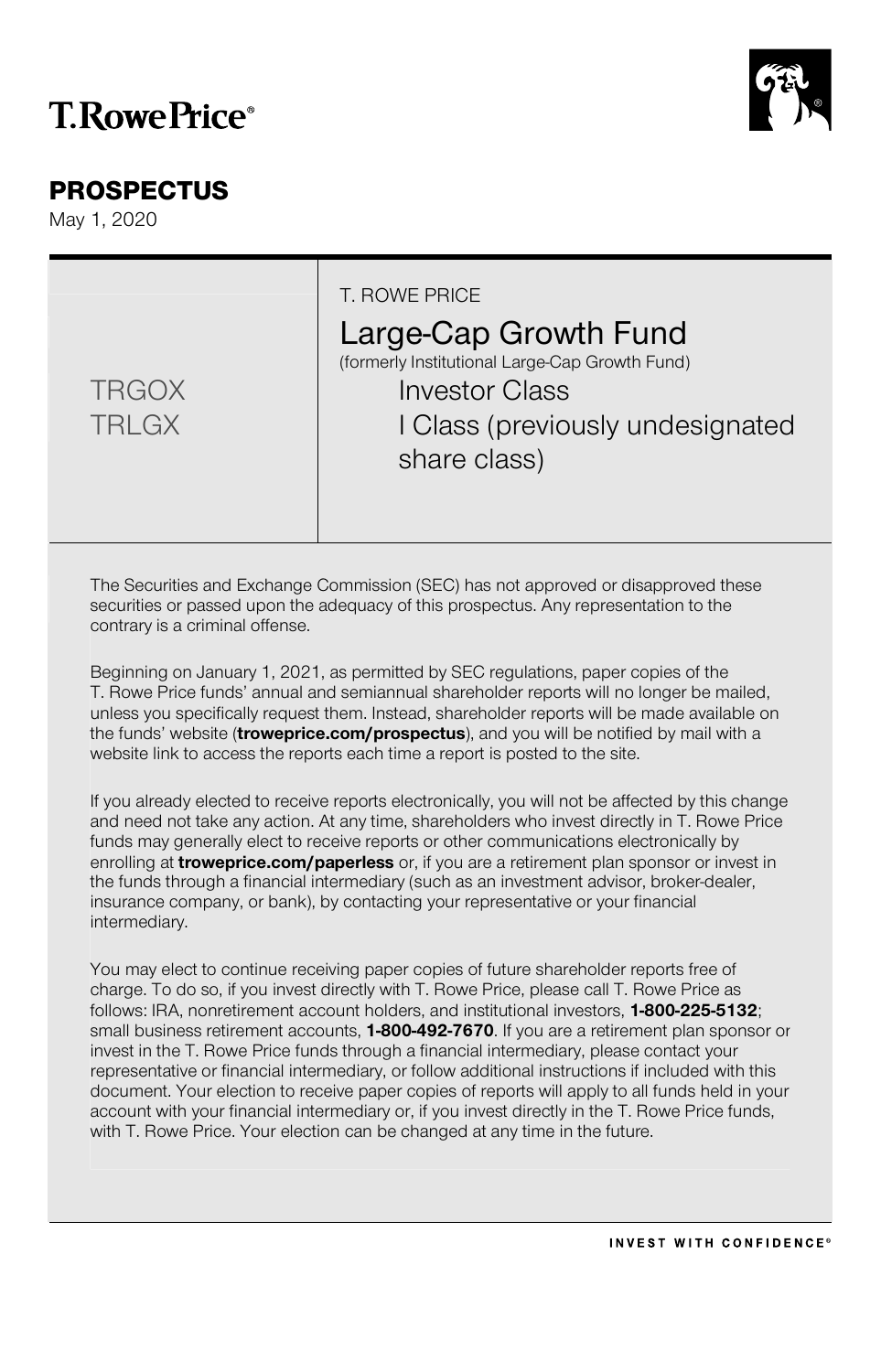# Table of Contents

|   | <b>SUMMARY</b>                                                                         |    |
|---|----------------------------------------------------------------------------------------|----|
|   | Large-Cap Growth Fund                                                                  | 1  |
| 2 | <b>MORE ABOUT THE FUND</b>                                                             |    |
|   | Management of the Fund                                                                 | 8  |
|   | More Information About the Fund's<br>Investment Objective(s), Strategies,<br>and Risks | 10 |
|   | <b>Investment Policies and Practices</b>                                               | 13 |
|   | <b>Financial Highlights</b>                                                            | 19 |
|   | Disclosure of Fund Portfolio Information                                               | 22 |
|   | <b>INFORMATION ABOUT ACCOUNTS</b><br><b>IN T. ROWE PRICE FUNDS</b>                     |    |
|   | Investing with T. Rowe Price                                                           | 23 |
|   | Available Share Classes                                                                | 23 |
|   | Distribution and Shareholder<br><b>Servicing Fees</b>                                  | 25 |
|   | <b>Account Service Fee</b>                                                             | 27 |
|   | Policies for Opening an Account                                                        | 28 |
|   | Pricing of Shares and Transactions                                                     | 29 |
|   | Investing Directly with T. Rowe Price                                                  | 31 |
|   | Investing Through a Financial<br>Intermediary                                          | 37 |
|   | General Policies Relating to Transactions 39                                           |    |
|   | Contacting T. Rowe Price                                                               | 46 |
|   | Information on Distributions and Taxes                                                 | 48 |
|   | Rights Reserved by the Funds                                                           | 55 |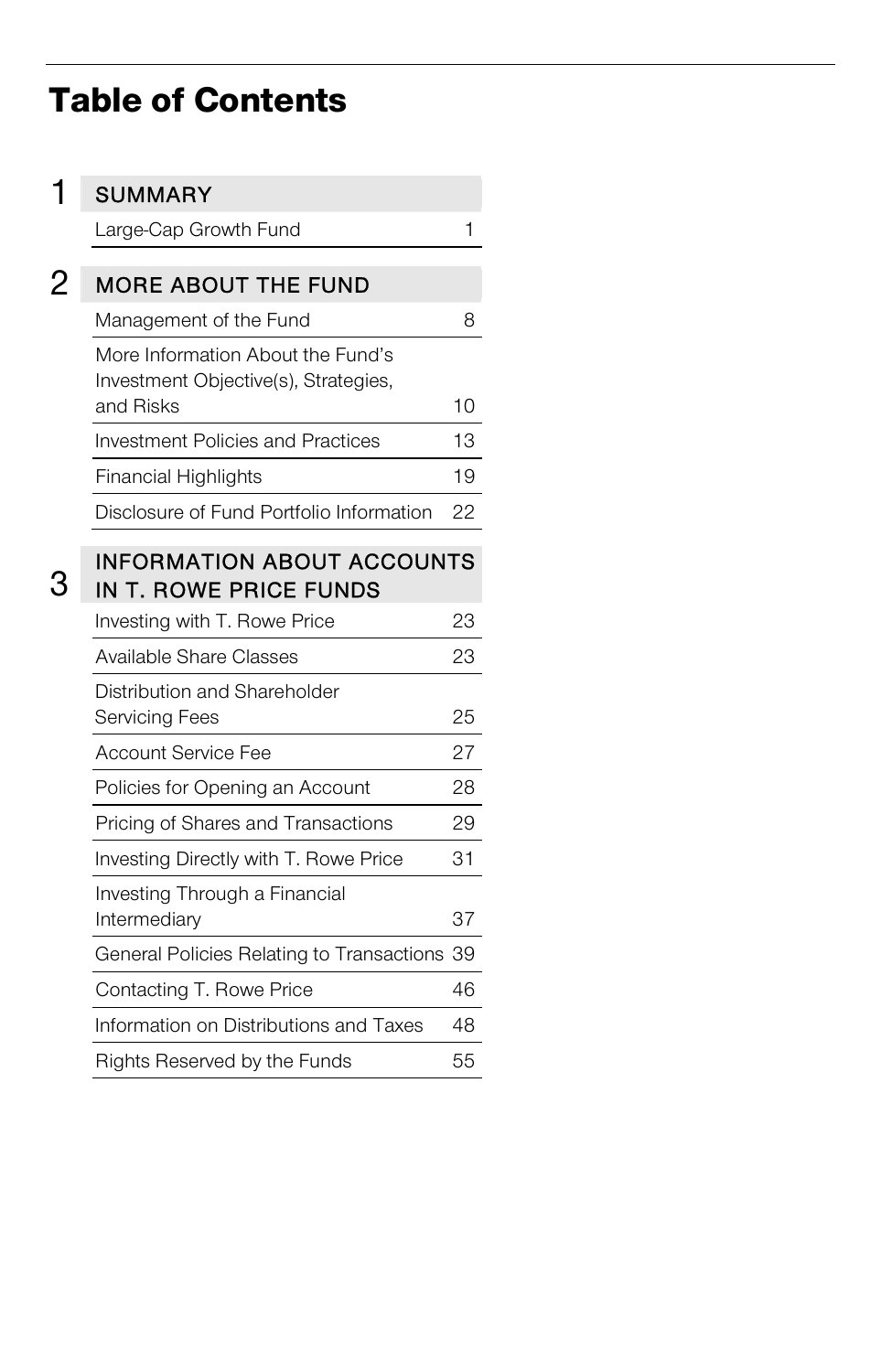#### Investment Objective(s)

The fund seeks to provide long-term capital appreciation through investments in common stocks of growth companies.

#### Fees and Expenses

This table describes the fees and expenses that you may pay if you buy, hold, and sell shares of the fund. You may also incur brokerage commissions and other charges when buying or selling shares of the Investor Class or I Class, which are not reflected in the table.

|                                                                                                                        | Investor<br><b>Class</b> | <b>Class</b> |
|------------------------------------------------------------------------------------------------------------------------|--------------------------|--------------|
| Shareholder fees (fees paid directly from your investment)                                                             |                          |              |
| Maximum account fee                                                                                                    | \$20 <sup>a</sup>        |              |
| Annual fund operating expenses<br>(expenses that you pay each year as a<br>percentage of the value of your investment) |                          |              |
| Management fees                                                                                                        | 0.55%                    | 0.55%        |
| Distribution and service (12b-1) fees                                                                                  |                          |              |
| Other expenses                                                                                                         | 0.18                     | 0.01         |
| Total annual fund operating expenses                                                                                   | 0.73                     | 0.56         |
| Fee waiver/expense reimbursement                                                                                       | $(0.03)^{b}$             |              |
| Total annual fund operating expenses after fee                                                                         |                          |              |
| waiver/expense reimbursement                                                                                           | 0.70 <sup>b</sup>        | 0.56         |

Fees and Expenses of the Fund

a Subject to certain exceptions, accounts with a balance of less than \$10,000 are charged an annual \$20 fee.

<sup>b</sup> T. Rowe Price Associates, Inc., has contractually agreed (through April 30, 2022) to waive its fees and/or bear any expenses (excluding interest; expenses related to borrowings, taxes, and brokerage; nonrecurring, extraordinary expenses; and acquired fund fees and expenses) that would cause the Investor Class' ratio of expenses to exceed 0.70% of the class' average daily net assets. The agreement may only be terminated at any time after April 30, 2022, with approval by the fund's Board of Directors. Fees waived and expenses paid under this agreement are subject to reimbursement to T. Rowe Price Associates, Inc., by the fund whenever the Investor Class' expense ratio is below 0.70%. However, no reimbursement will be made more than three years from the date such amounts were initially waived or reimbursed. The fund may only make repayments to T. Rowe Price Associates, Inc., if such repayment does not cause the Investor Class' expense ratio (after the repayment is taken into account) to exceed the lesser of: (1) the expense limitation in place at the time such amounts were waived; or (2) the Investor Class' current expense limitation.

**Example** This example is intended to help you compare the cost of investing in the fund with the cost of investing in other mutual funds. The example assumes that you invest \$10,000 in the fund for the time periods indicated and then redeem all of your shares at the end of those periods, that your investment has a 5% return each year, and that the fund's operating expenses remain the same. The example also assumes that any current expense limitation arrangement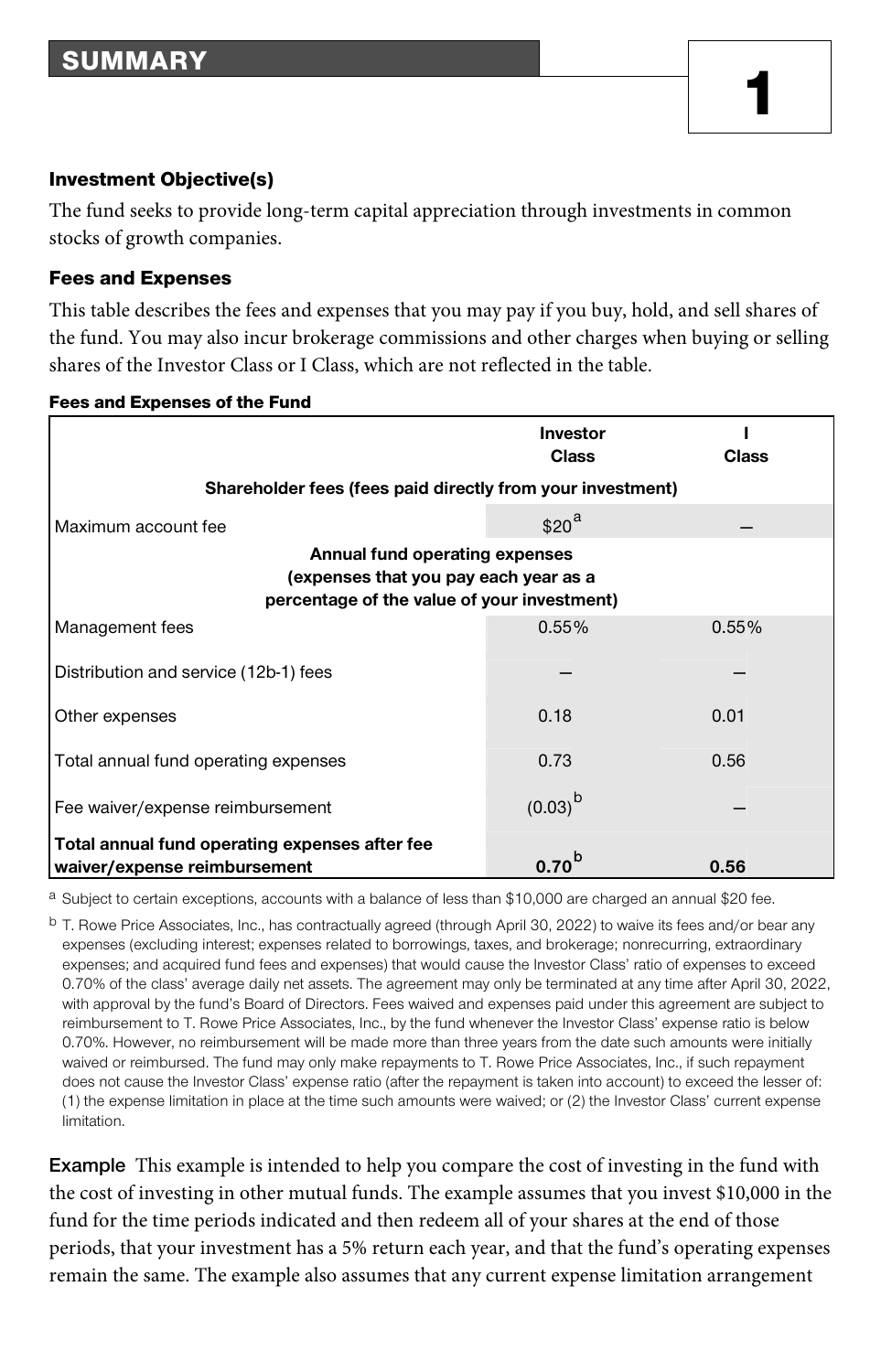remains in place for the period noted in the table above; therefore, the figures have been adjusted to reflect fee waivers or expense reimbursements only in the periods for which the expense limitation arrangement is expected to continue. Although your actual costs may be higher or lower, based on these assumptions your costs would be:

|                       | l vear | 3 years | 5 years | 10 years |
|-----------------------|--------|---------|---------|----------|
| <b>Investor Class</b> | \$72   | \$227   | \$399   | \$897    |
| Class                 | 57     | 179     | 313     | 701      |

**Portfolio Turnover** The fund pays transaction costs, such as commissions, when it buys and sells securities (or "turns over" its portfolio). A higher portfolio turnover rate may indicate higher transaction costs and may result in higher taxes when the fund's shares are held in a taxable account. These costs, which are not reflected in annual fund operating expenses or in the example, affect the fund's performance. During the most recent fiscal year, the fund's portfolio turnover rate was 26.6% of the average value of its portfolio.

# Investments, Risks, and Performance Principal Investment Strategies

In taking a growth approach to stock selection, the fund will normally invest at least 80% of its net assets (including any borrowings for investment purposes) in the common stocks of largecap companies. The fund defines a large-cap company as one whose market capitalization is larger than the median market capitalization of companies in the Russell 1000 $\textcircled{B}$  Growth Index, a widely used benchmark of the largest U.S. growth stocks. As of December 31, 2019, the median market capitalization of companies in the Russell  $1000^{\circ}$  Growth Index was approximately \$13.8 billion. The market capitalizations of the companies in the fund's portfolio and the Russell index change over time; the fund will not automatically sell or cease to purchase stock of a company it already owns just because the company's market capitalization falls below the median market capitalization of companies in the Russell index. The fund may at times invest significantly in certain sectors, such as the information technology sector.

We generally look for companies with an above-average rate of earnings and cash flow growth and a lucrative niche in the economy that gives them the ability to sustain earnings momentum even during times of slow economic growth. As growth investors, we believe that when a company increases its earnings faster than both inflation and the overall economy, the market will eventually reward it with a higher stock price.

The fund is "nondiversified," meaning it may invest a greater portion of its assets in a single issuer and own more of the issuer's voting securities than is permissible for a "diversified" fund.

In pursuing its investment objective(s), the fund has the discretion to deviate from its normal investment criteria. These situations might arise when the adviser believes a security could increase in value for a variety of reasons, including an extraordinary corporate event, a new product introduction or innovation, a favorable competitive development, or a change in management.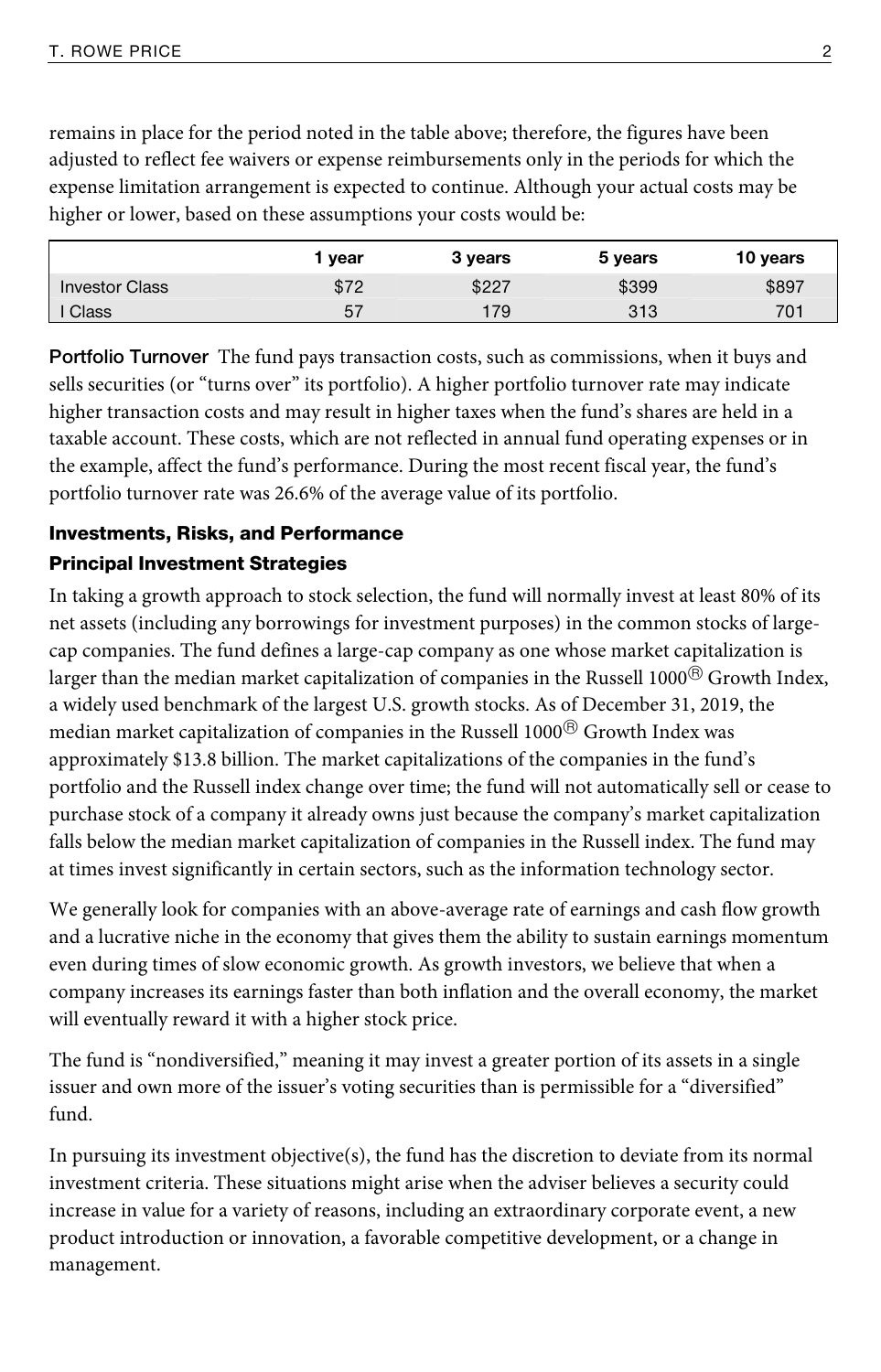While most assets will typically be invested in U.S. common stocks, the fund may invest in foreign stocks in keeping with its objective(s).

The fund may sell securities for a variety of reasons, such as to secure gains, limit losses, or redeploy assets into more promising opportunities.

### Principal Risks

As with any fund, there is no guarantee that the fund will achieve its objective(s). The fund's share price fluctuates, which means you could lose money by investing in the fund. The principal risks of investing in this fund, which may be even greater during periods of market disruption or volatility, are summarized as follows:

**Market conditions** The value of the fund's investments may decrease, sometimes rapidly or unexpectedly, due to factors affecting an issuer held by the fund, particular industries, or the overall securities markets. A variety of factors can increase the volatility of the fund's holdings and markets generally, including political or regulatory developments, recessions, inflation, rapid interest rate changes, war or acts of terrorism, natural disasters, and outbreaks of infectious illnesses or other widespread public health issues. Certain events may cause instability across global markets, including reduced liquidity and disruptions in trading markets, while some events may affect certain geographic regions, countries, sectors, and industries more significantly than others. These adverse developments may cause broad declines in market value due to short-term market movements or for significantly longer periods during more prolonged market downturns.

**Stock investing** Stocks generally fluctuate in value more than bonds and may decline significantly over short time periods. There is a chance that stock prices overall will decline because stock markets tend to move in cycles, with periods of rising and falling prices. The value of stocks held by the fund may decline due to general weakness or volatility in the stock markets in which the fund invests or because of factors that affect a particular company or industry.

**Nondiversification** As a nondiversified fund, the fund has the ability to invest a larger percentage of its assets in the securities of a smaller number of issuers than a diversified fund. As a result, poor performance by a single issuer could adversely affect fund performance more than if the fund were invested in a larger number of issuers. The fund's share price can be expected to fluctuate more than that of a similar fund that is more broadly diversified.

**Growth investing** The fund's growth approach to investing could cause it to underperform other stock funds that employ a different investment style. Growth stocks tend to be more volatile than certain other types of stocks and their prices may fluctuate more dramatically than the overall stock market. A stock with growth characteristics can have sharp price declines due to decreases in current or expected earnings and may lack dividends that can help cushion its share price in a declining market.

**Large-cap stocks** Securities issued by large-cap companies tend to be less volatile than securities issued by smaller companies. However, larger companies may not be able to attain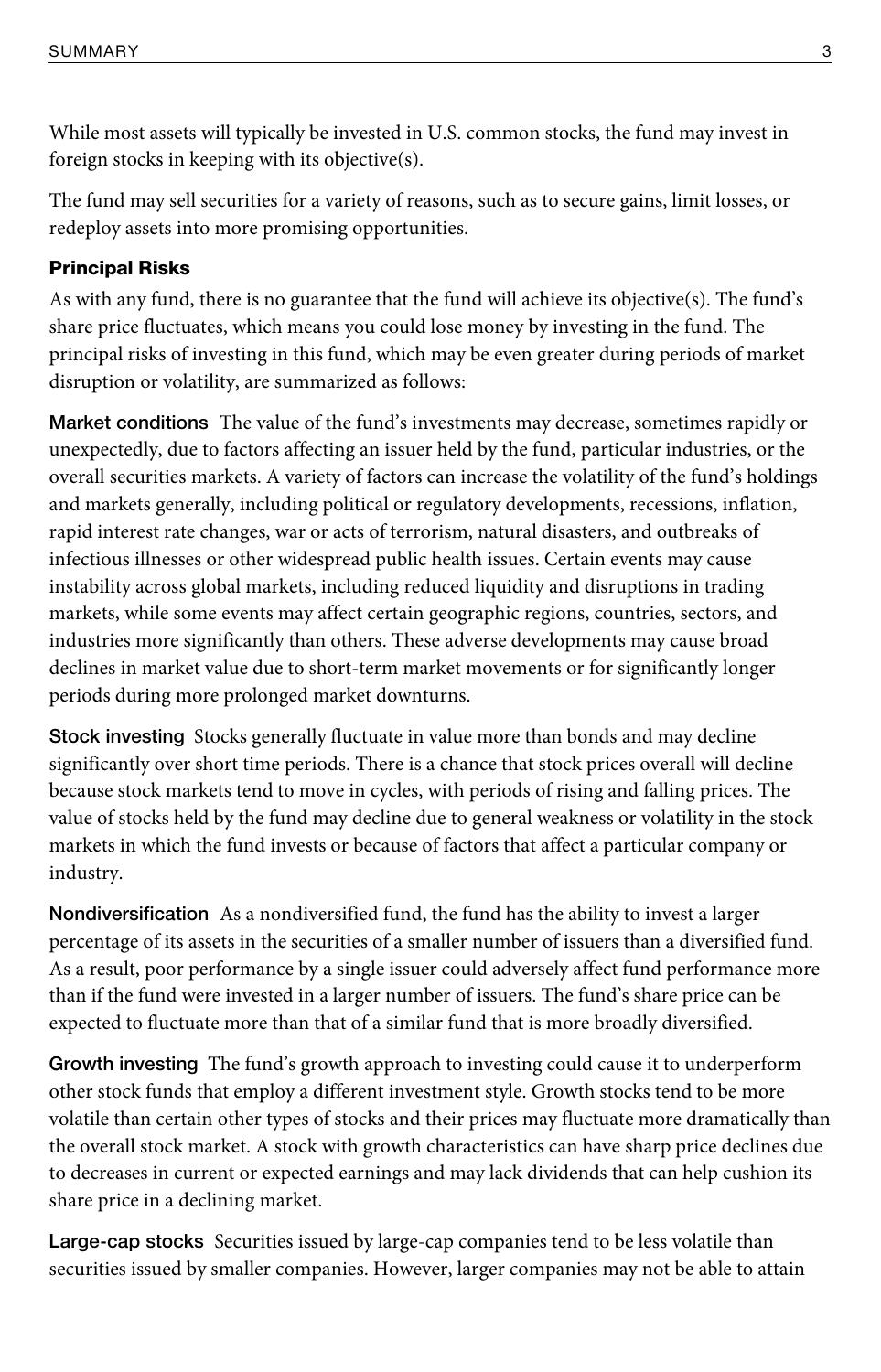the high growth rates of successful smaller companies, especially during strong economic periods, and may be unable to respond as quickly to competitive challenges.

**Sector exposure** At times, the fund may have a significant portion of its assets invested in securities of issuers conducting business in a broadly related group of industries within the same economic sector. Issuers in the same economic sector may be similarly affected by economic or market events, making the fund more vulnerable to unfavorable developments in that economic sector than funds that invest more broadly. Investments in the technology sector are susceptible to intense competition, government regulation, changing consumer preferences, and dependency on patent protection. Investments in the healthcare sector are susceptible to intense competition, regulatory changes and government approvals, product liability, and product obsolescence.

**Foreign investing** Investments in the securities of non-U.S. issuers may be adversely affected by local, political, social, and economic conditions overseas, greater volatility, reduced liquidity, or decreases in foreign currency values relative to the U.S. dollar. The risks of investing outside the U.S. are heightened for any investments in emerging markets, which are susceptible to greater volatility than investments in developed markets.

**Active management** The fund's overall investment program and holdings selected by the fund's investment adviser may underperform the broad markets, relevant indices, or other funds with similar objectives and investment strategies.

#### **Performance**

The following performance information provides some indication of the risks of investing in the fund. The fund's performance information represents only past performance (before and after taxes) and is not necessarily an indication of future results.

The following bar chart illustrates how much returns can differ from year to year by showing calendar year returns and the best and worst calendar quarter returns during those years for the fund's I Class. Returns for other share classes vary since they have different expenses.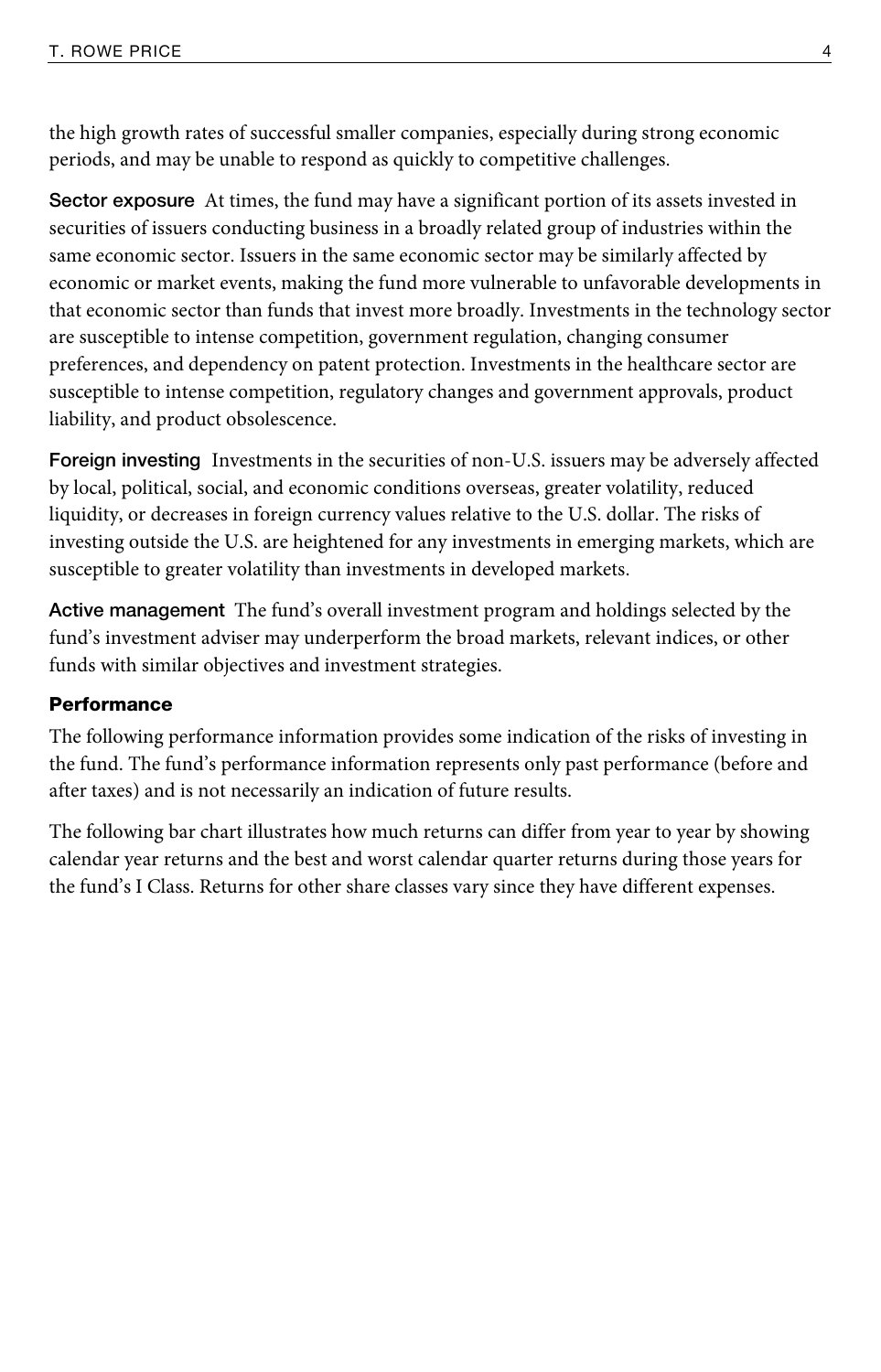

The following table shows the average annual total returns for each class of the fund that has been in operation for at least one full calendar year, and also compares the returns with the returns of a relevant broad-based market index, as well as with the returns of one or more comparative indexes that have investment characteristics similar to those of the fund, if applicable.

In addition, the table shows hypothetical after-tax returns to demonstrate how taxes paid by a shareholder may influence returns. After-tax returns are calculated using the historical highest individual federal marginal income tax rates and do not reflect the impact of state and local taxes. Actual after-tax returns depend on an investor's tax situation and may differ from those shown. After-tax returns shown are not relevant to investors who hold their fund shares through tax-deferred arrangements, such as a 401(k) account or an IRA. After-tax returns are shown only for the I Class and will differ for other share classes.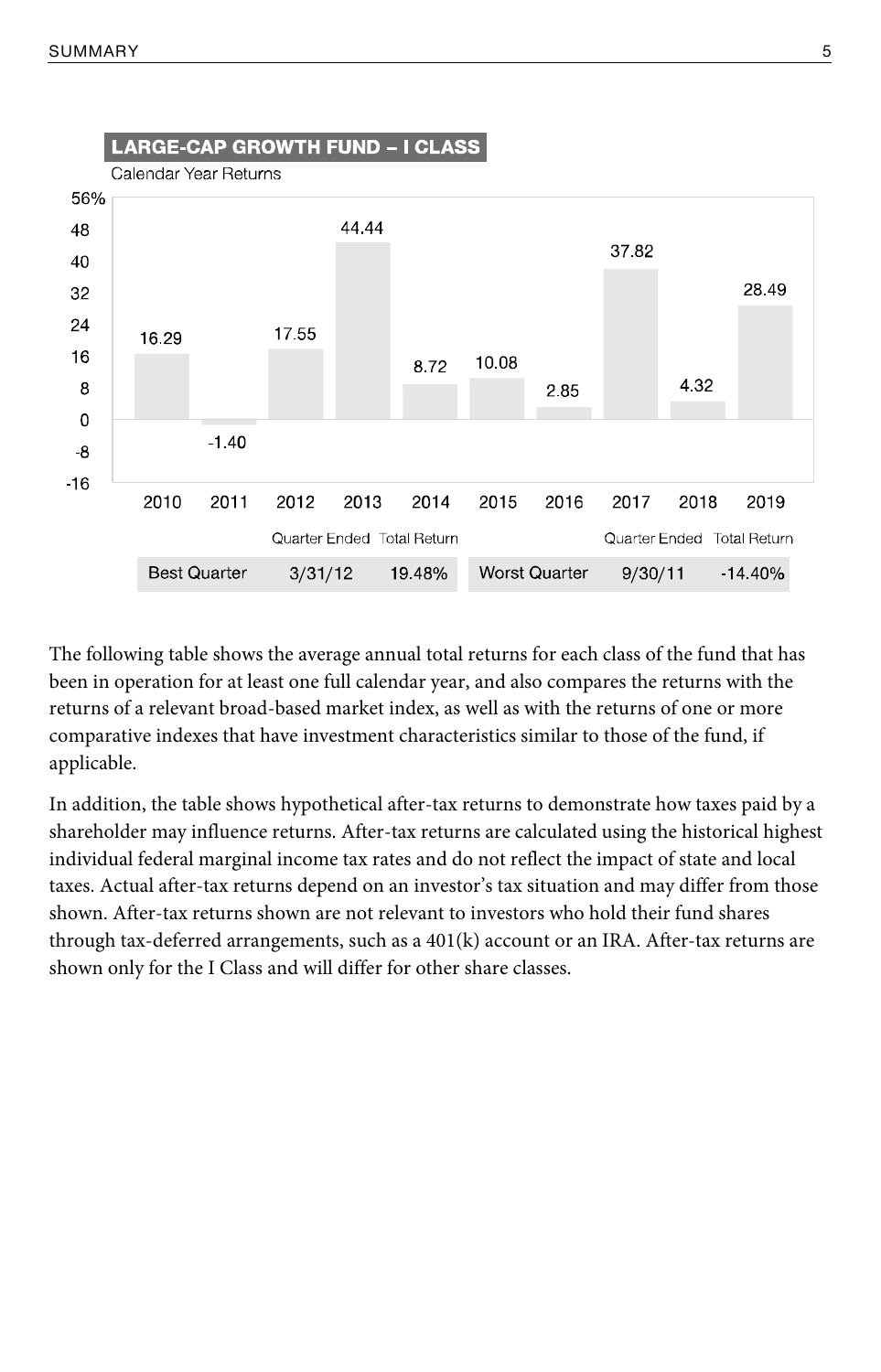#### Average Annual Total Returns

|                                                                                             | Periods ended<br>December 31, 2019 |         |          |                                 |  |
|---------------------------------------------------------------------------------------------|------------------------------------|---------|----------|---------------------------------|--|
| I Class                                                                                     | 1 Year                             | 5 Years | 10 Years | Inception<br>date<br>10/31/2001 |  |
| Returns before taxes                                                                        | 28.49 %                            | 15.90 % | 16.04 %  |                                 |  |
| Returns after taxes on distributions<br>Returns after taxes on distributions                | 27.24                              | 14.43   | 15.07    |                                 |  |
| and sale of fund shares                                                                     | 17.68                              | 12.52   | 13.39    |                                 |  |
| <b>Investor Class</b>                                                                       |                                    |         |          | 05/01/2020                      |  |
| Returns before taxes                                                                        |                                    |         |          |                                 |  |
| Russell 1000 <sup>®</sup> Growth Index (reflects no deduction for fees, expenses, or taxes) |                                    |         |          |                                 |  |
|                                                                                             | 36.39                              | 14.63   | 15.22    |                                 |  |
| Lipper Large-Cap Growth Funds Index                                                         |                                    |         |          |                                 |  |
|                                                                                             | 33.56                              | 13.23   | 13.67    |                                 |  |

Updated performance information is available through **troweprice.com**.

#### Management

**Investment Adviser** T. Rowe Price Associates, Inc. (T. Rowe Price or Price Associates)

| <b>Portfolio Manager</b> | Title                     | <b>Managed</b><br>Fund<br><b>Since</b> | Joined<br>Investment<br><b>Adviser</b> |
|--------------------------|---------------------------|----------------------------------------|----------------------------------------|
|                          | Chairman of Investment    |                                        |                                        |
| Taymour R. Tamaddon      | <b>Advisory Committee</b> | 2017                                   | 2004                                   |

#### Purchase and Sale of Fund Shares

The Investor Class generally requires a \$2,500 minimum initial investment (\$1,000 minimum initial investment if opening an IRA, a custodial account for a minor, or a small business retirement plan account). Additional purchases generally require a \$100 minimum. These investment minimums generally are waived for financial intermediaries and certain employersponsored retirement plans submitting orders on behalf of their customers.

The I Class requires a \$1 million minimum initial investment and there is no minimum for additional purchases, although the initial investment minimum generally is waived for financial intermediaries, retirement plans, and certain institutional client accounts for which T. Rowe Price or its affiliate has discretionary investment authority.

For investors holding shares of the fund directly with T. Rowe Price, you may purchase, redeem, or exchange fund shares by mail; by telephone (1-800-225-5132 for IRAs and nonretirement accounts; 1-800-492-7670 for small business retirement plans; and 1-800-638-8790 for institutional investors and financial intermediaries); or, for certain accounts, by accessing your account online through **troweprice.com**.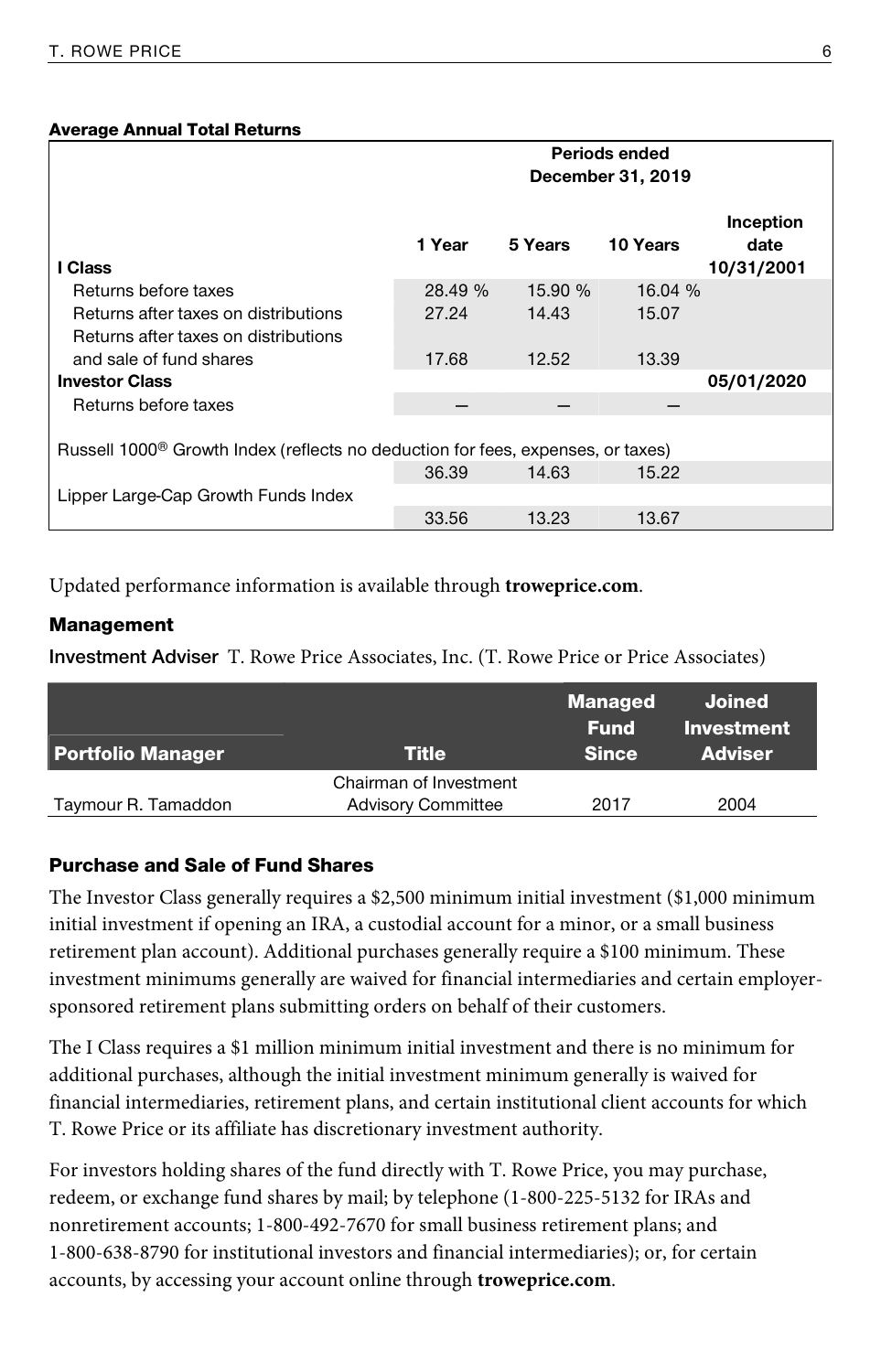If you hold shares through a financial intermediary or retirement plan, you must purchase, redeem, and exchange shares of the fund through your intermediary or retirement plan. You should check with your intermediary or retirement plan to determine the investment minimums that apply to your account.

#### Tax Information

Any dividends or capital gains are declared and paid annually, usually in December. Redemptions or exchanges of fund shares and distributions by the fund, whether or not you reinvest these amounts in additional fund shares, generally may be taxed as ordinary income or capital gains unless you invest through a tax-deferred account (in which case you will be taxed upon withdrawal from such account).

#### Payments to Broker-Dealers and Other Financial Intermediaries

If you purchase shares of the fund through a broker-dealer or other financial intermediary (such as a bank), the fund and its related companies may pay the intermediary for the sale of fund shares and related services. These payments may create a conflict of interest by influencing the broker-dealer or other intermediary and your salesperson to recommend the fund over another investment. Ask your salesperson or visit your financial intermediary's website for more information.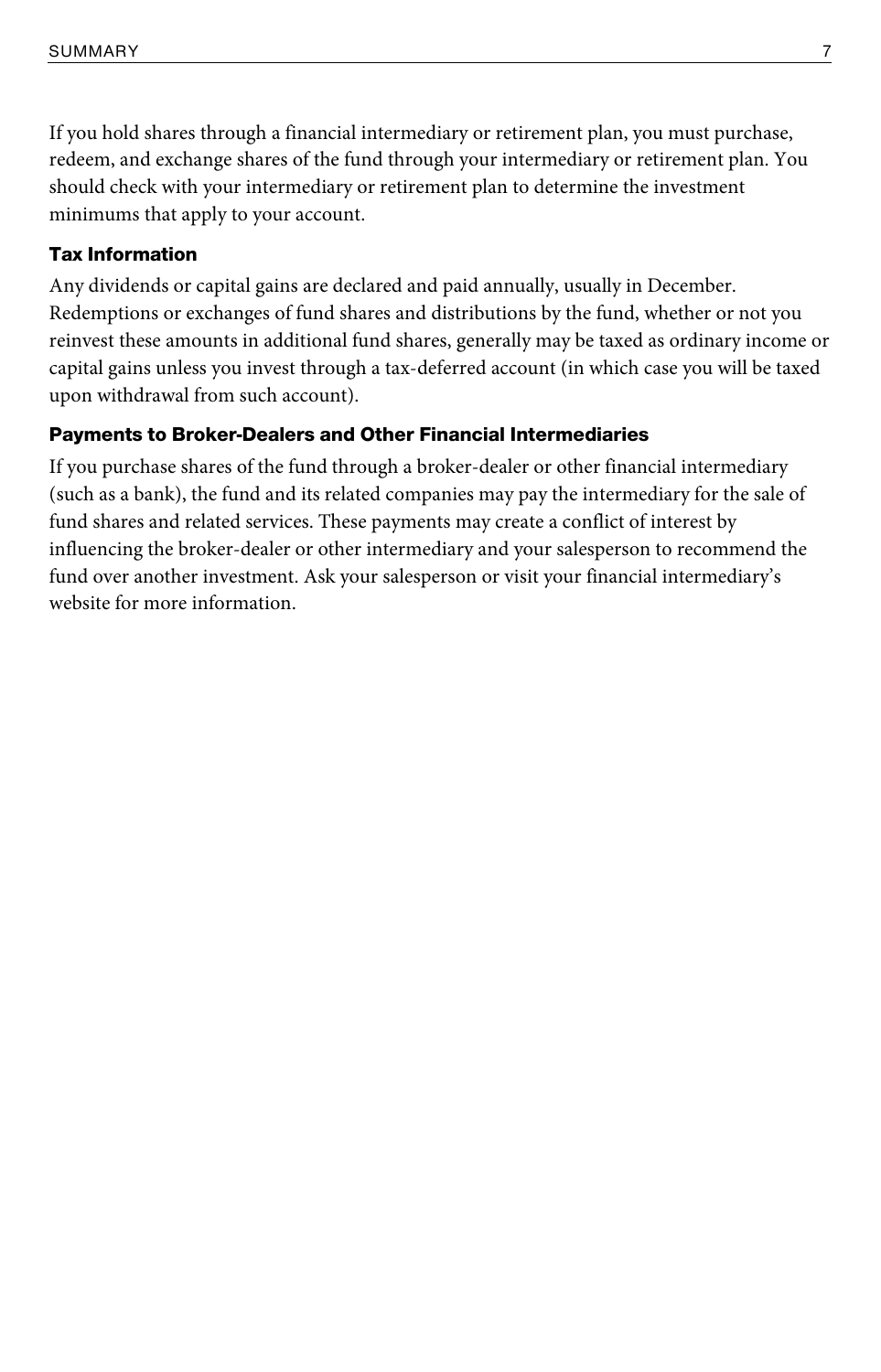#### MANAGEMENT OF THE FUND

#### **Investment Adviser(s)**

T. Rowe Price is the fund's investment adviser and oversees the selection of the fund's investments and management of the fund's portfolio pursuant to an investment management agreement between the investment adviser and the fund. T. Rowe Price is the investment adviser for all mutual funds sponsored and managed by T. Rowe Price (T. Rowe Price Funds), and is an SEC-registered investment adviser that provides investment management services to individual and institutional investors, and sponsors and serves as adviser and subadviser to registered investment companies, institutional separate accounts, and common trust funds. The address for T. Rowe Price is 100 East Pratt Street, Baltimore, Maryland 21202. As of December 31, 2019, T. Rowe Price and its affiliates (Firm) had approximately \$1.21 trillion in assets under management and provided investment management services for more than 7 million individual and institutional investor accounts.

#### **Portfolio Management**

T. Rowe Price has established an Investment Advisory Committee with respect to the fund. The committee chairman is ultimately responsible for the day-to-day management of the fund's portfolio and works with the committee in developing and executing the fund's investment program. The members of the committee are as follows: Taymour R. Tamaddon, Chairman, Greg Dunham, David J. Eiswert, Joseph B. Fath, Jon M. Friar, Jodi Love, Jason Nogueira, Larry J. Puglia, Jeffrey Rottinghaus, David L. Rowlett, Robert W. Sharps, and Joshua K. Spencer. The following information provides the year that the chairman (portfolio manager) first joined the Firm and the chairman's specific business experience during the past five years (although the chairman may have had portfolio management responsibilities for a longer period). Mr. Tamaddon has been chairman of the committee since January 1, 2017. He joined the Firm in 2004 and his investment experience dates from 2003. He has served as a portfolio manager with the Firm throughout the past five years. The Statement of Additional Information provides additional information about the portfolio manager's compensation, other accounts managed by the portfolio manager, and the portfolio manager's ownership of the fund's shares.

#### **The Management Fee**

The fund pays T. Rowe Price an annual investment management fee that is the lesser of (1) 0.55% of the fund's average daily net assets and (2) a combined fee that consists of two components—an "individual fund fee," which reflects the fund's particular characteristics, and a "group fee." The group fee, which is designed to reflect the benefits of the shared resources of the Firm, is calculated daily based on the combined net assets of all T. Rowe Price Funds (except the funds-of-funds, TRP Reserve Funds, Multi-Sector Account Portfolios, and any index or private-label mutual funds). The group fee schedule (in the following table) is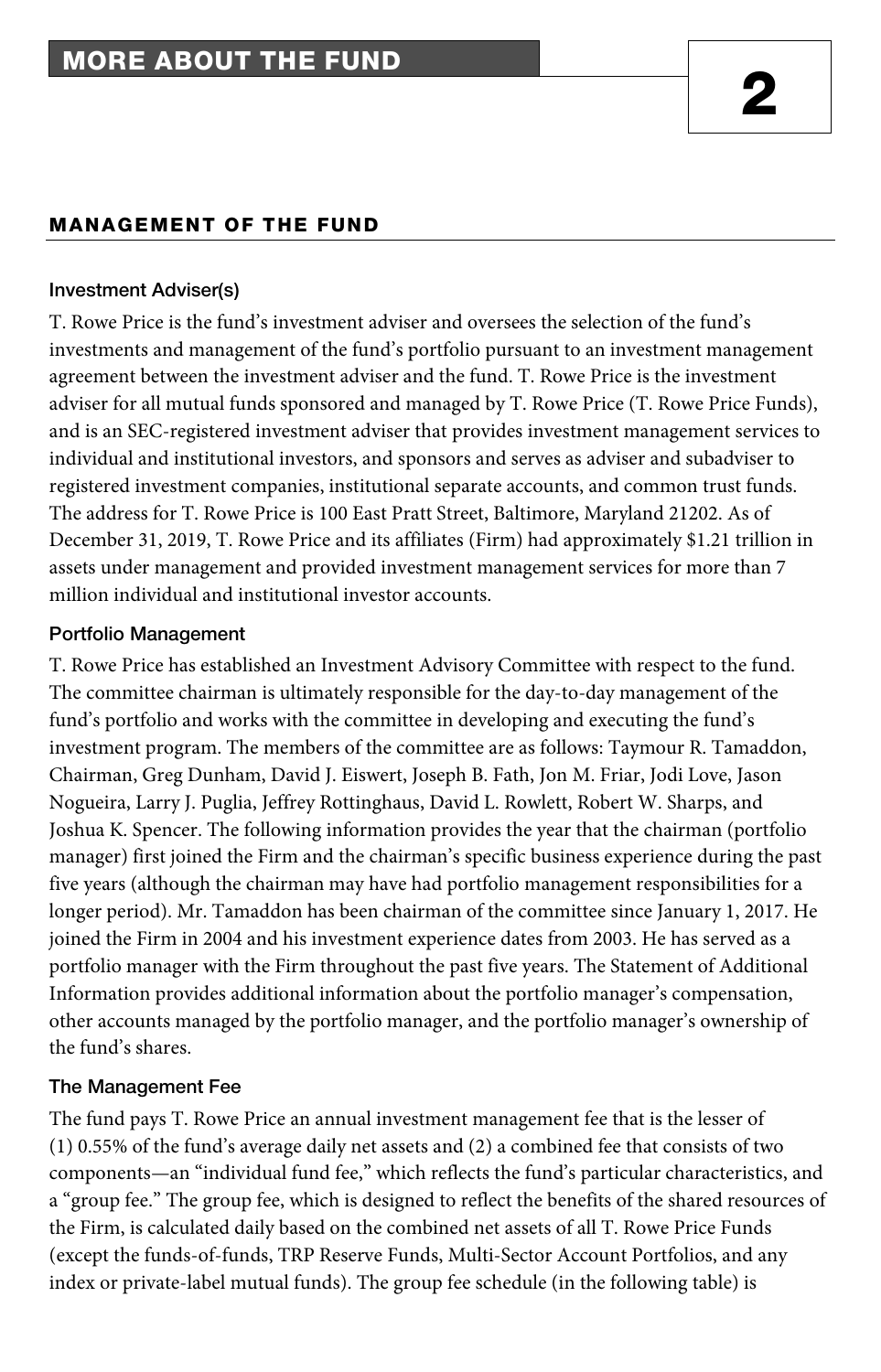graduated, declining as the combined assets of the T. Rowe Price Funds rise, so shareholders benefit from the overall growth in mutual fund assets.

| anaah i ee aaneaale |                    |
|---------------------|--------------------|
| $0.334\%$ *         | First \$50 billion |
| 0.305%              | Next \$30 billion  |
| $0.300\%$           | Next \$40 billion  |
| 0.295%              | Next \$40 billion  |
| 0.290%              | Next \$60 billion  |
| 0.285%              | Next \$80 billion  |
| 0.280%              | Next \$100 billion |
| 0.275%              | Next \$100 billion |
| 0.270%              | Next \$150 billion |
| 0.265%              | Next \$195 billion |
| 0.260%              | Thereafter         |

Group Fee Schedule

\* Represents a blended group fee rate containing various breakpoints.

The fund's group fee is determined by applying the group fee rate to the fund's average daily net assets. On December 31, 2019, the annual group fee rate was 0.29%. The individual fund fee, also applied to the fund's average daily net assets, is 0.26%. The annual investment management fee was 0.55%.

With respect to the I Class, T. Rowe Price has contractually agreed (through April 30, 2022) to pay the operating expenses of the fund's I Class excluding management fees; interest; expenses related to borrowings, taxes, and brokerage; nonrecurring, extraordinary expenses; and acquired fund fees and expenses ("I Class Operating Expenses"), to the extent the I Class Operating Expenses exceed 0.05% of the class' average daily net assets. The agreement may only be terminated at any time after April 30, 2022, with approval by the fund's Board of Directors. Any expenses paid under this agreement are subject to reimbursement to T. Rowe Price by the fund whenever the fund's I Class Operating Expenses are below 0.05%. However, no reimbursement will be made more than three years from the date such amounts were initially waived or reimbursed. The fund may only make repayments to T. Rowe Price if such repayment does not cause the I Class Operating Expenses (after the repayment is taken into account) to exceed the lesser of: (1) the limitation on I Class Operating Expenses in place at the time such amounts were waived; or (2) the current expense limitation on I Class Operating Expenses.

A discussion about the factors considered by the fund's Board of Directors (Board) and its conclusions in approving the fund's investment management agreement (and any subadvisory agreement, if applicable) appear in the fund's semiannual report to shareholders for the period ended June 30.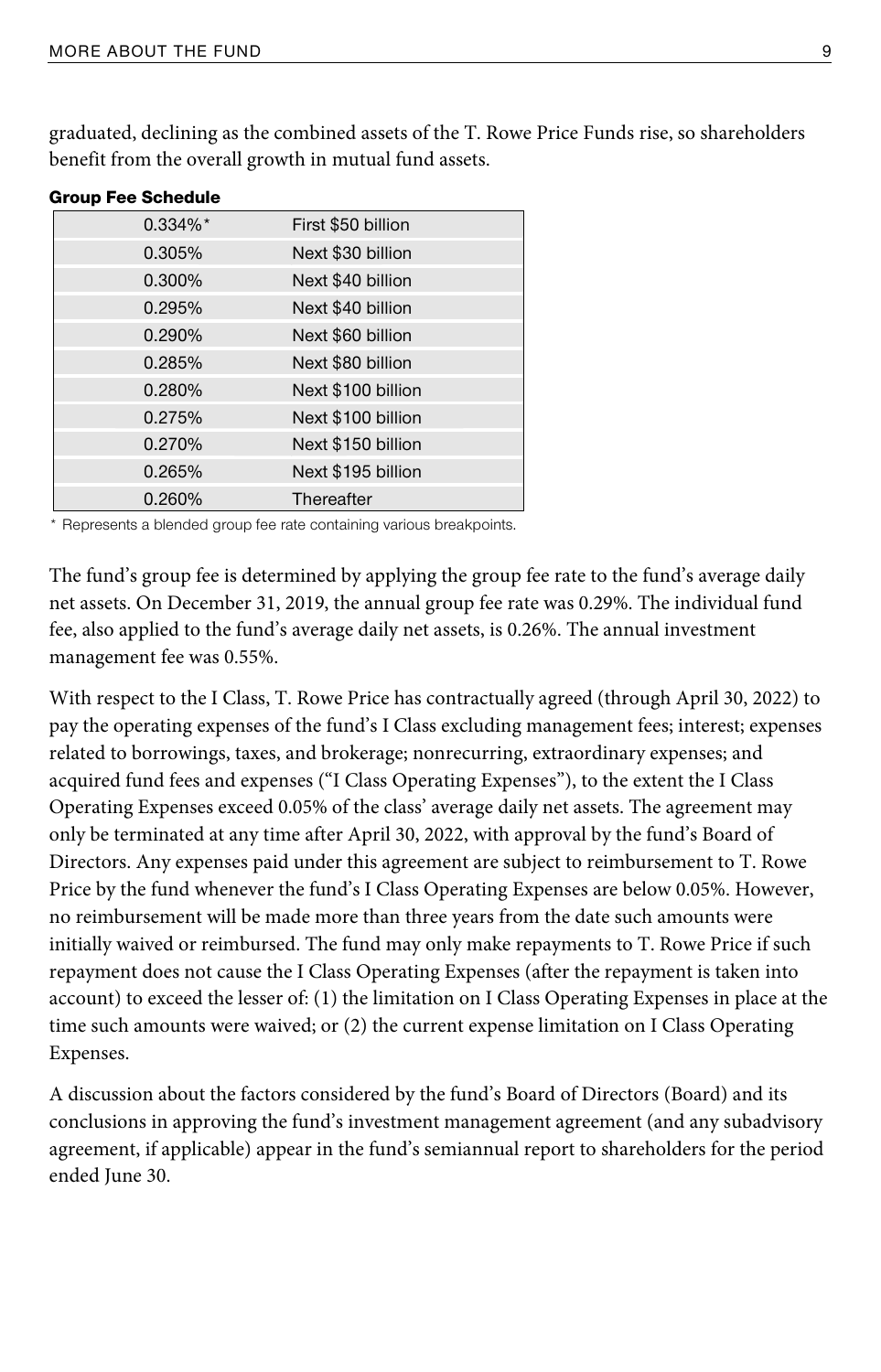# MORE INFORMATION ABOUT THE FUND'S INVESTMENT OBJECTIVE(S), STRATEGIES, AND RISKS

# Investment Objective(s)

The fund seeks to provide long-term capital appreciation through investments in common stocks of growth companies.

The investment objective is a fundamental policy and shareholder approval is required to substantially change it. As with any fund, there is no guarantee the fund will achieve its objective.

# Principal Investment Strategies

Consider your investment goals, your time horizon for achieving them, and your tolerance for risk. If you are willing to accept the risks of investing in established growth stocks in an effort to achieve long-term capital growth, the fund could be appropriate for you. This fund should not represent your complete investment program or be used for short-term trading purposes.

The market frequently rewards growth stocks with price increases when earnings expectations are met or exceeded. A successful implementation of our strategy could lead to long-term growth of capital. By investing in large companies, the fund could be less risky than one focusing on less established or smaller companies while still offering significant appreciation potential.

Growth investors look for companies with above-average earnings gains.

The fund generally looks for companies with one or more of the following:

**An above-average growth rate** Superior growth in earnings and cash flow.

**Operations in "fertile fields"** The ability to sustain earnings momentum even during economic slowdowns by operating in industries or service sectors where earnings and dividends can outpace inflation and the overall economy.

**Durability of earnings growth** A lucrative niche in the economy that enables the company to expand even during times of slow growth. Ideally, profit margins should be widening due to economic factors rather than one-time events such as lower taxes.

The Firm integrates environmental, social, and governance (ESG) factors into its investment research process. We focus on the ESG factors we consider most likely to have a material impact on the performance of the holdings in the fund's portfolio.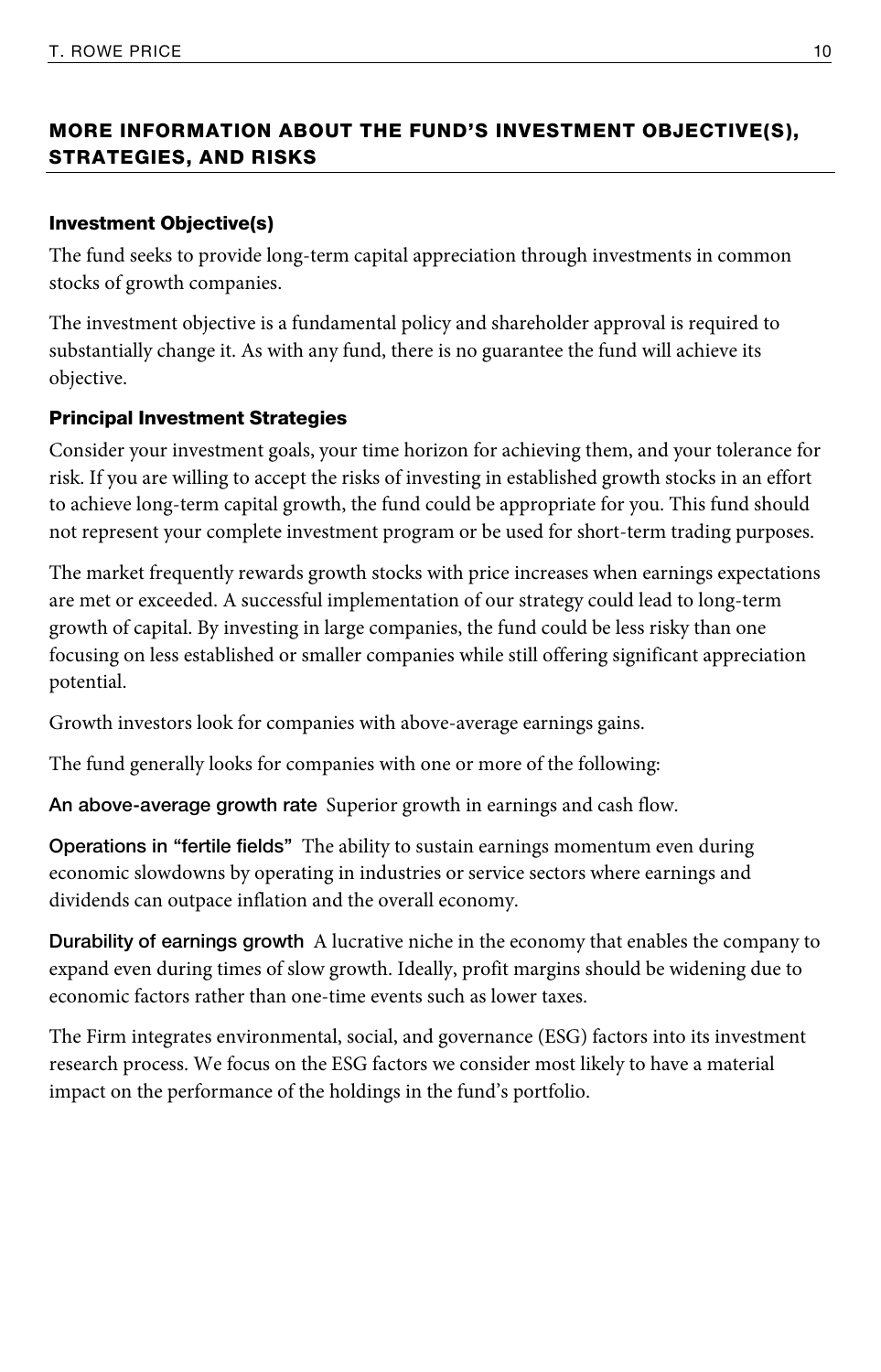#### Principal Risks

Some of the principal tools the adviser uses to try to reduce overall risk include intensive research when evaluating a company's prospects and limiting exposure to certain industries, asset classes, or investment styles when appropriate.

The principal risks associated with the fund's principal investment strategies include the following:

**Market conditions** The value of investments held by the fund may decline, sometimes rapidly or unpredictably, due to factors affecting certain issuers, particular industries or sectors, or the overall markets. Rapid or unexpected changes in market conditions could cause the fund to liquidate its holdings at inopportune times or at a loss or depressed value. The value of a particular holding may decrease due to developments related to that issuer, but also due to general market conditions, including real or perceived economic developments such as changes in interest rates, credit quality, inflation, or currency rates, or generally adverse investor sentiment. The value of a holding may also decline due to factors that negatively affect a particular industry or sector, such as labor shortages, increased production costs, or competitive conditions. In addition, local, regional or global events such as war, acts of terrorism, political and social unrest, regulatory changes, recessions, shifts in monetary or trade policies, natural or environmental disasters, and the spread of infectious diseases or other public health issues could have a significant negative impact on securities markets and the fund's investments. Unpredictable events such as natural disasters, pandemics, and widespread health crises may lead to unexpected suspensions or closures of securities exchanges, travel restrictions or quarantines, and an extended adverse impact on global market conditions.

**Stock investing** The fund's share price can fall because of weakness in the overall stock markets, a particular industry, or specific holdings. Stock markets as a whole can be volatile and decline for many reasons, such as adverse local, political, regulatory, or economic developments; changes in investor psychology; or heavy institutional selling at the same time by major institutional investors in the market, such as mutual funds, pension funds, and banks. The prospects for an industry or company may deteriorate because of a variety of factors, including disappointing earnings or changes in the competitive environment. In addition, the adviser's assessment of companies whose stocks are held by the fund may prove incorrect, resulting in losses or poor performance, even in rising markets. In the event an issuer is liquidated or declares bankruptcy, the claims of owners of the issuer's bonds and preferred stock take precedence over the claims of those who own common stock.

**Nondiversification** Because the fund is nondiversified and thus can invest more of its assets in a smaller number of issuers, it is more exposed to the risks associated with an individual issuer than a fund that invests more broadly across many issuers. For example, poor performance by a single large holding of the fund would adversely affect the fund's performance more than if the fund were invested in a larger number of issuers.

**Growth investing** Different investment styles tend to shift in and out of favor depending on market conditions and investor sentiment. Growth stocks can be more volatile than other types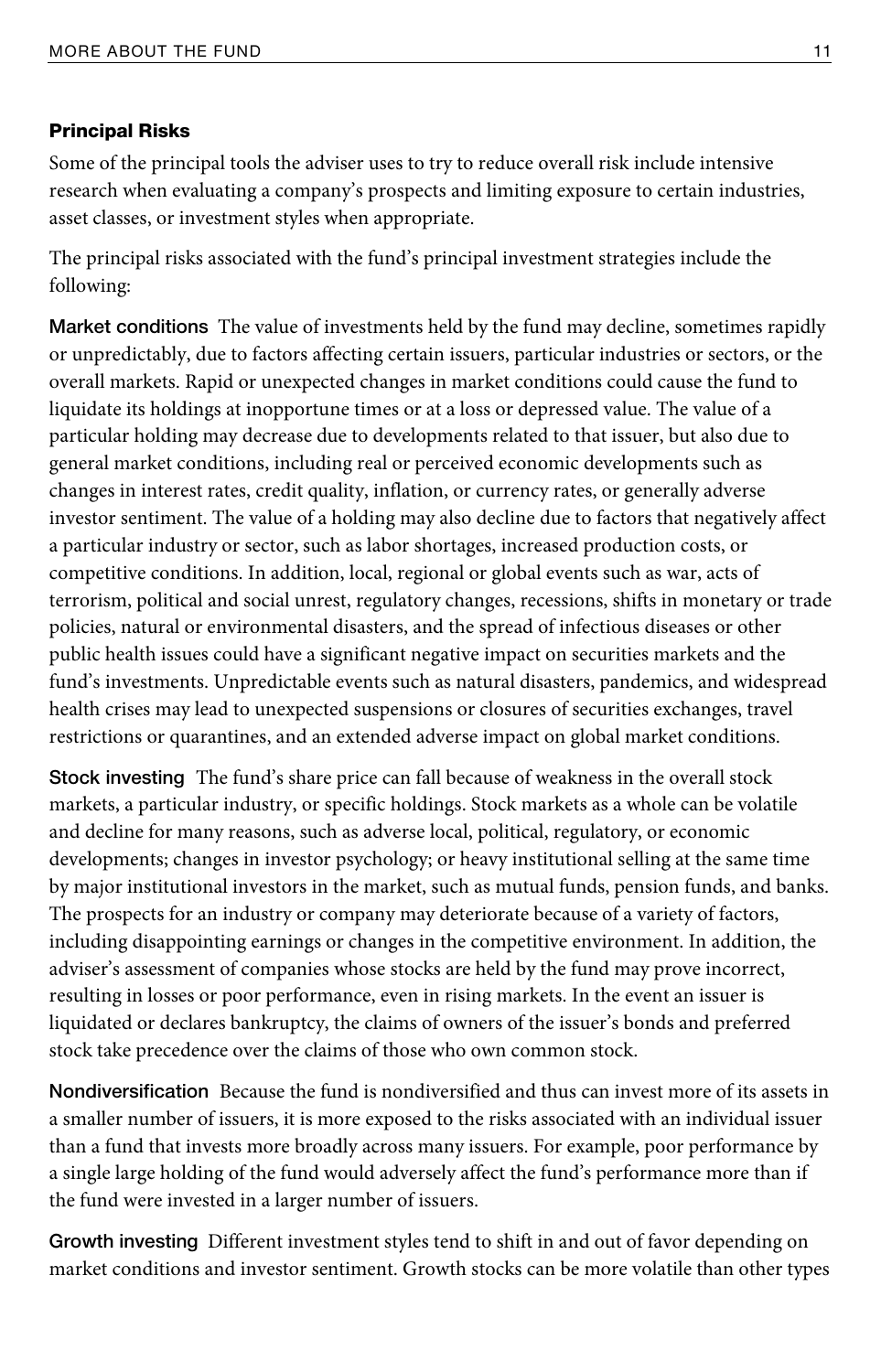of stocks and their prices tend to fluctuate more dramatically than the overall stock markets. Growth stocks are typically priced higher than other stocks because investors believe they have more growth potential, which may or may not be realized. Since these companies usually invest a high portion of earnings in their businesses, they may lack the dividends that can cushion stock prices in a falling market. In addition, earnings disappointments often lead to sharply falling prices for growth stocks.

**Large-cap stocks** Although stocks issued by larger companies tend to have less overall volatility than stocks issued by smaller companies, larger companies may not be able to attain the high growth rates of successful smaller companies, especially during strong economic periods. In addition, larger companies may be less capable of responding quickly to competitive challenges and industry changes, and may suffer sharper price declines as a result of earnings disappointments.

**Sector exposure** At times, the fund may have a significant portion of its assets invested in securities of issuers conducting business in a related group of industries within the same economic sector. Issuers within the same economic sector may be similarly affected by specific market events impacting that sector. As a result, the fund is more susceptible to adverse developments affecting an economic sector in which the fund has significant investments and may perform poorly during a downturn in one or more of the industries within that economic sector. To the extent the fund has significant investments in the technology sector, it is more susceptible to adverse developments affecting technology and information technology companies, which could include, among other things, intense competition, government regulation, earnings disappointments, dependency on patent protection, and rapid obsolescence of products and services due to technological innovations or changing consumer preferences.

**Foreign investing** The fund's investments outside the U.S. are subject to special risks, whether the securities (including depositary receipts and other instruments that represent interests in a non-U.S. issuer) are denominated in U.S. dollars or foreign currencies. These risks include potentially adverse local, political, social, and economic conditions overseas, greater volatility, lower liquidity, and the possibility that settlement practices and regulatory and accounting standards will differ from those of U.S. issuers. Foreign currencies could decline against the U.S. dollar, lowering the value of securities denominated in those currencies and possibly the fund's share price. These risks are heightened for any investments in emerging markets, which are more susceptible to governmental interference, less efficient trading markets, and the imposition of local taxes or restrictions on gaining access to sales proceeds for foreign investors.

**Active management** The investment adviser's judgments about the attractiveness, value, or potential appreciation of the fund's investments may prove to be incorrect. The fund could underperform other funds with a similar benchmark or similar investment program if the fund's investment selections or overall strategies fail to produce the intended results.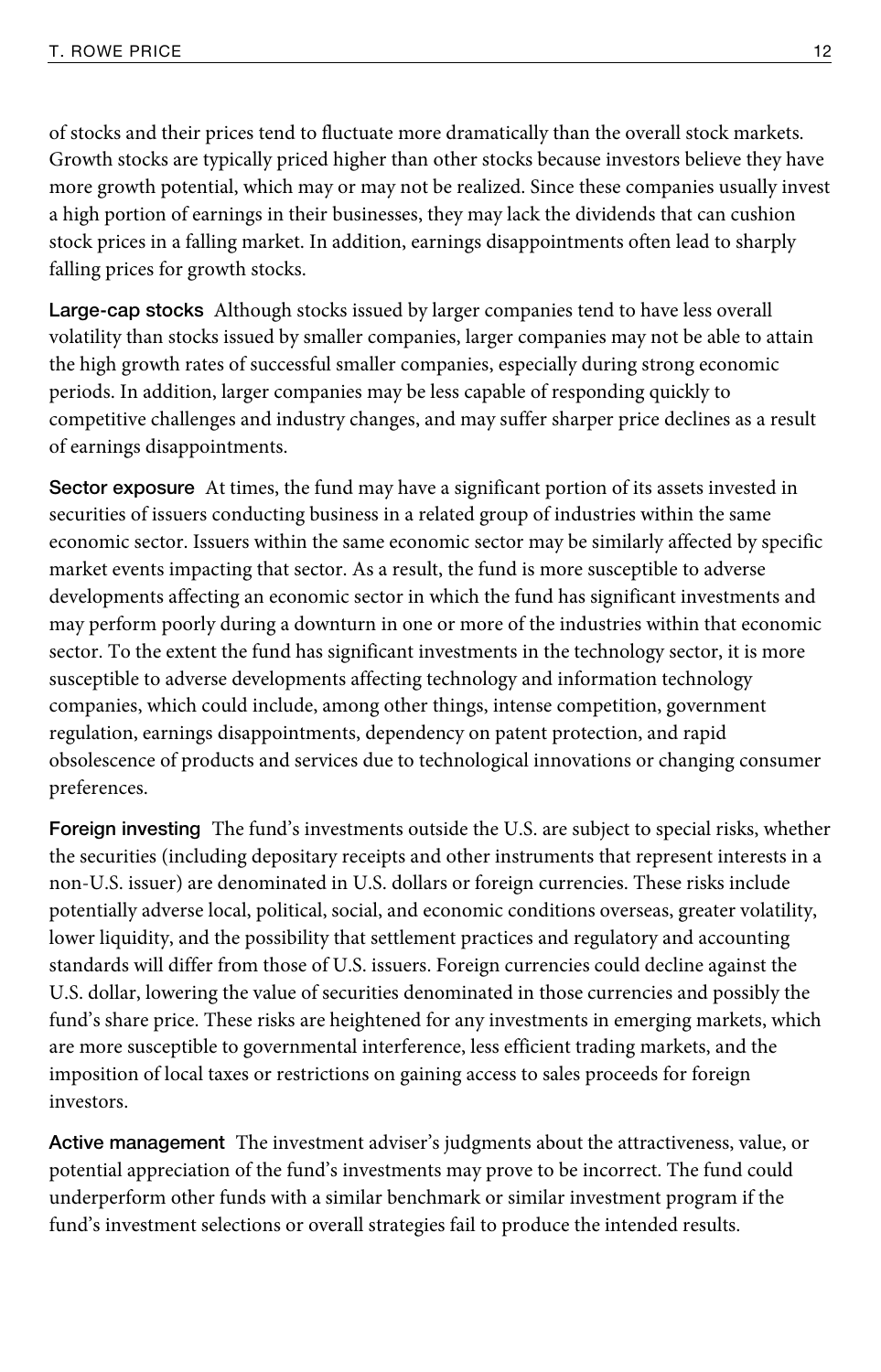#### Additional Strategies and Risks

In addition to the principal investment strategies and principal risks previously described, the fund may employ other, non-principal investment strategies and may be subject to other risks, which are described in the following paragraphs.

From time to time, the fund may invest in securities other than common stocks and use derivatives that are consistent with its investment program. For instance, the fund may invest, to a limited extent, in futures contracts. Any investments in futures would typically serve as an efficient means of gaining exposure to certain markets, or as a tool to manage cash flows into and out of the fund and maintain liquidity while being invested in the market. To the extent the fund invests in futures, it could be exposed to potential volatility and losses greater than direct investments in the contract's underlying assets.

**Derivatives** Derivatives typically involve risks different from, and possibly greater than, the risks associated with investing directly in the assets on which the derivative is based. Certain derivatives can be highly volatile, lack liquidity, and be difficult to value. Changes in the value of a derivative may not properly correlate with changes in the value of the underlying asset, reference rate, or index. The fund could be exposed to significant losses if it is unable to close a derivative position due to the lack of a liquid trading market. Derivatives involve the risk that a counterparty to the derivatives agreement will fail to make required payments or comply with the terms of the agreement. There is also the possibility that limitations or trading restrictions may be imposed by an exchange or government regulation, which could adversely impact the value and liquidity of a derivatives contract subject to such regulation. Recent regulations have changed the requirements related to the use of certain derivatives. Some of these new regulations have limited the availability of certain derivatives and made their use by funds more costly. It is expected that additional changes to the regulatory framework will occur, but the extent and impact of additional new regulations are not certain at this time.

**Cybersecurity breaches** The fund may be subject to operational and information security risks resulting from breaches in cybersecurity. Cybersecurity breaches may involve deliberate attacks and unauthorized access to the digital information systems (for example, through "hacking" or malicious software coding) used by the fund or its third-party service providers but may also result from outside attacks such as denial-of-service attacks. These breaches may, among other things, result in financial losses to the fund and its shareholders, cause the fund to lose proprietary information, disrupt business operations, or result in the unauthorized release of confidential information. Further, cybersecurity breaches involving the fund's third-party service providers, trading counterparties, or issuers in which the fund invests could subject the fund to many of the same risks associated with direct breaches.

#### INVESTMENT POLICIES AND PRACTICES

This section provides a more detailed description of the various types of portfolio holdings and investment practices that may be used by the fund to execute its overall investment program.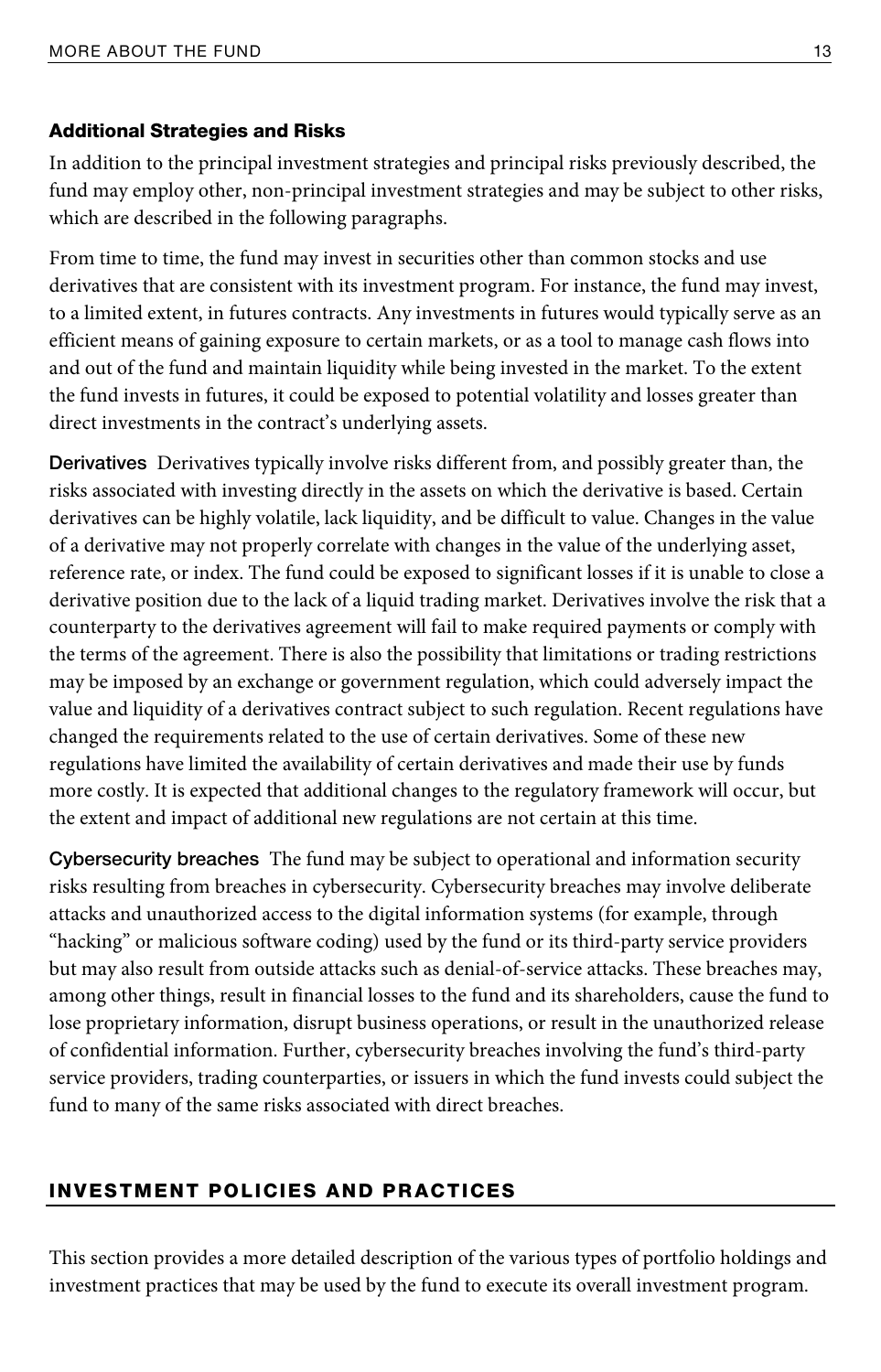Some of these holdings and investment practices are considered to be principal investment strategies of the fund and have already been described earlier in this prospectus while others are considered non-principal. Any of the following holdings and investment practices that were not already described in Section 1 of this prospectus are considered non-principal investment practices, but they may be used by the fund from time to time to help achieve its investment objective(s). The fund's investments may be subject to further restrictions and risks described in the Statement of Additional Information. Shareholders will receive at least 60 days' prior notice of a change in the fund's policy requiring it to normally invest at least 80% of its net assets (including any borrowings for investment purposes) in common stocks of large-cap companies.

The fund's holdings in certain kinds of investments cannot exceed maximum percentages as set forth in this prospectus and the Statement of Additional Information. For instance, there are limitations regarding the fund's investments in certain types of instruments. While these restrictions provide a useful level of detail about the fund's investments, investors should not view them as an accurate gauge of the potential risk of such investments. For example, in a given period, a 5% investment in derivatives could have a significantly greater impact on the fund's share price than its weighting in the portfolio. The net effect of a particular investment depends on its volatility and the size of its overall return in relation to the performance of all of the fund's investments.

Certain investment restrictions, such as a required minimum or maximum investment in a particular type of security, are measured at the time the fund purchases a security. The status, market value, credit quality, or other characteristics of the fund's securities may change after they are purchased, and this may cause the amount of the fund's assets invested in such securities to exceed the stated maximum restriction or fall below the stated minimum restriction. If any of these changes occur, it would not be considered a violation of the investment restriction and will not require the sale of an investment if it was proper at the time the investment was made (this exception does not apply to the fund's borrowing policy). However, certain changes will require holdings to be sold or purchased by the fund during the time it is above or below the stated percentage restriction in order for the fund to be in compliance with applicable restrictions.

Changes in the fund's holdings, the fund's performance, and the contribution of various investments to the fund's performance are discussed in the shareholder reports.

**Portfolio managers have considerable discretion in choosing investment strategies and selecting securities they believe will help achieve the fund's objective.** 

#### Types of Portfolio Securities

In seeking to meet its investment objective(s), the fund may invest in any type of security or instrument (including certain potentially high-risk derivatives described in this section) whose investment characteristics are consistent with its investment program. The following pages describe various types of the fund's holdings and investment management practices, some of which are also described as part of the fund's principal investment strategies.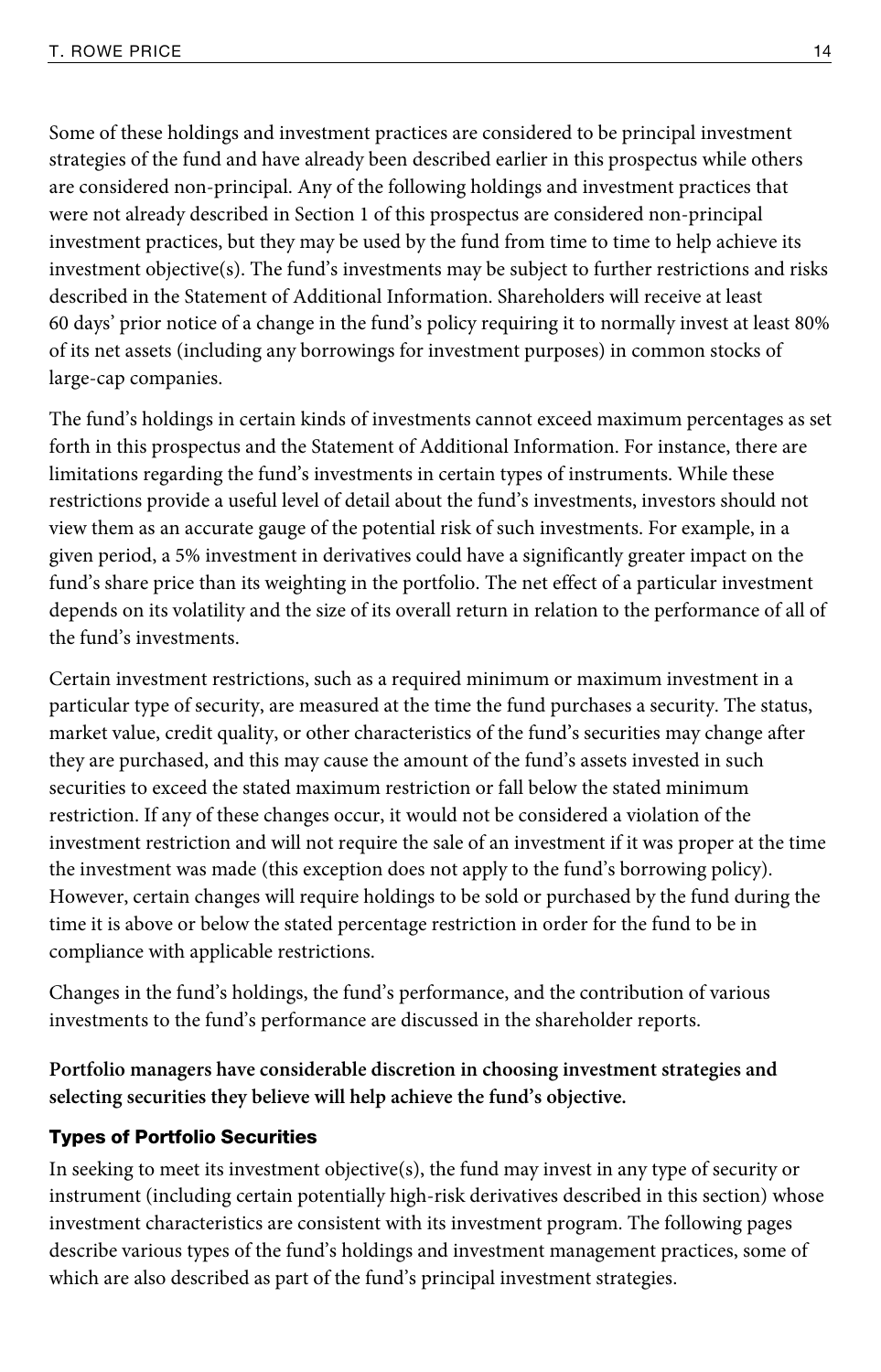The fund's investments are primarily in common stocks and, to a lesser degree, other types of securities, as follows:

#### **Common and Preferred Stocks**

Stocks represent shares of ownership in a company. Generally, preferred stocks have a specified dividend rate and rank after bonds and before common stocks in their claim on income for dividend payments and on assets should the company be liquidated. After other claims are satisfied, common stockholders participate in company profits on a pro-rata basis, and profits may be paid out in dividends or reinvested in the company to help it grow. Increases and decreases in earnings are usually reflected in a company's stock price, so common stocks generally have the greatest appreciation and depreciation potential of all corporate securities. Unlike common stock, preferred stock does not ordinarily carry voting rights. While most preferred stocks pay a dividend, the fund may decide to purchase preferred stock where the issuer has suspended, or is in danger of suspending, payment of its dividend.

### **Convertible Securities and Warrants**

The fund may invest in debt instruments or preferred equity securities that are convertible into, or exchangeable for, equity securities at specified times in the future and according to a certain exchange ratio. Convertible bonds are typically callable by the issuer, which could in effect force conversion before the holder would otherwise choose. Traditionally, convertible securities have paid dividends or interest at rates higher than common stocks but lower than nonconvertible securities. They generally participate in the appreciation or depreciation of the underlying stock into which they are convertible, but to a lesser degree than common stock. Some convertible securities combine higher or lower current income with options and other features. Warrants are options to buy, directly from the issuer, a stated number of shares of common stock at a specified price anytime during the life of the warrants (generally, two or more years). Warrants have no voting rights, pay no dividends, and can be highly volatile. In some cases, the redemption value of a warrant could be zero.

#### **Foreign Securities**

The fund may invest in foreign securities. Foreign securities could include non-U.S. dollardenominated securities traded outside the U.S. and U.S. dollar-denominated securities of foreign issuers traded in the U.S. Investing in foreign securities involves special risks that can increase the potential for losses. These include exposure to potentially adverse local, political, social, and economic developments such as war, political instability, hyperinflation, currency devaluations, and overdependence on particular industries; government interference in markets such as nationalization and exchange controls, expropriation of assets, or imposition of punitive taxes; the imposition of international trade and capital barriers and other protectionist or retaliatory measures; potentially lower liquidity and higher volatility; possible problems arising from accounting, disclosure, settlement, and regulatory practices and legal rights that differ from U.S. standards; and the potential for fluctuations in foreign exchange rates to decrease the investment's value (favorable changes can increase its value). These risks are heightened for the fund's investments in emerging markets. The fund may purchase American Depositary Receipts and Global Depositary Receipts, which are certificates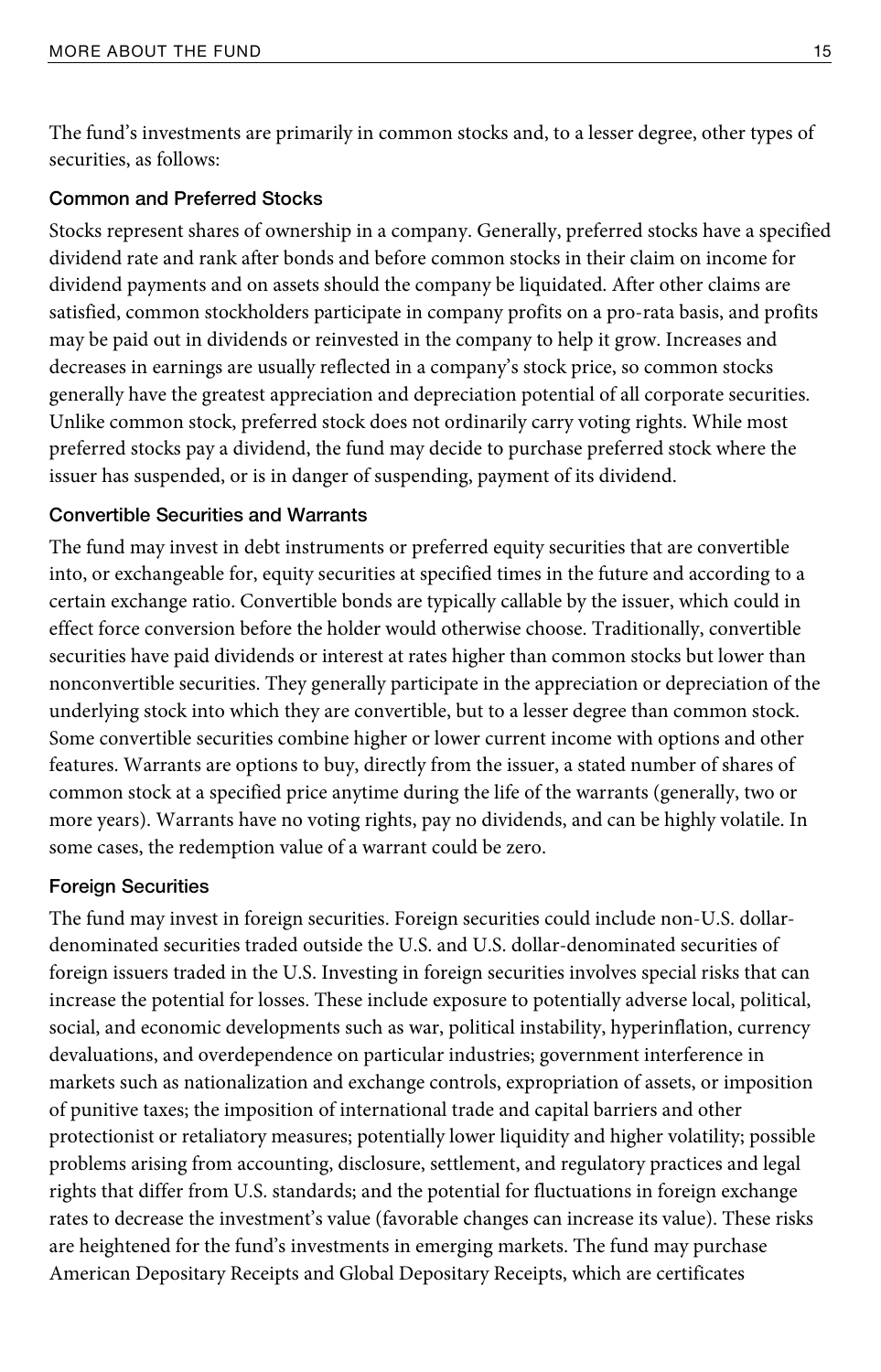evidencing ownership of shares of a foreign issuer. American Depositary Receipts and Global Depositary Receipts trade on established markets and are alternatives to directly purchasing the underlying foreign securities in their local markets and currencies. Such investments are subject to many of the same risks associated with investing directly in foreign securities.

#### **Futures and Options**

Futures are often used to establish exposures or manage or hedge risk because they enable the investor to buy or sell an asset in the future at an agreed-upon price. Options may be used to generate additional income, to enhance returns, or as a defensive technique to protect against anticipated declines in the value of an asset. Call options give the investor the right to purchase (when the investor purchases the option), or the obligation to sell (when the investor "writes" or sells the option), an asset at a predetermined price in the future. Put options give the purchaser of the option the right to sell, or the seller (or "writer") of the option the obligation to buy, an asset at a predetermined price in the future. Futures and options contracts may be bought or sold for any number of reasons, including to manage exposure to changes in interest rates, bond prices, foreign currencies, and credit quality; as an efficient means of increasing or decreasing the fund's exposure to certain markets; in an effort to enhance income; to improve risk-adjusted returns; to protect the value of portfolio securities; and to serve as a cash management tool. Call or put options may be purchased or sold on securities, futures, financial indexes, and foreign currencies. The fund may choose to continue a futures contract by "rolling over" an expiring futures contract into an identical contract with a later maturity date. This could increase the fund's transaction costs and portfolio turnover rate.

Futures and options contracts may not always be successful investments or hedges; their prices can be highly volatile; using them could lower the fund's total return; the potential loss from the use of futures can exceed the fund's initial investment in such contracts; and the losses from certain options written by the fund could be unlimited.

#### **Currency Derivatives**

A fund that invests in foreign securities may attempt to hedge its exposure to potentially unfavorable currency changes. The primary means of doing this is through the use of forward currency exchange contracts, which are contracts between two counterparties to exchange one currency for another on a future date at a specified exchange rate. However, futures, swaps, and options on foreign currencies may also be used. In certain circumstances, the fund may use currency derivatives to substitute a different currency for the currency in which the investment is denominated, a strategy known as proxy hedging. If the fund were to engage in any of these foreign currency transactions, it could serve to protect its foreign securities from adverse currency movements relative to the U.S. dollar, although the fund may also use currency derivatives in an effort to gain exposure to a currency expected to appreciate in value versus other currencies. As a result, the fund could be invested in a currency without holding any securities denominated in that currency. Such transactions involve, among other risks, the risk that anticipated currency movements will not occur, which could reduce the fund's total return. There are certain markets, including many emerging markets, where it is not possible to engage in effective foreign currency hedging.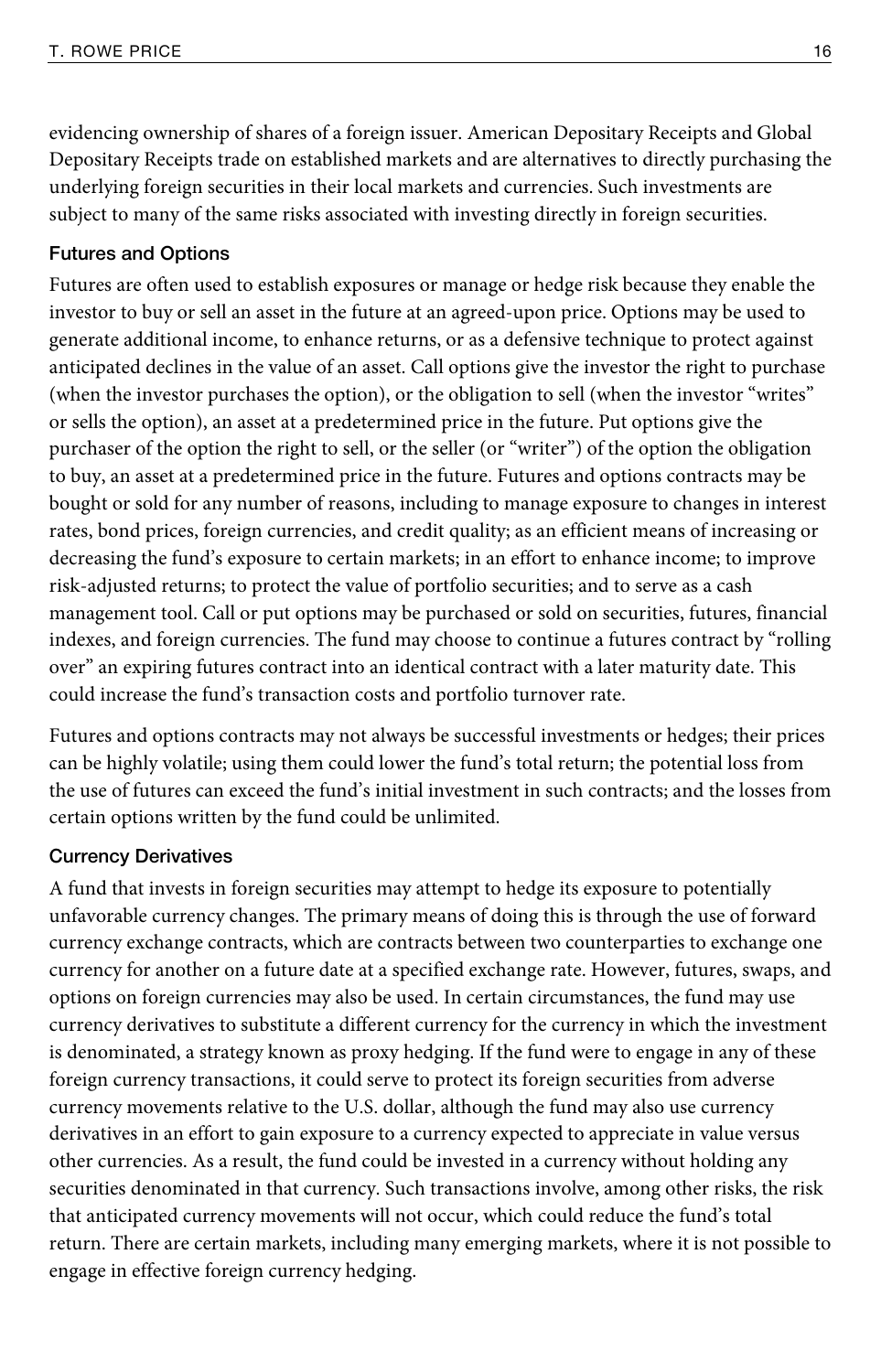#### **Investments in Other Investment Companies**

The fund may invest in other investment companies, including open-end funds, closed-end funds, and exchange-traded funds.

The fund may purchase the securities of another investment company to temporarily gain exposure to a portion of the market while awaiting the purchase of securities or as an efficient means of gaining exposure to a particular asset class. The fund might also purchase shares of another investment company, including shares of other T. Rowe Price Funds, to gain exposure to the securities in the investment company's portfolio at times when the fund may not be able to buy those securities directly, or as a means of gaining efficient and cost-effective exposure to certain asset classes. Any investment in another investment company would be consistent with the fund's objective and investment program.

The risks of owning another investment company are generally similar to the risks of investing directly in the securities in which that investment company invests. However, an investment company may not achieve its investment objective or execute its investment strategy effectively, which may adversely affect the fund's performance. In addition, because closed-end funds and exchange-traded funds trade on a secondary market, their shares may trade at a premium or discount to the actual net asset value of their portfolio securities, and their shares may have greater volatility if an active trading market does not exist.

As a shareholder of another investment company, the fund must pay its pro-rata share of that investment company's fees and expenses. The fund's investments in non-T. Rowe Price investment companies are subject to the limits that apply to investments in other funds under the Investment Company Act of 1940 or under any applicable exemptive order.

Investments in other investment companies could allow the fund to obtain the benefits of a more diversified portfolio than might otherwise be available through direct investments in a particular asset class, and will subject the fund to the risks associated with the particular asset class or asset classes in which an underlying fund invests. Examples of asset classes in which other mutual funds (including T. Rowe Price Funds) focus their investments include high yield bonds, inflation-linked securities, floating rate loans, international bonds, emerging market bonds, stocks of companies involved in activities related to real assets, stocks of companies that focus on a particular industry or sector, and emerging market stocks. If the fund invests in another T. Rowe Price Fund, the management fee paid by the fund will be reduced to ensure that the fund does not incur duplicate management fees as a result of its investment.

#### **Illiquid Investments**

Some of the fund's holdings may be considered illiquid because they are subject to legal or contractual restrictions on resale or because they cannot reasonably be expected to be sold or disposed of in current market conditions in seven calendar days or less without the sale or disposition significantly changing the market value of the investment. The determination of liquidity involves a variety of factors. Illiquid investments may include private placements that are sold directly to a small number of investors, usually institutions. Unlike public offerings, such securities are not registered with the SEC. Although certain of these securities may be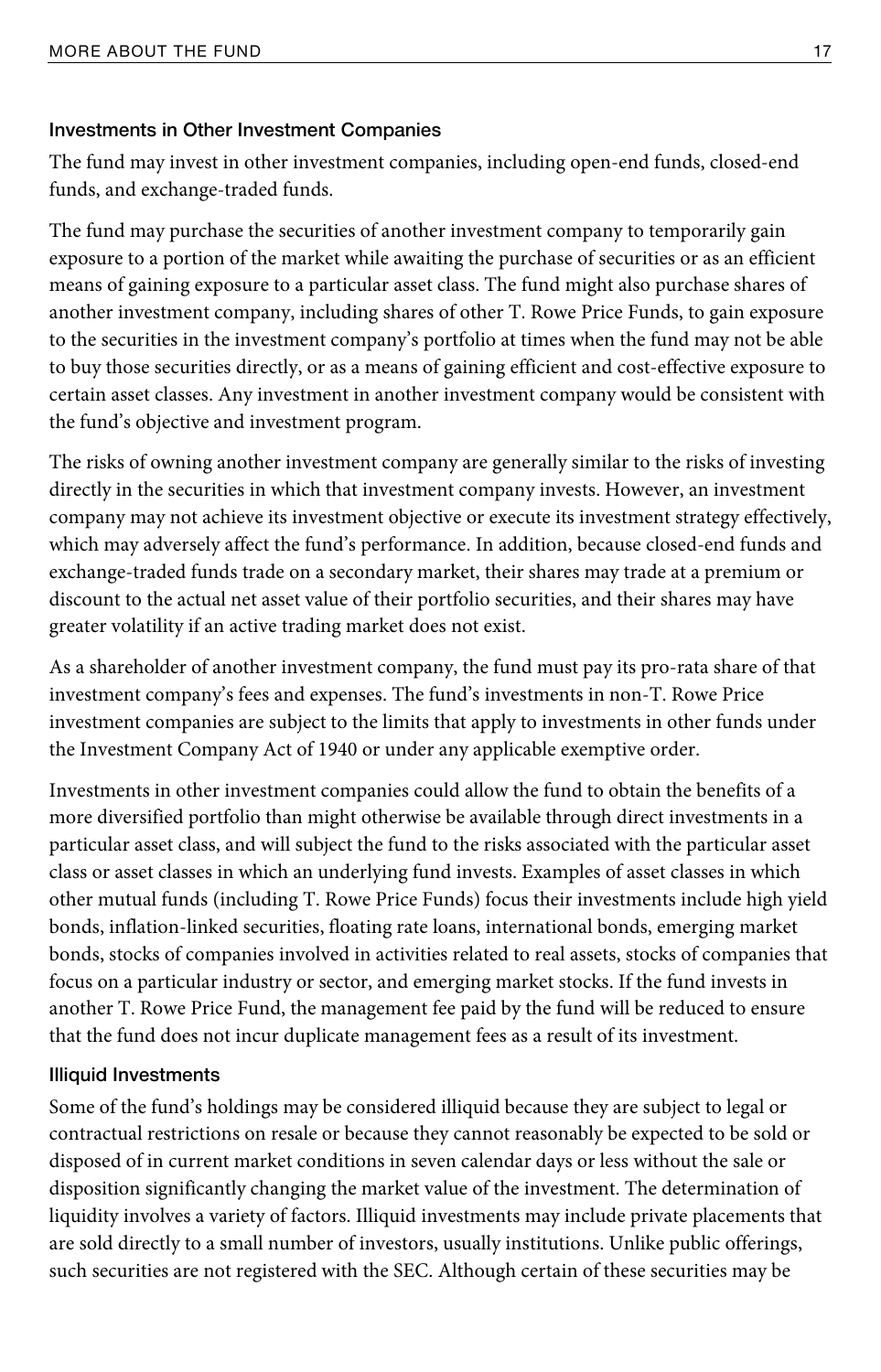readily sold (for example, pursuant to Rule 144A under the Securities Act of 1933) and therefore deemed liquid, others may have resale restrictions and be considered illiquid. The sale of illiquid investments may involve substantial delays and additional costs, and the fund may only be able to sell such investments at prices substantially lower than what it believes they are worth. In addition, the fund's investments in illiquid investments may reduce the returns of the fund because it may be unable to sell such investments at an advantageous time, which could prevent the fund from taking advantage of other investment opportunities.

# Types of Investment Management Practices

### **Reserve Position**

A certain portion of the fund's assets may be held in reserves. The fund's reserve positions will primarily consist of: (1) shares of a T. Rowe Price internal money market fund or short-term bond fund (which do not charge any management fees); (2) short-term, high-quality U.S. and non-U.S. dollar-denominated money market securities, including repurchase agreements; and (3) U.S. dollar or non-U.S. dollar currencies. In order to respond to adverse market, economic, political, or other conditions, the fund may assume a temporary defensive position that is inconsistent with its principal investment objective(s) and/or strategies and may invest, without limitation, in reserves. If the fund has significant holdings in reserves, it could compromise its ability to achieve its objective(s). The reserve position provides flexibility in meeting redemptions, paying expenses, and managing cash flows into the fund and can serve as a short-term defense during periods of unusual market volatility. Non-U.S. dollar reserves are subject to currency risk.

#### **Borrowing Money and Transferring Assets**

The fund may borrow from banks, other persons, and other T. Rowe Price Funds for temporary or emergency purposes, to facilitate redemption requests, or for other purposes consistent with the fund's policies as set forth in this prospectus and the Statement of Additional Information. Such borrowings may be collateralized with the fund's assets, subject to certain restrictions.

Borrowings may not exceed 33⅓% of the fund's total assets. This limitation includes any borrowings for temporary or emergency purposes, applies at the time of the transaction, and continues to the extent required by the Investment Company Act of 1940.

#### **Meeting Redemption Requests**

We expect that the fund will hold cash or cash equivalents to meet redemption requests. The fund may also use the proceeds from the sale of portfolio securities to meet redemption requests if consistent with the management of the fund. These redemption methods will be used regularly and may also be used in deteriorating or stressed market conditions. The fund reserves the right to pay redemption proceeds with securities from the fund's portfolio rather than in cash (redemptions in-kind), as described under "Large Redemptions." Redemptions in-kind are typically used to meet redemption requests that represent a large percentage of the fund's net assets in order to minimize the effect of large redemptions on the fund and its remaining shareholders. In general, any redemptions in-kind will represent a pro-rata distribution of the fund's securities, subject to certain limited exceptions. Redemptions in-kind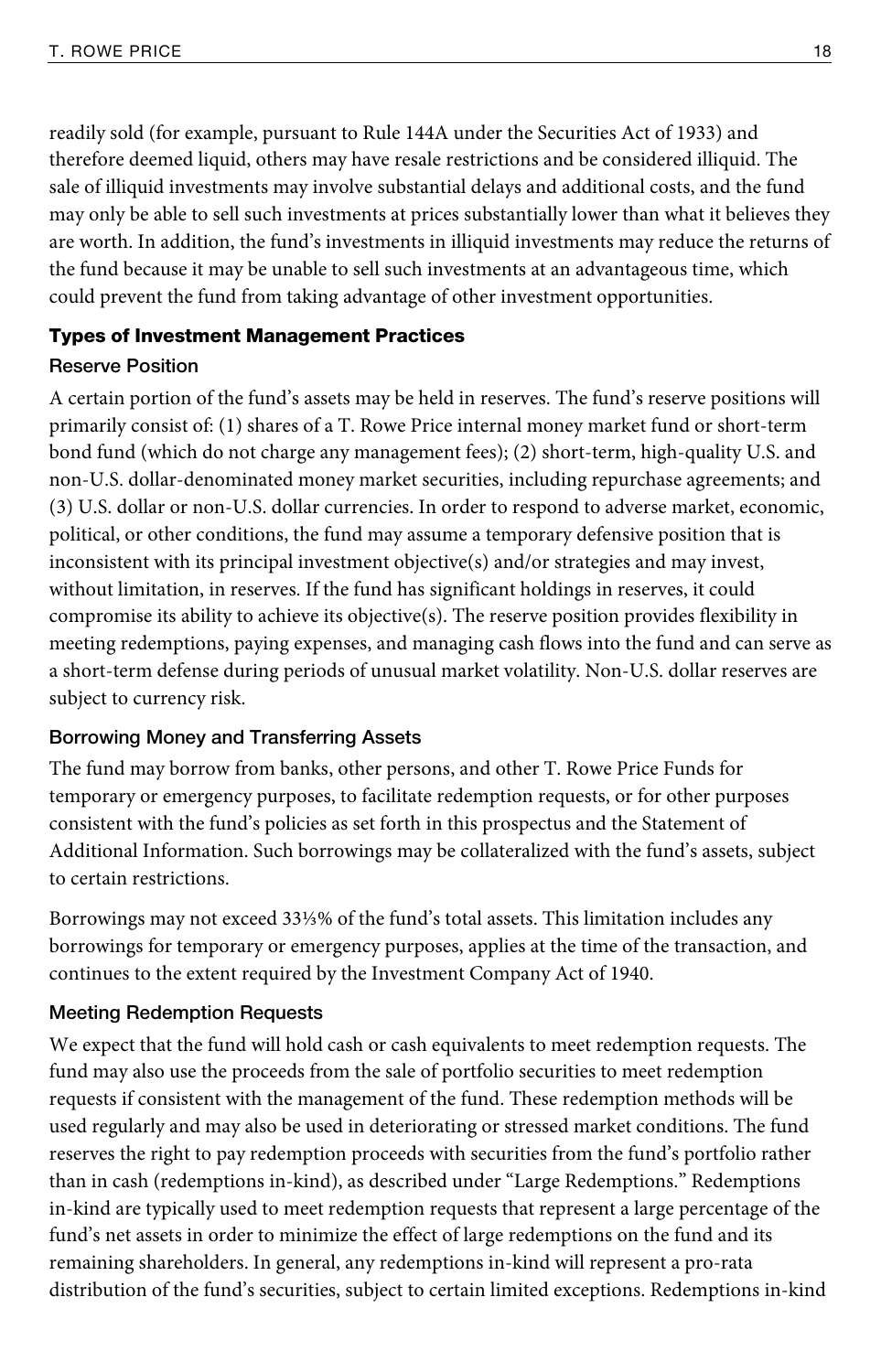may be used regularly in circumstances as described above and may also be used in stressed market conditions.

The fund, along with other T. Rowe Price Funds, is a party to an interfund lending exemptive order received from the SEC that permits the T. Rowe Price Funds to borrow money from and/or lend money to other T. Rowe Price Funds to help the funds meet short-term redemptions and liquidity needs. In certain circumstances, the T. Rowe Price funds may also meet redemption requests through an overdraft of the fund's account with its custodian.

During periods of deteriorating or stressed market conditions, when an increased portion of the fund's portfolio may be composed of holdings with reduced liquidity or lengthy settlement periods, or during extraordinary or emergency circumstances, the fund may be more likely to pay redemption proceeds with cash obtained through interfund lending or short-term borrowing arrangements (if available), or by redeeming a large redemption request in-kind.

#### **Lending of Portfolio Securities**

The fund may lend its securities to broker-dealers, other institutions, or other persons to earn additional income. Risks include the potential insolvency of the broker-dealer or other borrower that could result in delays in recovering securities and capital losses. Additionally, losses could result from the reinvestment of collateral received on loaned securities in investments that decline in value, default, or do not perform as well as expected. Cash collateral from securities lending is invested in the T. Rowe Price Short-Term Fund.

The Statement of Additional Information contains more detailed information about the fund and its investments, operations, and expenses.

# **Portfolio Turnover**

Turnover is an indication of frequency of trading. Each time the fund purchases or sells a security, it incurs a cost. This cost is reflected in the fund's net asset value but not in its operating expenses. The higher the turnover rate, the higher the transaction costs and the greater the impact on the fund's total return. Higher turnover can also increase the possibility of taxable capital gain distributions. The fund's portfolio turnover rates are shown in the Financial Highlights table.

# FINANCIAL HIGHLIGHTS

The Financial Highlights table, which provides information about the financial history for each class that was in operation at the end of the prior fiscal year, is based on a single share outstanding throughout the periods shown. The table is part of the fund's financial statements, which are included in its annual report and are incorporated by reference into the Statement of Additional Information (available upon request). The financial statements in the annual report were audited by the fund's independent registered public accounting firm, PricewaterhouseCoopers LLP.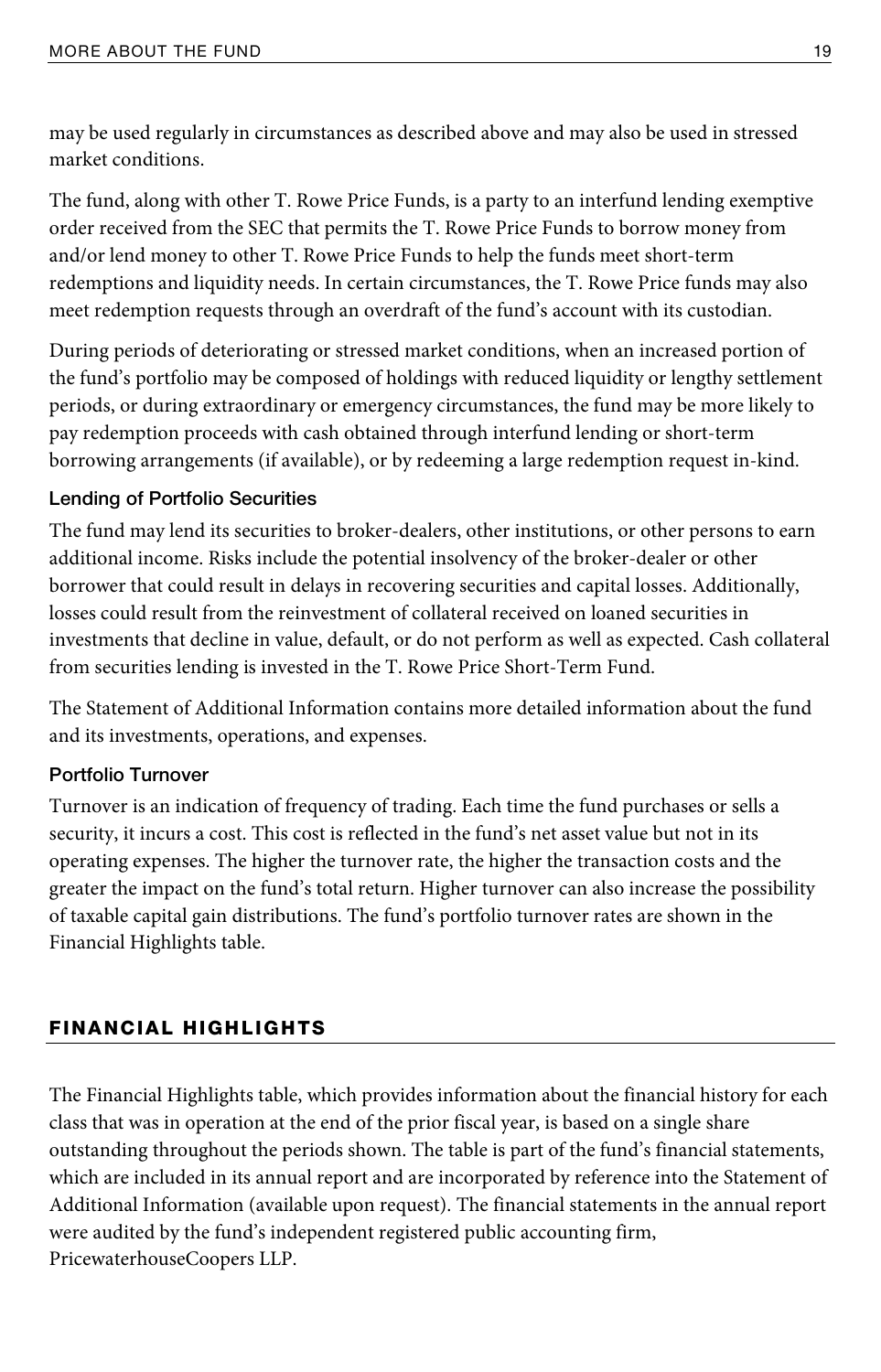The following Financial Highlights table provides historical information about the fund's I Class. The Investor Class incepted May 1, 2020, and therefore has no financial history. Had the Investor Class existed during the periods reflected in the table, certain financial information would be different because of its different expense ratio.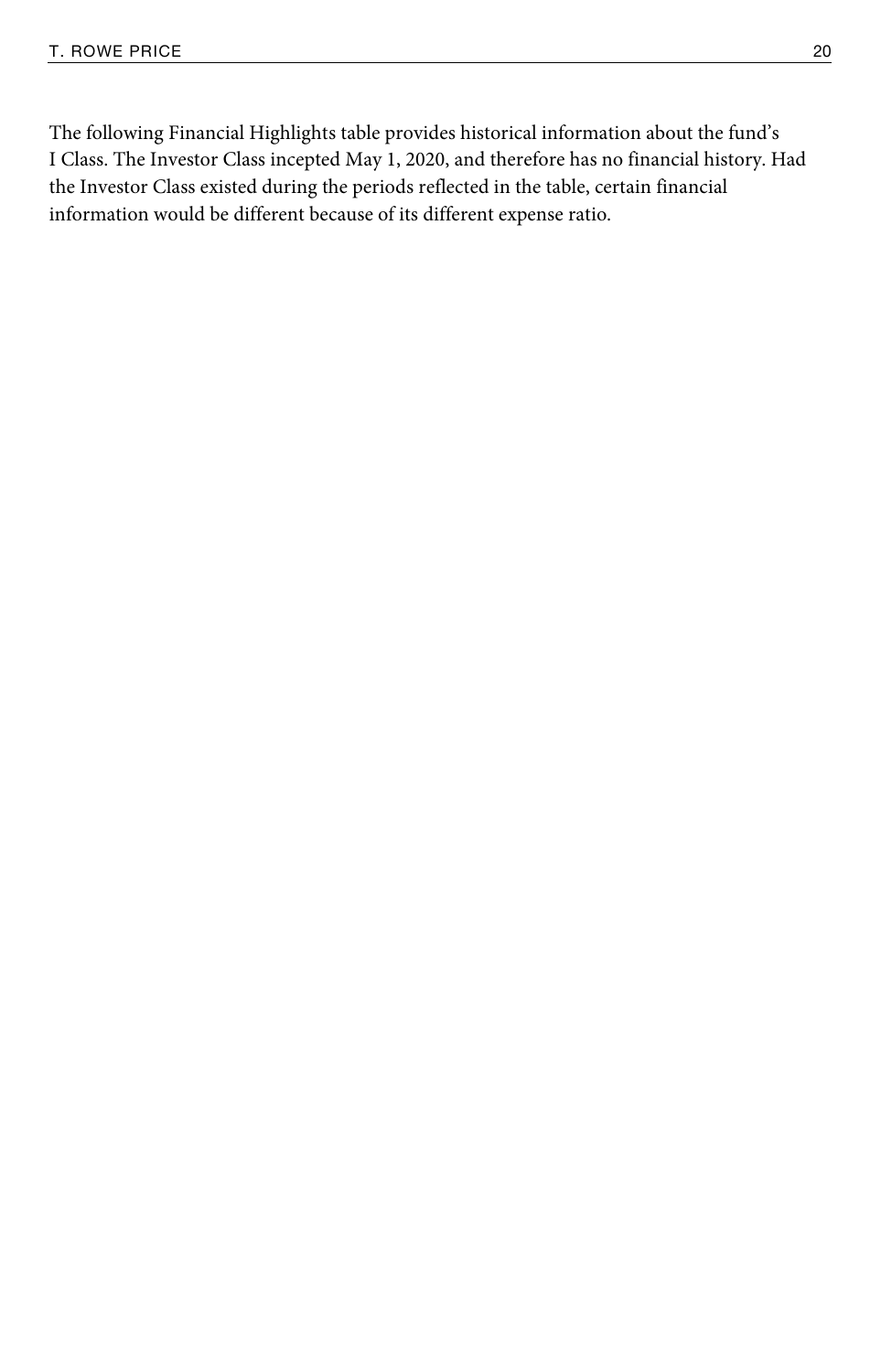FINANCIAL HIGHLIGHTS For a share outstanding throughout each period

|                                                                                                    | Year<br>Ended   |           |           |             |          |
|----------------------------------------------------------------------------------------------------|-----------------|-----------|-----------|-------------|----------|
|                                                                                                    | 12/31/19        | 12/31/18  | 12/31/17  | 12/31/16    | 12/31/15 |
| <b>NET ASSET VALUE</b>                                                                             |                 |           |           |             |          |
| Beginning of period                                                                                | \$35.70         | \$36.91   | \$29.24   | \$<br>28.89 | \$27.48  |
| Investment activities                                                                              |                 |           |           |             |          |
| Net investment income <sup>(1)(2)</sup><br>Net realized and unrealized                             | 0.09            | 0.17      | 0.08      | 0.07        | 0.02     |
| gain/loss                                                                                          | 10.06           | 1.45      | 11.01     | 0.76        | 2.75     |
| Total from investment activities                                                                   | 10.15           | 1.62      | 11.09     | 0.83        | 2.77     |
| <b>Distributions</b>                                                                               |                 |           |           |             |          |
| Net investment income                                                                              | (0.18)          | (0.10)    | (0.09)    | (0.07)      | (0.01)   |
| Net realized gain                                                                                  | (1.62)          | (2.73)    | (3.33)    | (0.41)      | (1.35)   |
| <b>Total distributions</b>                                                                         | (1.80)          | (2.83)    | (3.42)    | (0.48)      | (1.36)   |
| <b>NET ASSET VALUE</b>                                                                             |                 |           |           |             |          |
| End of period                                                                                      | \$44.05         | \$35.70   | \$36.91   | \$29.24     | \$28.89  |
| <b>Ratios/Supplemental Data</b>                                                                    |                 |           |           |             |          |
| Total return <sup>(2)(3)</sup>                                                                     | 28.49%          | 4.32%     |           |             |          |
|                                                                                                    |                 |           | 37.82%    | 2.85%       | 10.08%   |
| Ratios to average net assets: <sup>(2)</sup><br>Gross expenses before<br>waivers/payments by Price |                 |           |           |             |          |
| Associates                                                                                         | 0.56%           | 0.56%     | 0.56%     | 0.56%       | 0.56%    |
| Net expenses after<br>waivers/payments by Price                                                    |                 |           |           |             |          |
| Associates                                                                                         | 0.56%           | 0.56%     | 0.56%     | 0.56%       | 0.56%    |
| Net investment income                                                                              | 0.22%           | 0.42%     | 0.24%     | 0.24%       | 0.06%    |
| Portfolio turnover rate                                                                            | 26.6%           | 33.4%     | 36.1%     | 36.8%       | 39.5%    |
| Net assets, end of period (in<br>millions)                                                         | 16,410 \$<br>\$ | 16,109 \$ | 15,812 \$ | 12,398 \$   | 13,592   |
|                                                                                                    |                 |           |           |             |          |

 $^{(1)}$  Per share amounts calculated using average shares outstanding method.<br><sup>(2)</sup> Includes the impact of expense-related arrangements with Price Associates.<br><sup>(3)</sup> Total return reflects the rate that an investor would hav during each period, assuming reinvestment of all distributions, and payment of no redemption or account fees, if applicable.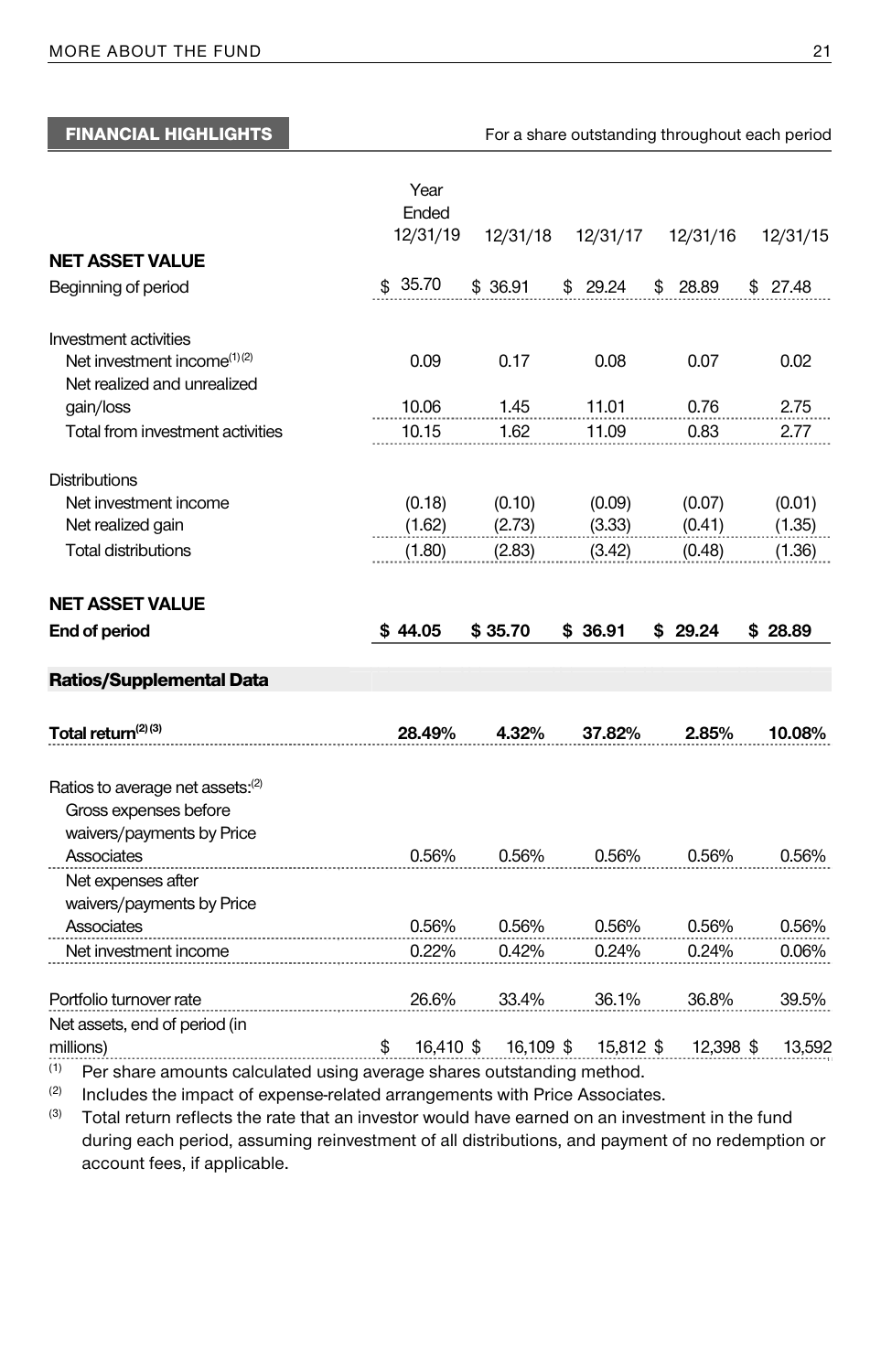#### DISCLOSURE OF FUND PORTFOLIO INFORMATION

Most T. Rowe Price Funds disclose their calendar quarter-end portfolio holdings on **troweprice.com** 15 calendar days after each quarter. At the discretion of the investment adviser, these holdings reports may exclude the issuer name and other information relating to a holding in order to protect the fund's interests and prevent harm to the fund or its shareholders. In addition, most T. Rowe Price Funds disclose their 10 largest holdings, along with the percentage of the relevant fund's total assets that each of the 10 holdings represents, on **troweprice.com** on the seventh business day after each month-end. These holdings are listed in numerical order based on such percentages of the fund's assets. A description of T. Rowe Price's policies and procedures with respect to the disclosure of portfolio information is available in the Statement of Additional Information.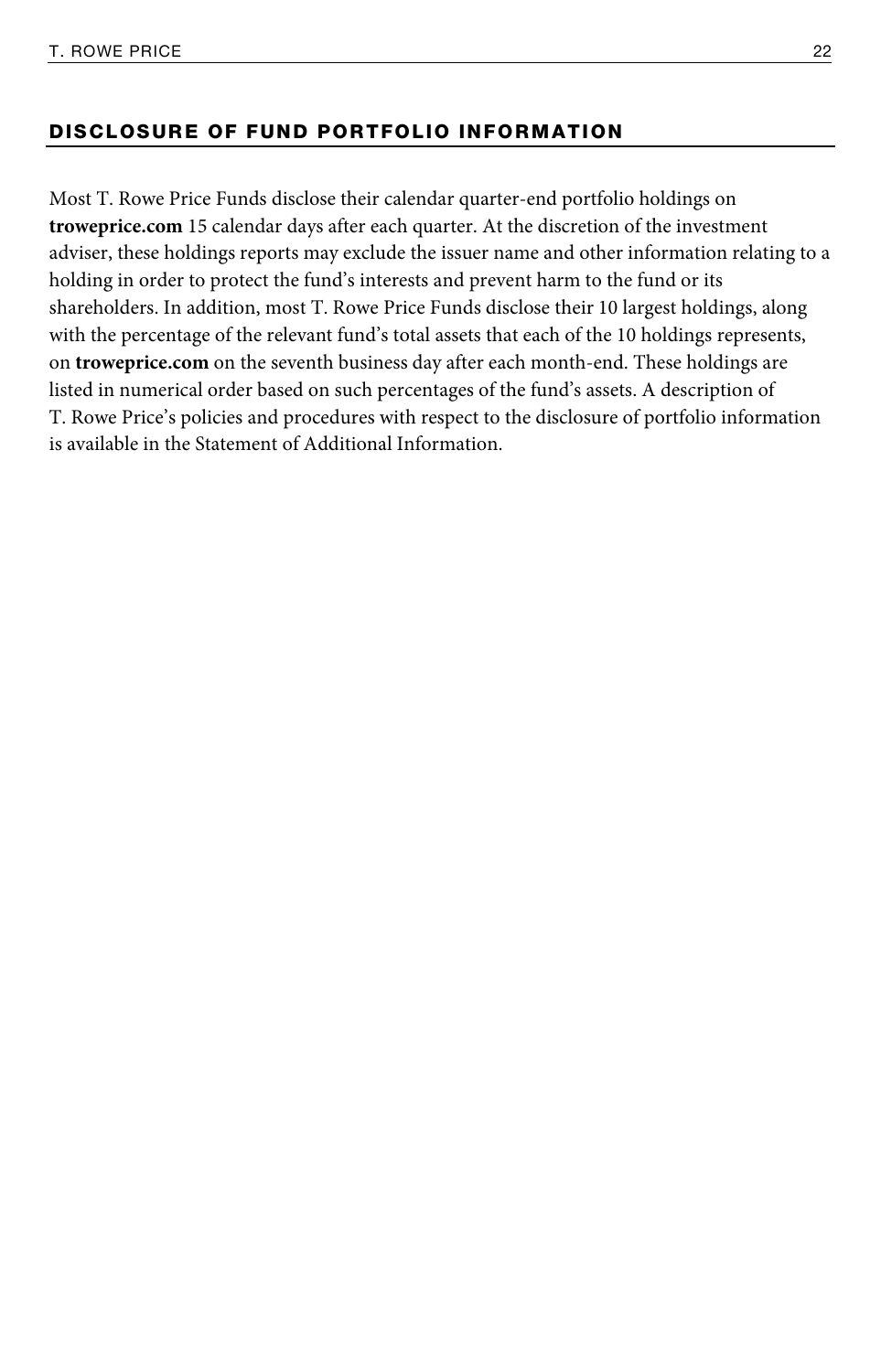# INFORMATION ABOUT ACCOUNTS IN **T. ROWE PRICE FUNDS**

The following policies and procedures generally apply to Investor Class, I Class, Advisor Class, R Class, and Z Class accounts in the T. Rowe Price Funds. The front cover and Section 1 of this prospectus indicate which share classes are available for the fund.

# INVESTING WITH T. ROWE PRICE

This section of the prospectus explains the basics of investing with T. Rowe Price and describes some of the different share classes that may be available. Certain share classes can be held directly with T. Rowe Price, while other share classes must typically be held through a financial intermediary, such as a bank, broker, retirement plan recordkeeper, or investment advisor. The Z Class is only available to funds managed by T. Rowe Price and other advisory clients of T. Rowe Price or its affiliates that are subject to a contractual fee for investment management services.

### AVAILABLE SHARE CLASSES

Each class of a fund's shares represents an interest in the same fund with the same investment program and investment policies. However, each class is designed for a different type of investor and has a different cost structure primarily due to shareholder services or distribution arrangements that may apply only to that class. For example, certain classes may make payments to financial intermediaries for various administrative services they provide (commonly referred to as administrative fee payments, or AFP) and/or make payments to certain financial intermediaries for distribution of the fund's shares (commonly referred to as 12b-1 fee payments). Determining the most appropriate share class depends on many factors, including how much you plan to invest, whether you are investing directly in the fund or through a financial intermediary, and whether you are investing on behalf of a person or an organization.

This section generally describes the differences between Investor Class, I Class, Advisor Class, R Class, and Z Class shares. This section does not describe the policies that apply to accounts in T. Rowe Price institutional funds and certain other types of funds. Policies for these other funds are described in their respective prospectuses, and all available share classes for the T. Rowe Price Funds are described more fully in the funds' Statement of Additional Information. While many T. Rowe Price Funds are offered in more than one share class, not all funds offer all of the share classes described in this section.

#### Investor Class

A T. Rowe Price Fund that does not include the term "institutional" or indicate a specific share class as part of its name is considered to be the Investor Class of that fund. The Investor Class is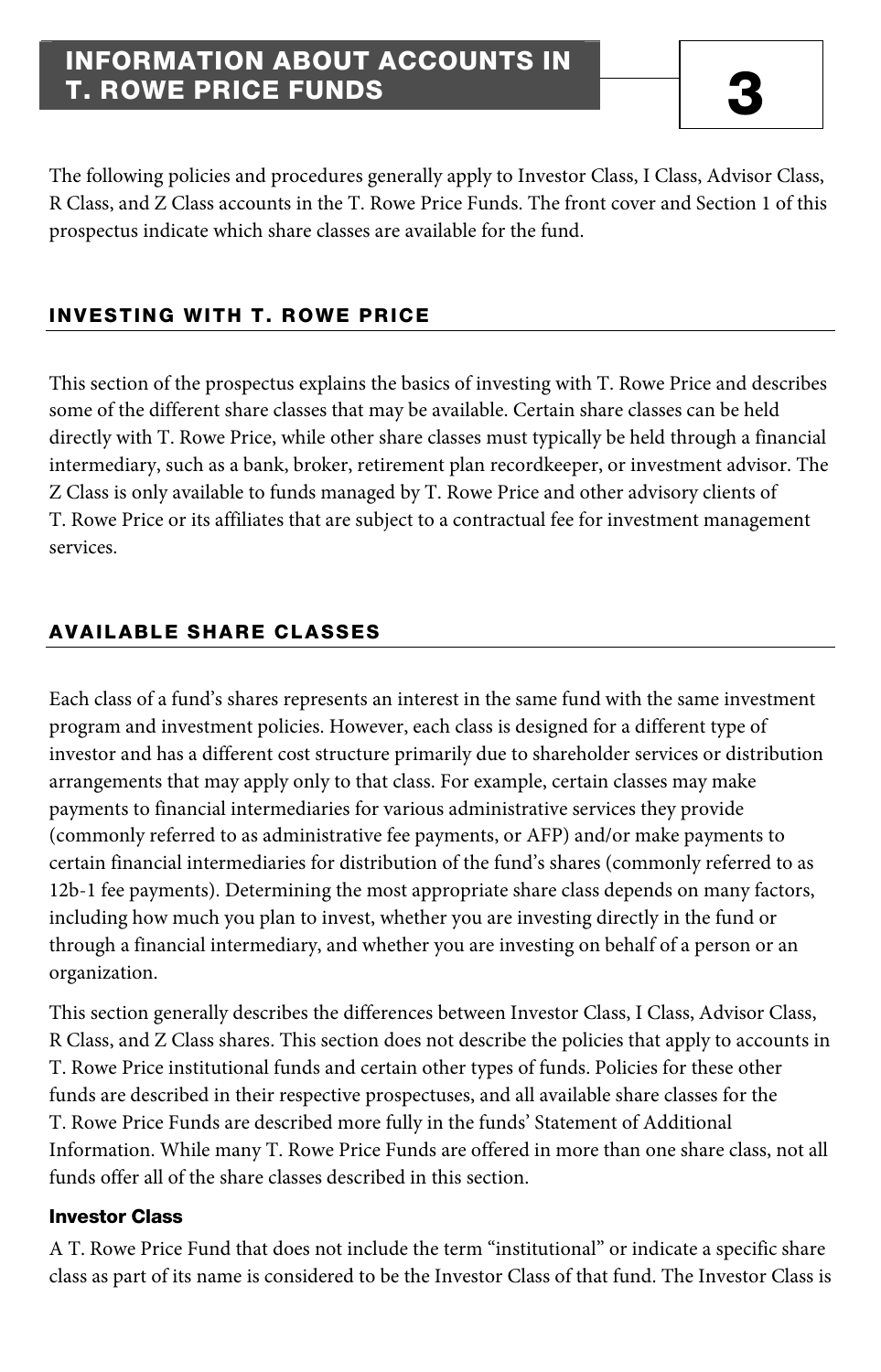available to individual investors, institutions, and a wide variety of other types of investors. The Investor Class may be purchased directly from T. Rowe Price or through a retirement plan or financial intermediary. The Investor Class does not impose sales charges and does not make any 12b-1 fee payments to financial intermediaries but may make administrative fee payments at an annual rate of up to 0.15% of the class' average daily net assets. In addition, you may also incur brokerage commissions and other charges when buying or selling Investor Class shares through a financial intermediary. For investors holding the Investor Class through the T. Rowe Price<sup>®</sup> ActivePlus Portfolios program, the terms and conditions of the program will be applicable.

#### I Class

The I Class may be purchased directly from T. Rowe Price or through a financial intermediary. The I Class does not impose sales charges and does not make any administrative fee payments or 12b-1 fee payments to financial intermediaries. However, you may incur brokerage commissions and other charges when buying or selling I Class shares through a financial intermediary.

The I Class requires a \$1 million initial investment minimum, although the minimum generally is waived for retirement plans, financial intermediaries, certain institutional client accounts for which T. Rowe Price or its affiliate has discretionary investment authority, and certain other accounts. For investors eligible for the I Class through the T. Rowe Price<sup>®</sup> ActivePlus Portfolios program, the terms and conditions of the program will be applicable. Accounts that are not eligible for the I Class may be converted to the Investor Class following notice to the financial intermediary or investor.

#### Advisor Class

The Advisor Class is designed to be sold through various financial intermediaries, such as broker-dealers, banks, insurance companies, retirement plan recordkeepers, and financial advisors. The Advisor Class must be purchased through an eligible financial intermediary (except for certain retirement plans held directly with T. Rowe Price). The Advisor Class does not impose sales charges but may make 12b-1 fee payments at an annual rate of up to 0.25% of the class' average daily net assets and may also separately make administrative fee payments at an annual rate of up to 0.15% of the class' average daily net assets.

The Advisor Class requires an agreement between the financial intermediary and T. Rowe Price to be executed prior to investment. Purchases of Advisor Class shares for which the required agreement with T. Rowe Price has not been executed or that are not made through an eligible financial intermediary are subject to rejection or cancellation without prior notice to the financial intermediary or investor, and accounts that are no longer eligible for the Advisor Class (including any accounts that are no longer serviced by a financial intermediary or for which the financial intermediary does not accept or assess 12b-1 fee payments) may be converted to the Investor Class following notice to the financial intermediary or investor.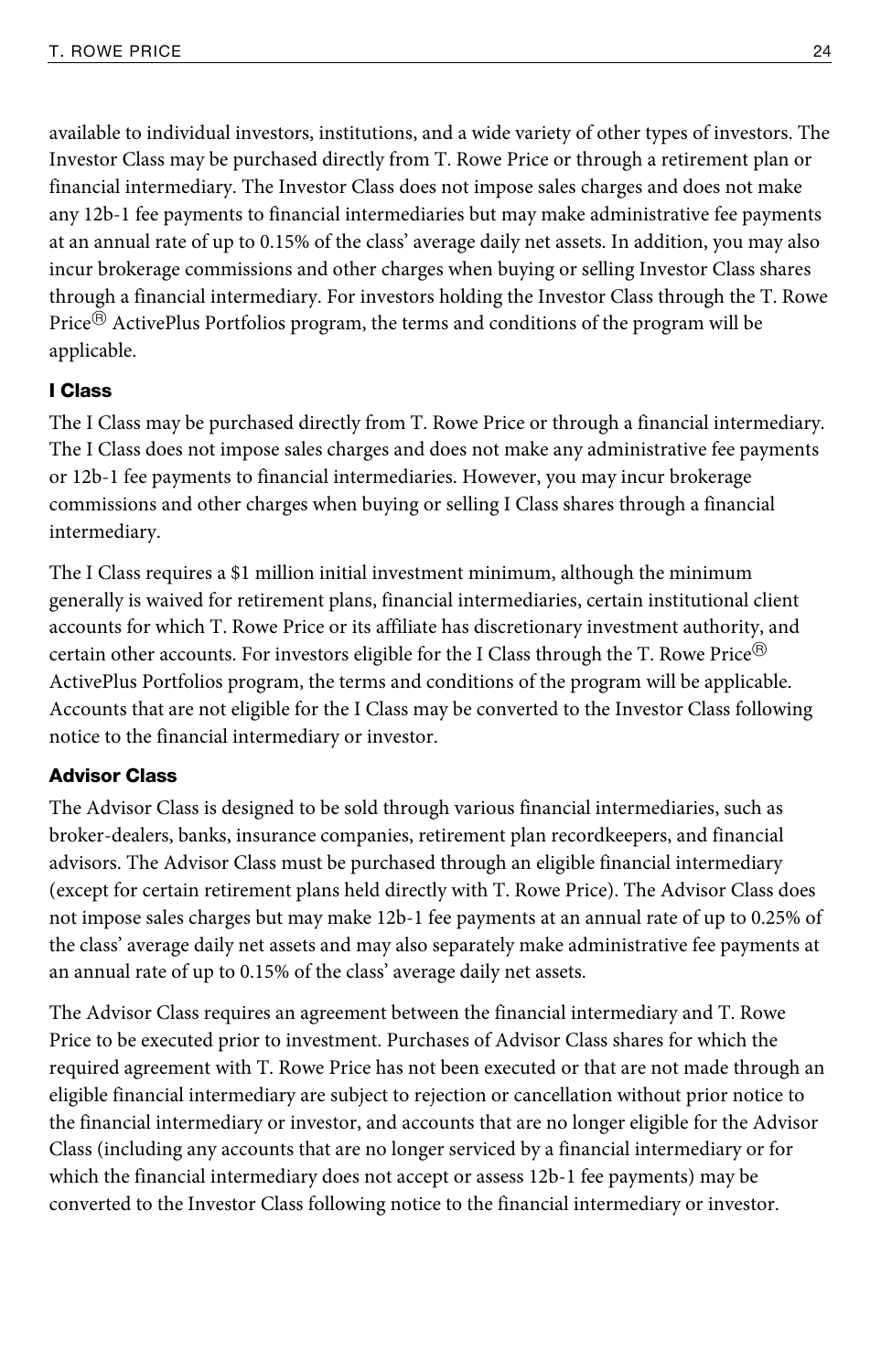#### R Class

The R Class is designed to be sold through financial intermediaries for employer-sponsored defined contribution retirement plans and certain other retirement accounts. The R Class must be purchased through an eligible financial intermediary (except for certain retirement plans held directly with T. Rowe Price). The R Class does not impose sales charges but may make 12b-1 fee payments at an annual rate of up to 0.50% of the class' average daily net assets and may also separately make administrative fee payments at an annual rate of up to 0.15% of the class' average daily net assets.

The R Class requires an agreement between the financial intermediary and T. Rowe Price to be executed prior to investment. Purchases of R Class shares for which the required agreement with T. Rowe Price has not been executed or that are not made through an eligible financial intermediary are subject to rejection or cancellation without prior notice to the financial intermediary or investor, and accounts that are no longer eligible for the R Class (including any accounts that are no longer serviced by a financial intermediary or for which the financial intermediary does not accept or assess 12b-1 fee payments) may be converted to the Investor Class or Advisor Class following notice to the financial intermediary or investor.

#### Z Class

The Z Class is only available to funds managed by T. Rowe Price and other advisory clients of T. Rowe Price or its affiliates that are subject to a contractual fee for investment management services. There is no minimum initial investment and no minimum for additional purchases. The Z Class does not impose sales charges and does not make any administrative fee payments or 12b-1 fee payments to financial intermediaries.

#### DISTRIBUTION AND SHAREHOLDER SERVICING FEES

#### Administrative Fee Payments (Investor Class, Advisor Class, and R Class)

Certain financial intermediaries perform recordkeeping and administrative services for their clients that would otherwise be performed by the funds' transfer agent. Investor Class, Advisor Class, and R Class shares may make administrative fee payments to retirement plan recordkeepers, broker-dealers, and other financial intermediaries (at an annual rate of up to 0.15% of the class' average daily net assets) for transfer agency, recordkeeping, and other administrative services that they provide on behalf of the funds. These administrative services may include maintaining account records for each customer; transmitting purchase and redemption orders; delivering shareholder confirmations, statements, and tax forms; and providing support to respond to customers' questions regarding their accounts. Except for funds that have an all-inclusive management fee, these separate administrative fee payments are reflected in the "Other expenses" line that appears in the table titled "Fees and Expenses of the Fund" in Section 1.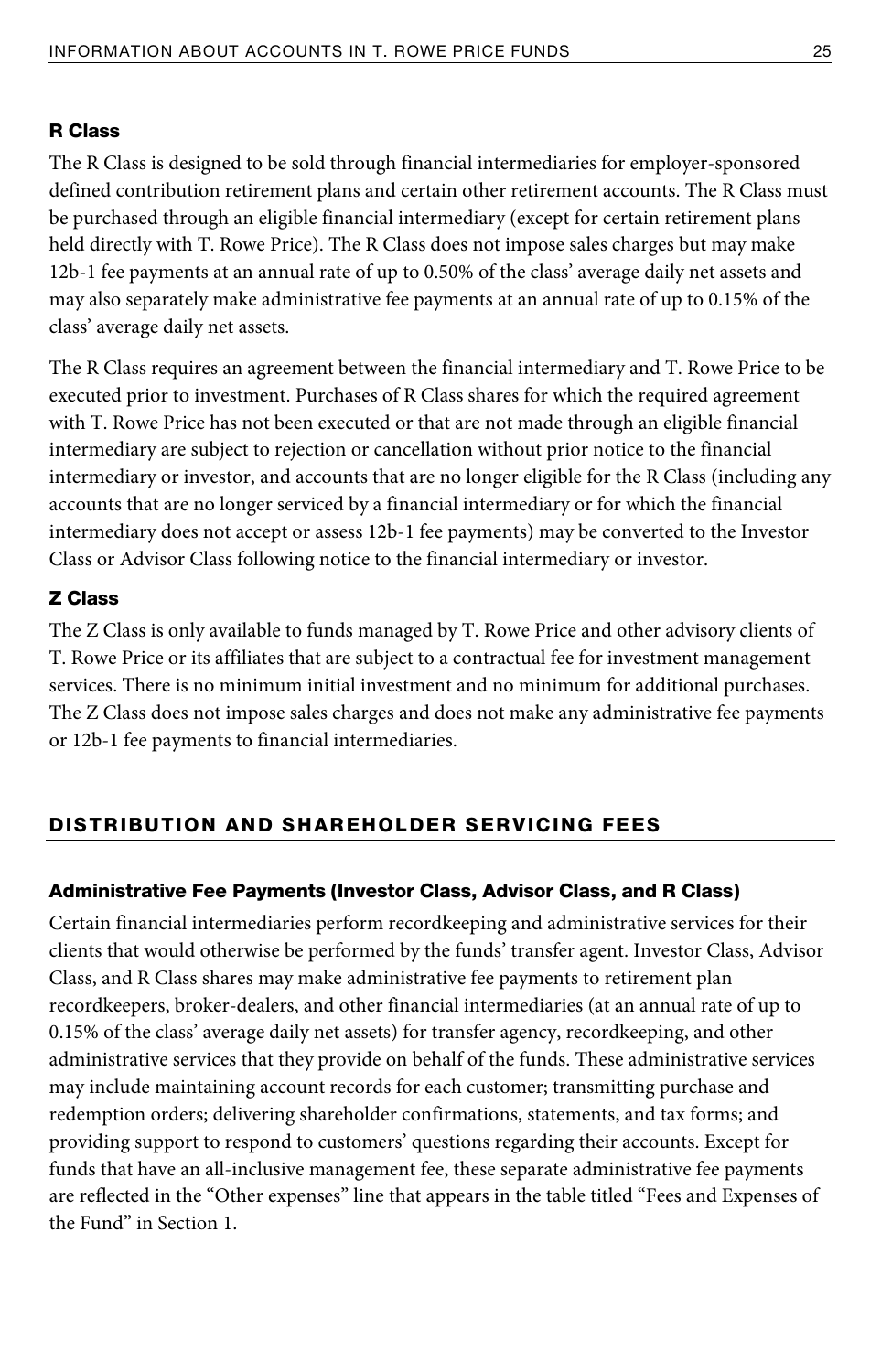#### 12b-1 Fee Payments (Advisor Class and R Class)

Mutual funds are permitted to adopt a 12b-1 plan to pay certain expenses associated with the distribution of the fund's shares out of the fund's assets. Each fund offering Advisor and/or R Class shares has adopted a 12b-1 plan under which those classes may make payments (for the Advisor Class, at an annual rate of up to 0.25% of the class' average daily net assets, and for the R Class, at an annual rate of up to 0.50% of the class' average daily net assets) to various financial intermediaries, such as broker-dealers, registered investment advisers, banks, insurance companies, and retirement plan recordkeepers, for distribution and/or shareholder servicing of the Advisor Class and R Class shares. The 12b-1 plans provide for the class to pay such fees to the fund's distributor and for the distributor to then pay such fees to the financial intermediaries that provide services for the class and/or make the class available to investors.

For the Advisor Class, distribution payments may include payments to financial intermediaries for making the Advisor Class shares available to their customers (for example, providing the fund with "shelf space" or inclusion on a "preferred list" or "supermarket" platform). For the R Class, distribution payments may include payments to financial intermediaries for making the R Class shares available as investment options to retirement plans and retirement plan participants, assisting plan sponsors in conducting searches for investment options, and providing ongoing monitoring of investment options.

Shareholder servicing payments under the plans may include payments to financial intermediaries for providing shareholder support services to existing shareholders of the Advisor Class and R Class. These payments may be more or less than the costs incurred by the financial intermediaries. Because the fees are paid from the Advisor Class or R Class net assets on an ongoing basis, they will increase the cost of your investment over time. In addition, payments of 12b-1 fees may influence your financial advisor's recommendation of the fund or of any particular share class of the fund. Payments of 12b-1 fees are reflected in the "Distribution and service (12b-1) fees" line that appears in the table titled "Fees and Expenses of the Fund" in Section 1.

#### Additional Compensation to Financial Intermediaries

In addition to the administrative fee payments made by certain funds and the 12b-1 payments made by the Advisor Class and R Class, T. Rowe Price or the fund's distributor will, at their own expense, provide compensation to certain financial intermediaries that have sold shares of or provide shareholder or other services to the T. Rowe Price Funds, commonly referred to as revenue sharing. These payments may be in the form of asset-based, transaction-based, or flat payments. These payments are used to compensate third parties for distribution and shareholder servicing activities, including sub-accounting, sub-transfer agency, or other services. Some of these payments may include expense reimbursements and meeting and marketing support payments (out of T. Rowe Price's or the fund's distributor's own resources and not as an expense of the funds) to financial intermediaries, such as broker-dealers, registered investment advisers, banks, insurance companies, and retirement plan recordkeepers, in connection with the sale, distribution, marketing, and/or servicing of the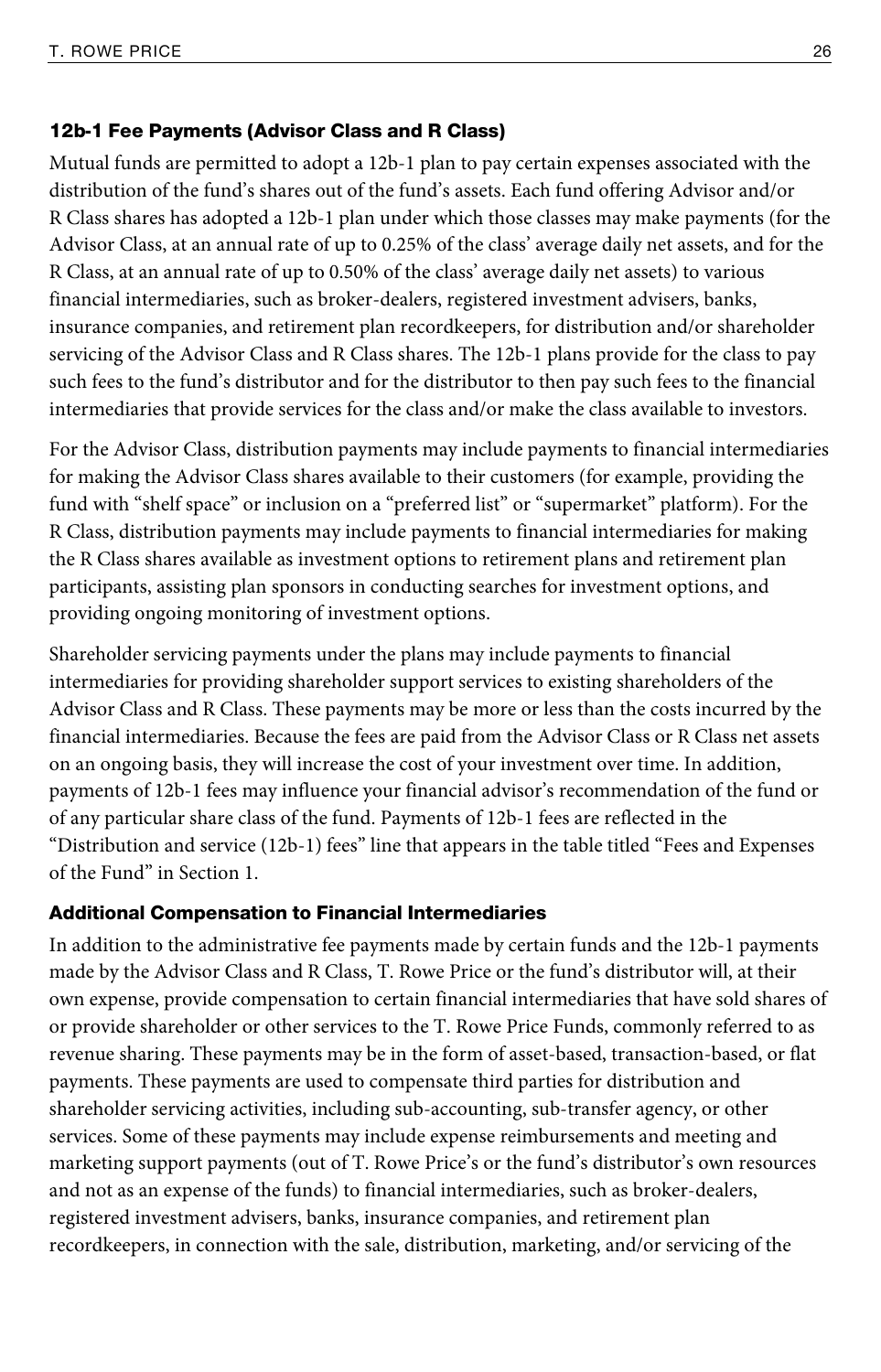T. Rowe Price Funds. The Statement of Additional Information provides more information about these payment arrangements.

The receipt of, or the prospect of receiving, these payments and expense reimbursements from T. Rowe Price or the fund's distributor may influence financial intermediaries, plan sponsors, and other third parties to offer or recommend T. Rowe Price Funds over other investment options for which an intermediary does not receive additional compensation (or receives lower levels of additional compensation). In addition, financial intermediaries that receive these payments and/or expense reimbursements may elevate the prominence of the T. Rowe Price Funds by, for example, placing the T. Rowe Price Funds on a list of preferred or recommended funds and/or provide preferential or enhanced opportunities to promote the T. Rowe Price Funds in various ways. Since these additional payments are not paid by a fund directly, these arrangements do not increase fund expenses and will not change the price that an investor pays for shares of the T. Rowe Price Funds or the amount that is invested in a T. Rowe Price Fund on behalf of an investor. You may ask your financial intermediary for more information about any payments they receive from T. Rowe Price or the fund's distributor.

### Comparison of Fees

The following table summarizes the distribution and service (12b-1) fee and administrative fee arrangements applicable to each class.

| <b>Class</b>          | 12b-1 Fee Payments   | <b>Administrative Fee Payments</b> |
|-----------------------|----------------------|------------------------------------|
| <b>Investor Class</b> | None                 | Up to 0.15% per year               |
| I Class               | None                 | None                               |
| <b>Advisor Class</b>  | Up to 0.25% per year | Up to 0.15% per year               |
| R Class               | Up to 0.50% per year | Up to 0.15% per year               |
| Z Class               | None                 | None                               |

# ACCOUNT SERVICE FEE

#### Investor Class

In an effort to help offset the disproportionately high costs incurred by the funds in connection with servicing lower-balance accounts that are held directly with the T. Rowe Price Funds' transfer agent, an annual \$20 account service fee (paid to T. Rowe Price Services, Inc., or one of its affiliates) is charged to certain Investor Class accounts with a balance below \$10,000. The determination of whether a fund account is subject to the account service fee is based on account balances and services selected for accounts as of the last business day of August of each calendar year. The fee may be charged to an account with a balance below \$10,000 for any reason, including market fluctuation and recent redemptions. The fee, which is automatically deducted from an account by redeeming fund shares, is typically charged to accounts in early September each calendar year. Such redemption may result in a taxable gain or loss to you.

The account service fee generally does not apply to fund accounts that are held through a financial intermediary, participant accounts in employer-sponsored retirement plans for which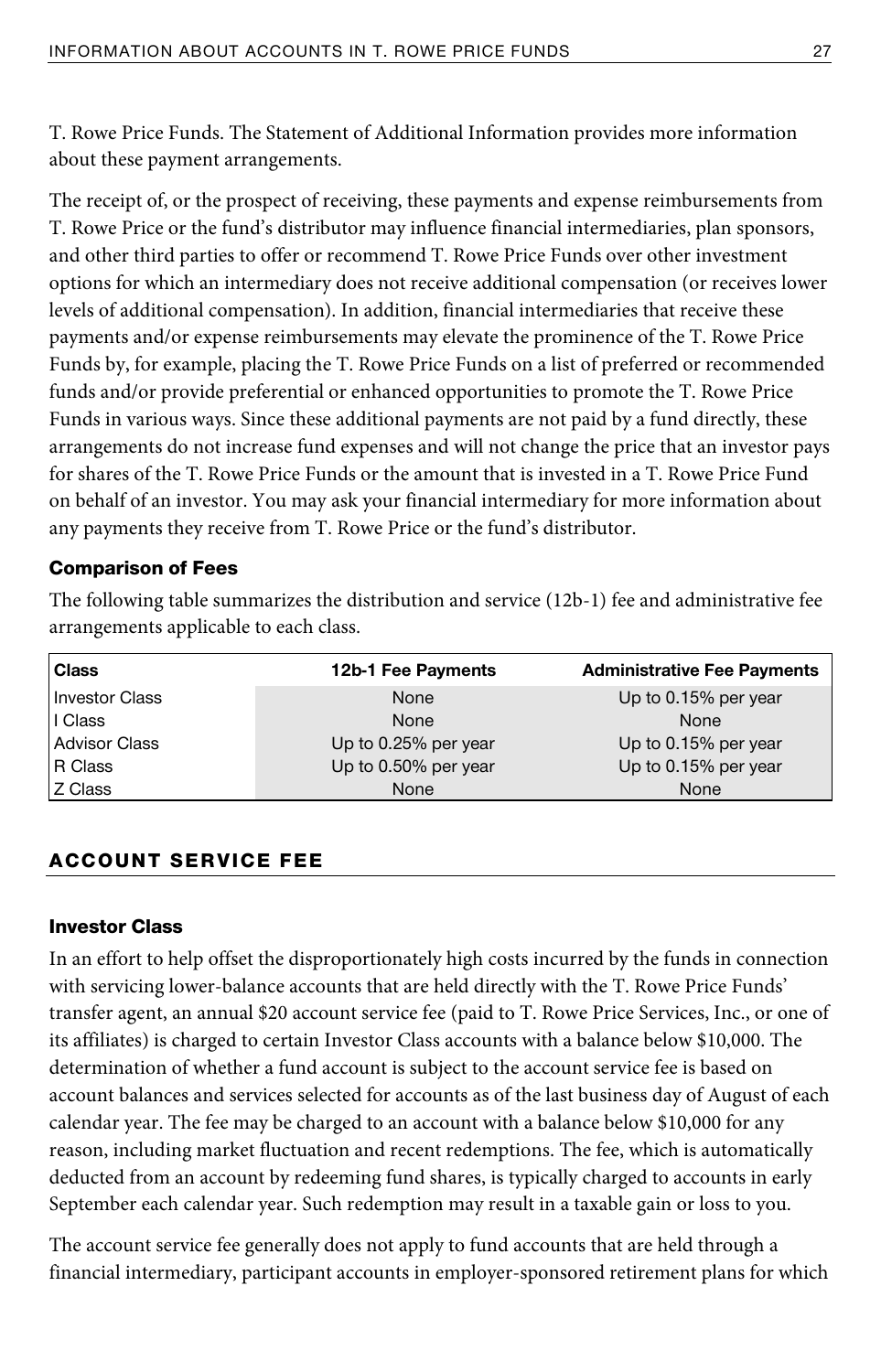T. Rowe Price Retirement Plan Services provides recordkeeping services, accounts held through the T. Rowe Price $^{\circledR}$  ActivePlus Portfolios program, or money market funds that are used as a T. Rowe Price brokerage sweep account. Regardless of a particular fund account's balance as of the last business day of August, the account service fee is automatically waived for accounts that satisfy any of the following conditions:

- Any accounts for which the shareholder has elected to receive electronic delivery of all of the following: account statements, transaction confirmations, prospectuses, and shareholder reports (paper copies of fund documents are available, free of charge, upon request, to any shareholder regardless of whether the shareholder has elected electronic delivery);
- Any accounts of a shareholder with at least \$50,000 in total assets with T. Rowe Price (for this purpose, total assets include investments through T. Rowe Price Brokerage and investments in T. Rowe Price Funds, except for those held through a retirement plan for which T. Rowe Price Retirement Plan Services provides recordkeeping services); or
- Any accounts of a shareholder who is a T. Rowe Price Select Client Services client—visit **troweprice.com** or call 1-800-332-6161 for more information.

T. Rowe Price reserves the right to authorize additional waivers for other types of accounts or to modify the conditions for assessment of the account service fee. Fund shares held in a T. Rowe Price IRA, Education Savings Account, or small business retirement plan account (including certain 403(b) plan accounts) are subject to the account service fee and may be subject to additional administrative fees when distributing all fund shares from such accounts.

# POLICIES FOR OPENING AN ACCOUNT

Investor Class and I Class shares may be purchased directly from T. Rowe Price or through various financial intermediaries. Advisor Class and R Class shares must be purchased through a financial intermediary (except for certain retirement plans held directly at T. Rowe Price). If you are opening an account through an employer-sponsored retirement plan or other financial intermediary, you should contact the retirement plan or financial intermediary for information regarding its policies on opening an account, including the policies relating to purchasing, exchanging, and redeeming shares, and the applicable initial and subsequent investment minimums.

#### Tax Identification Number

Investors must provide T. Rowe Price with a valid Social Security number or taxpayer identification number on a signed new account form or Form W-9, and financial intermediaries must provide T. Rowe Price with their certified taxpayer identification number. Otherwise, federal law requires the funds to withhold a percentage of dividends, capital gain distributions, and redemptions and may subject you or the financial intermediary to an Internal Revenue Service fine. If this information is not received within 60 days of the account being established, the account may be redeemed at the fund's then-current net asset value.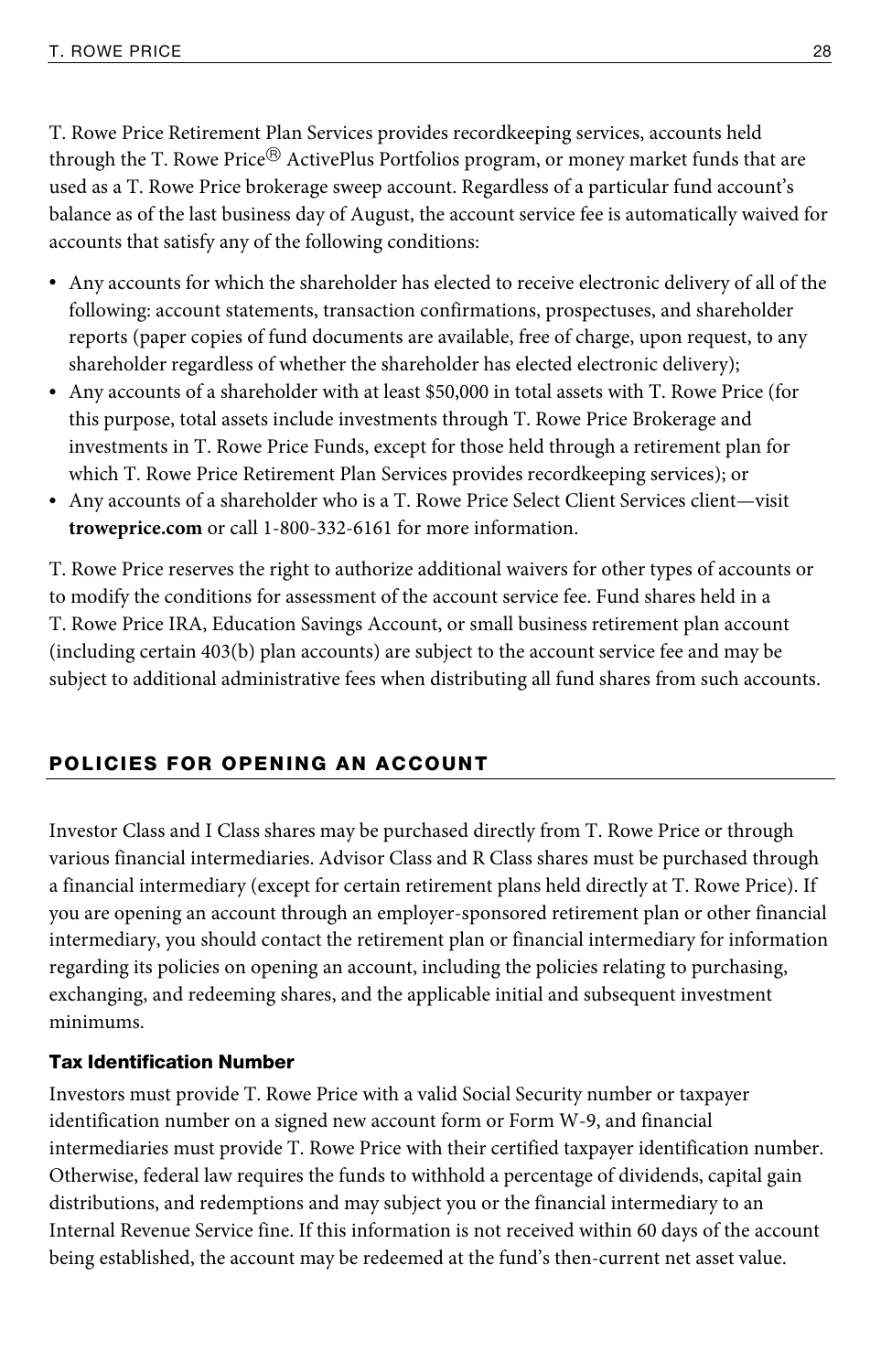### Important Information Required to Open a New Account

Pursuant to federal law, all financial institutions must obtain, verify, and record information that identifies each person or entity that opens an account. This information is needed not only for the account owner and any other person who opens the account, but also for any person who has authority to act on behalf of the account.

When you open an account, you will be asked for the name, U.S. street address (post office boxes are not acceptable), date of birth, and Social Security number or taxpayer identification number for each account owner and person(s) opening an account on behalf of others, such as custodians, agents, trustees, or other authorized signers. When opening an entity account, you will be asked to identify and provide personal information for: (i) any individual who, either directly or indirectly, owns 25% or more of the equity interest of the entity and (ii) a single individual who controls, manages, or directs the entity. Corporate and other institutional accounts require documents showing the existence of the entity (such as articles of incorporation or partnership agreements) to open an account. Certain other fiduciary accounts (such as trusts or power of attorney arrangements) require documentation, which may include an original or certified copy of the trust agreement or power of attorney, to open an account.

T. Rowe Price will use this information to verify the identity of the person(s)/entity opening the account. An account cannot be opened until all of this information is received. If the identity of the account holder cannot be verified, T. Rowe Price is authorized to take any action permitted by law, including but not limited to restricting additional purchases, freezing the account, or involuntarily redeeming the shares in the account at the net asset value calculated the day the account is redeemed.

Institutional investors and financial intermediaries should call Financial Institution Services at 1-800-638-8790 for more information on these requirements, as well as to be assigned an account number and instructions for opening an account. Other investors should call Investor Services at 1-800-638-5660 for more information about these requirements.

The funds are generally available only to investors residing in the United States. In addition, nongovernment money market funds that operate as "retail money market funds" pursuant to Rule 2a-7 under the Investment Company Act of 1940 are required to limit their beneficial owners to natural persons. An investor in a retail money market fund is required to demonstrate eligibility (for example, by providing a valid Social Security number) before an account can be opened.

# PRICING OF SHARES AND TRANSACTIONS

#### How and When Shares Are Priced

The trade date for your transaction request depends on the day and time that T. Rowe Price receives your request and will normally be executed using the next share price calculated after your order is received in correct form by T. Rowe Price or its agent (or by your financial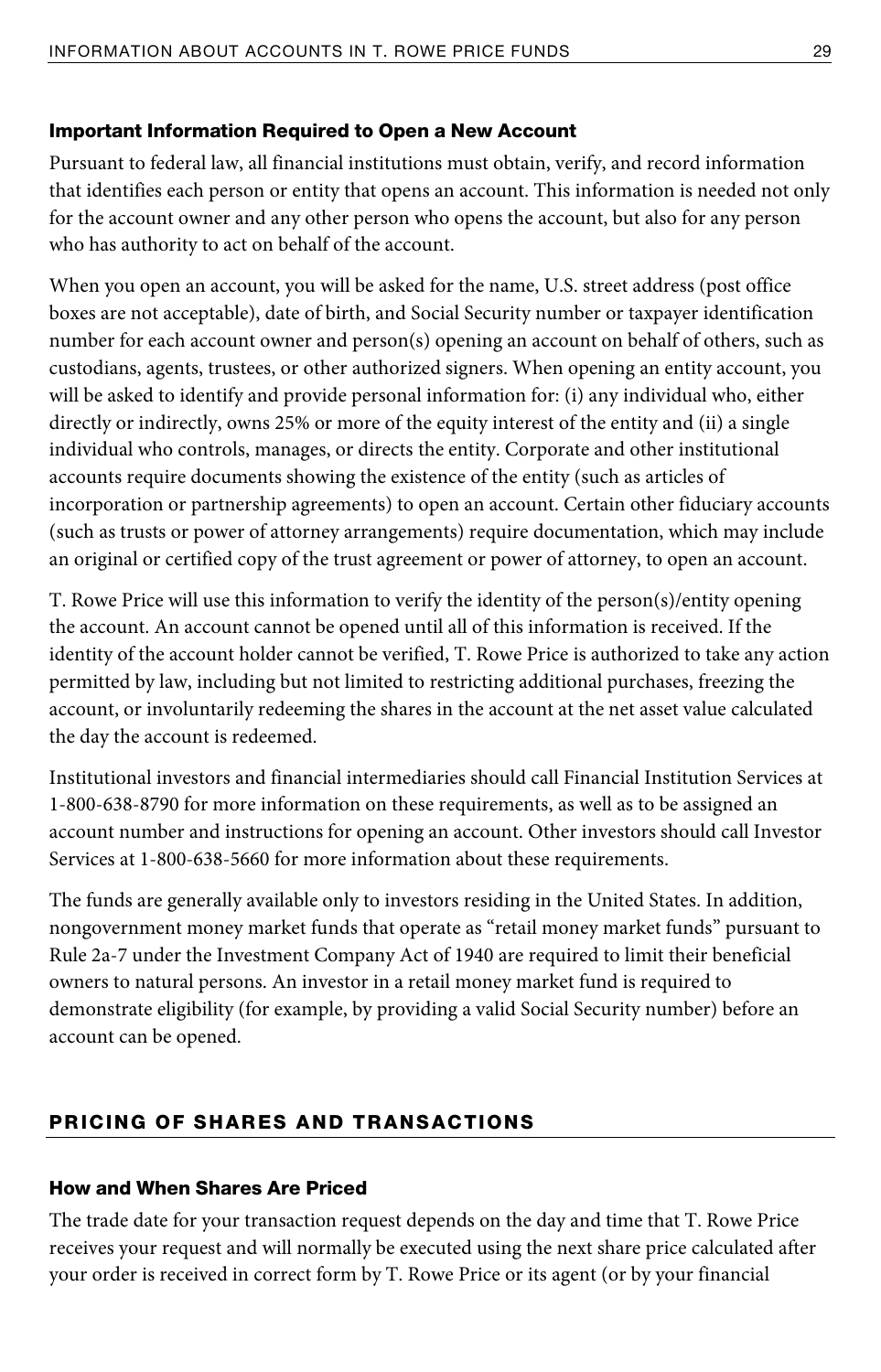intermediary if it has the authority to accept transaction orders on behalf of the fund). The share price, also called the net asset value, for each share class of a fund is calculated as of the close of trading on the New York Stock Exchange (NYSE), which is normally 4 p.m. ET, on each day that the NYSE is open for business. Net asset values are not calculated for the funds on days when the NYSE is scheduled to be closed for trading (for example, weekends and certain U.S. national holidays). If the NYSE is unexpectedly closed due to weather or other extenuating circumstances on a day it would typically be open for business, or if the NYSE has an unscheduled early closing on a day it has opened for business, the funds reserve the right to treat such day as a business day and accept purchase and redemption orders and calculate their share price as of the normally scheduled close of regular trading on the NYSE for that day.

To calculate the net asset value, a fund's assets are valued and totaled, liabilities are subtracted, and each class' proportionate share of the balance, called net assets, is divided by the number of shares outstanding of that class. Market values are used to price portfolio holdings for which market quotations are readily available. Market values generally reflect the prices at which securities actually trade or represent prices that have been adjusted based on evaluations and information provided by the fund's pricing services. Investments in other mutual funds are valued at the closing net asset value per share of the mutual fund on the day of valuation. If a market value for a portfolio holding is not available or normal valuation procedures are deemed to be inappropriate, the fund will make a good faith effort to assign a fair value to the holding by taking into account various factors and methodologies that have been approved by the fund's Board. This value may differ from the value the fund receives upon sale of the securities.

Amortized cost is used to price securities held by money market funds and certain short-term debt securities held by other funds. The retail and government money market funds, which seek to maintain a stable net asset value of \$1.00, use the amortized cost method of valuation to calculate their net asset value. Amortized cost allows the money market funds to value a holding at the fund's acquisition cost with adjustments for any premiums or discounts and then round the net asset value per share to the nearest whole cent. The amortized cost method of valuation enables the money market funds to maintain a \$1.00 net asset value, but it may also result in periods during which the stated value of a security held by the funds differs from the market-based price the funds would receive if they sold that holding. The current marketbased net asset value per share for each business day in the preceding six months is available for the retail and government money market funds through **troweprice.com**. These marketbased net asset values are for informational purposes only and are not used to price transactions.

The funds use various pricing services to provide closing market prices, as well as information used to adjust those prices and to value most fixed income securities. A fund cannot predict how often it will use closing prices or how often it will adjust those prices. As a means of evaluating its fair value process, the fund routinely compares closing market prices, the next day's opening prices in the same markets, and adjusted prices.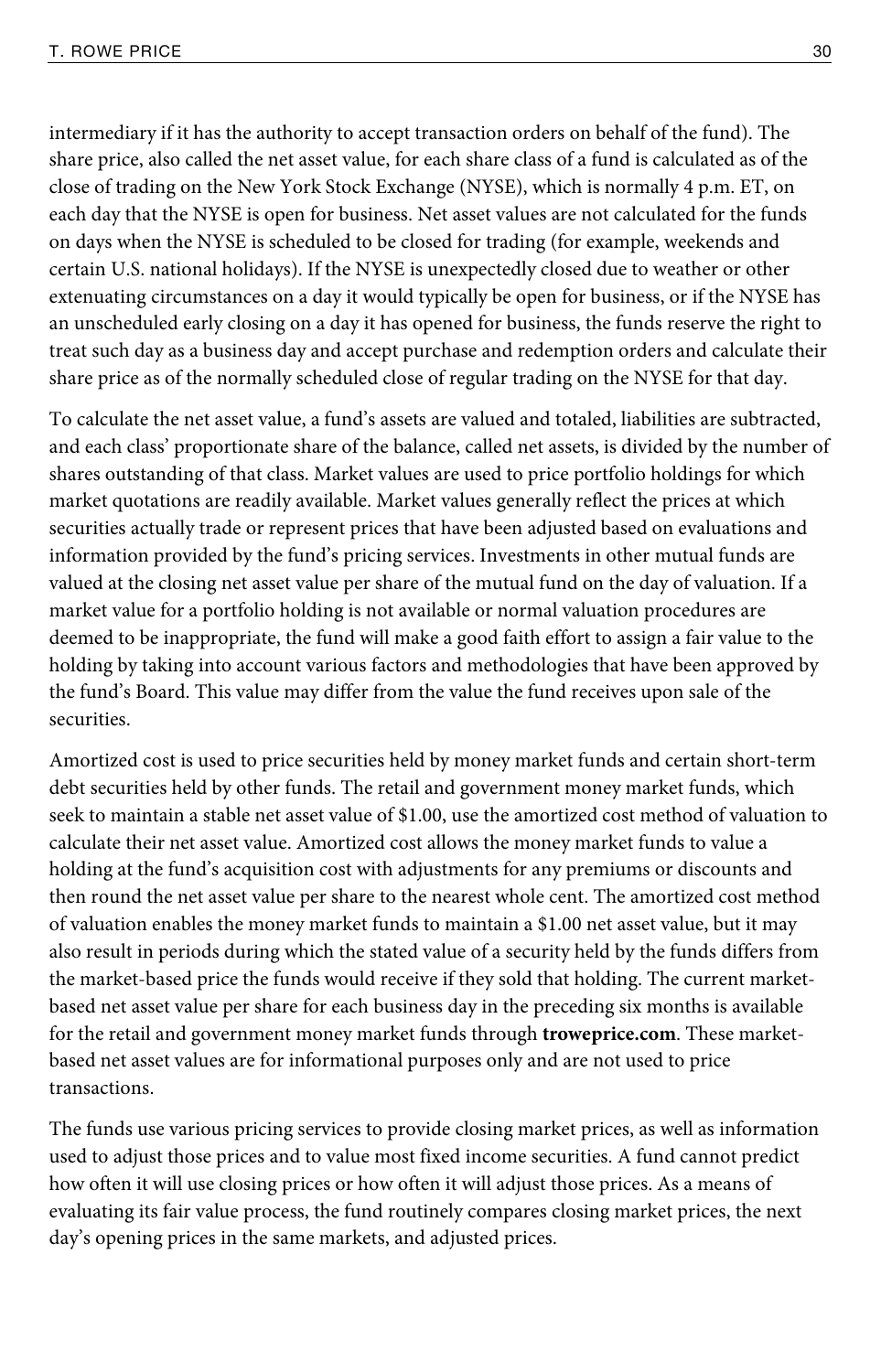Non-U.S. equity securities are valued on the basis of their most recent closing market prices at 4 p.m. ET, except under the following circumstances. Most foreign markets close before 4 p.m. ET. For example, the most recent closing prices for securities traded in certain Asian markets may be as much as 15 hours old at 4 p.m. ET. If a fund determines that developments between the close of a foreign market and the close of the NYSE will affect the value of some or all of the fund's securities, the fund will adjust the previous closing prices to reflect what it believes to be the fair value of the securities as of 4 p.m. ET. In deciding whether to make these adjustments, the fund reviews a variety of factors, including developments in foreign markets, the performance of U.S. securities markets, and the performance of instruments trading in U.S. markets that represent foreign securities and baskets of foreign securities.

A fund may also fair value certain securities or a group of securities in other situations—for example, when a particular foreign market is closed but the fund is open. For a fund that has investments in securities that are primarily listed on foreign exchanges that trade on weekends or other days when the fund does not price its shares, the fund's net asset value may change on days when shareholders will not be able to purchase or redeem the fund's shares. If an event occurs that affects the value of a security after the close of the market, such as a default of a commercial paper issuer or a significant move in short-term interest rates, a fund may make a price adjustment depending on the nature and significance of the event. The funds also evaluate a variety of factors when assigning fair values to private placements and other restricted securities. Other mutual funds may adjust the prices of their securities by different amounts or assign different fair values than the fair value that the fund assigns to the same security.

**The various ways you can purchase, sell, and exchange shares are explained throughout this section. These procedures differ based on whether you hold your account directly with T. Rowe Price or through an employer-sponsored retirement plan or financial intermediary.** 

# INVESTING DIRECTLY WITH T. ROWE PRICE

The following policies apply to accounts that are held directly with T. Rowe Price and not through a financial intermediary.

#### Options for Opening Your Account

If you own other T. Rowe Price Funds, you should consider registering any new account identically to your existing accounts so you can exchange shares among them easily (the name(s) of the account owner(s) and the account type must be identical).

For joint accounts or other types of accounts owned or controlled by more than one party, either owner/party has complete authority to act on behalf of all and give instructions concerning the account without notice to the other party. T. Rowe Price may, in its sole discretion, require written authorization from all owners/parties to act on the account for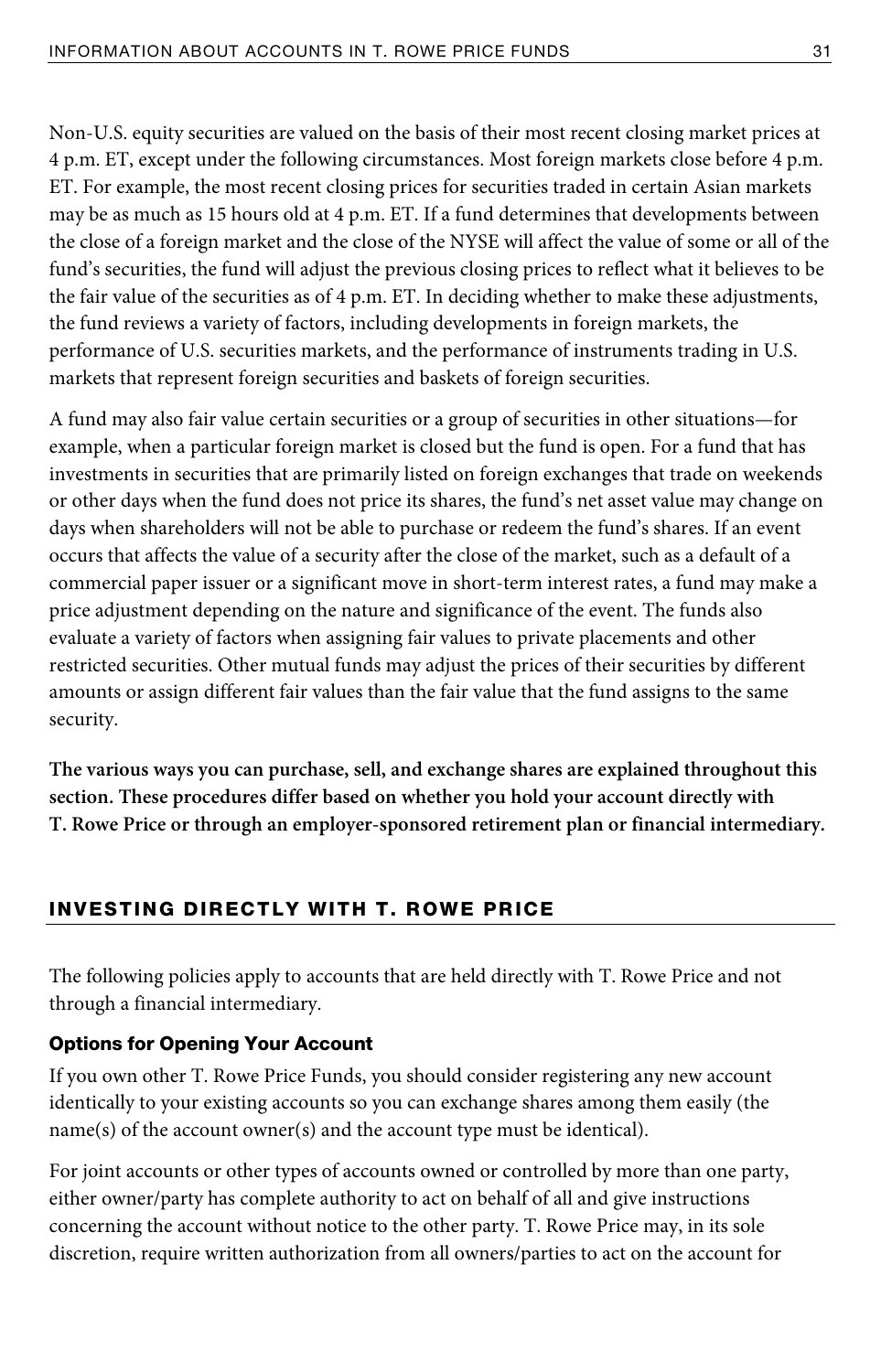certain transactions (for example, to transfer ownership). There are multiple ways to establish a new account directly with T. Rowe Price.

**Online** You can open a new Investor Class account online. (I Class accounts currently must be opened either by telephone or in writing.) Go to **troweprice.com/newaccount** to choose the type of account you wish to open.

You can exchange shares online from an existing account in one fund to open a new account in another fund. The new account will have the same registration as the account from which you are exchanging, and any services (other than systematic purchase and systematic distribution arrangements) that you have preauthorized will carry over from the existing account to the new account.

To open an account online for the first time or with a different account registration, you must be a U.S. citizen residing in the U.S. or a resident alien and not subject to Internal Revenue Service backup withholding. Additionally, you must provide consent to receive certain documents electronically. You will have the option of providing your bank account information, which will enable you to make electronic funds transfers to and from your bank account. To set up this banking service online, additional steps will be taken to verify your identity.

**By Mail** If you are sending a check, please make your check payable to T. Rowe Price Funds (otherwise it may be returned) and send the check, together with the applicable new account form, to the appropriate address. (Please refer to the appropriate address under "Contacting T. Rowe Price" later in this section to avoid a delay in opening your new account.) T. Rowe Price does not accept third-party checks for initial purchases; however, third-party checks are typically accepted for additional purchases to an existing account. In addition, T. Rowe Price does not accept purchases by cash, traveler's checks, money orders, or credit card checks. For exchanges from an identically registered account, be sure to specify the fund(s) and account number(s) that you are exchanging out of and the fund(s) you wish to exchange into.

**By Telephone** Direct investors can call Shareholder Services at 1-800-225-5132 (institutional investors should call 1-800-638-8790) to exchange from an existing fund account to open a new identically registered account in another fund. You may also be eligible to open a new account by telephone and provide your bank account information in order to make an initial purchase. To set up the account and banking service by telephone, additional steps will be taken to verify your identity and the authenticity of your bank account. Although the account may be opened and the purchase made, services may not be established and an Internal Revenue Service penalty withholding may occur until we receive the necessary signed form to certify your Social Security number or taxpayer identification number.

# How Your Trade Date Is Determined

If you invest directly with T. Rowe Price and your request to purchase, sell, or exchange shares is received by T. Rowe Price or its agent in correct form by the close of the NYSE (normally 4 p.m. ET), your transaction will be priced at that business day's net asset value. If your request is received by T. Rowe Price or its agent in correct form after the close of the NYSE, your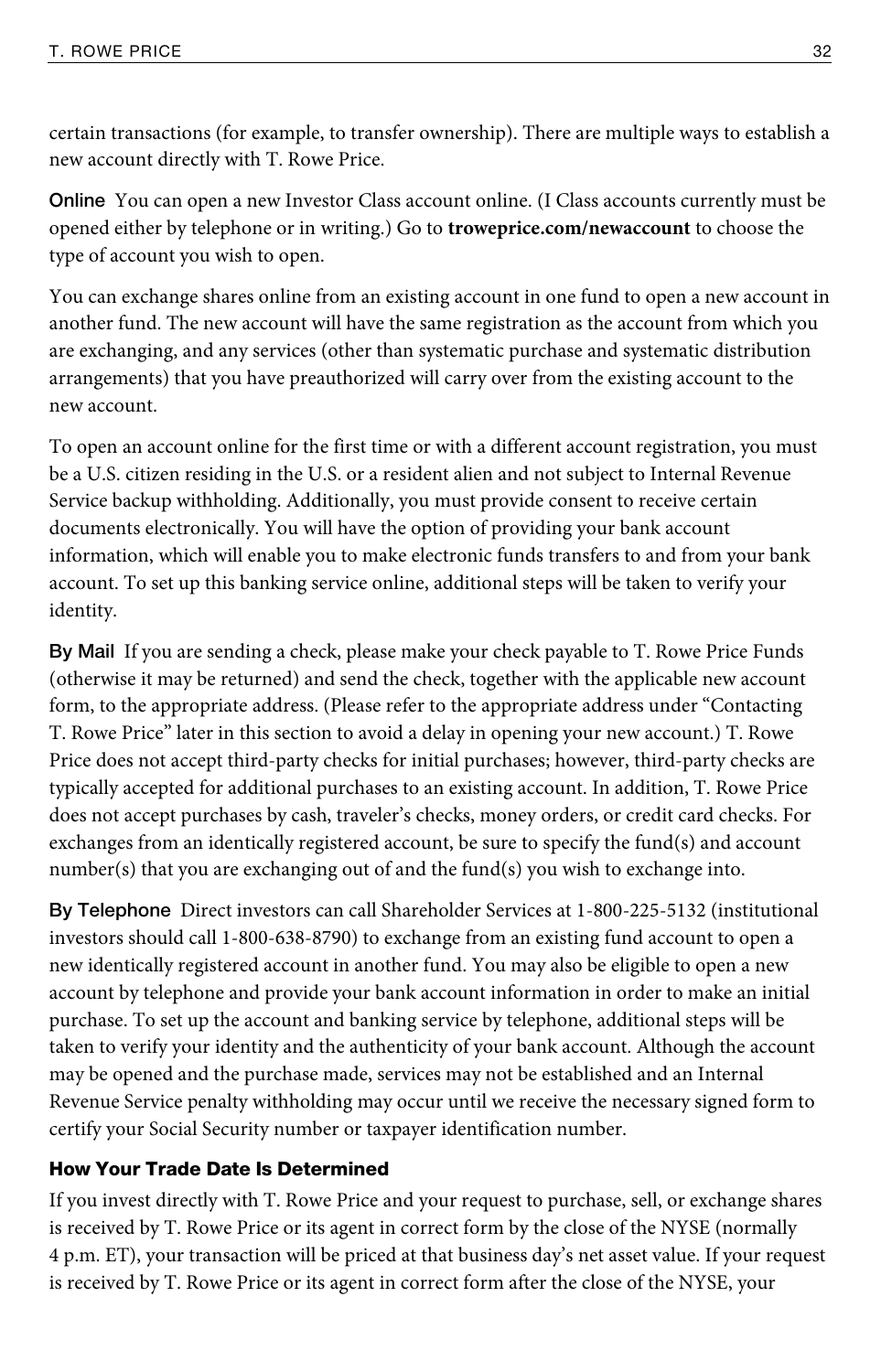transaction will be priced at the next business day's net asset value. Systematic transactions that are scheduled to occur on a date the NYSE is closed will normally be processed the next business day (except for certain retirement plan payroll deduction orders generated by T. Rowe Price where the orders are processed the day before the day the NYSE is closed).

Note: There may be times when you are unable to contact us by telephone or access your account online due to extreme market activity, the unavailability of the T. Rowe Price website, or other circumstances. Should this occur, your order must still be placed and received in correct form by T. Rowe Price prior to the time the NYSE closes to be priced at that business day's net asset value. The time at which transactions and shares are priced and the time until which orders are accepted may be changed in case of an emergency or if the NYSE closes at a time other than 4 p.m. ET. The funds reserve the right to not treat an unscheduled intraday disruption or closure in NYSE trading as a closure of the NYSE and still accept transactions and calculate their net asset value as of 4 p.m. ET.

# Transaction Confirmations

T. Rowe Price sends immediate confirmations for most of your fund transactions. However, certain transactions, such as systematic purchases and systematic redemptions, dividend reinvestments, checkwriting redemptions from money market funds, and transactions in money market funds used as a brokerage sweep account, do not receive an immediate transaction confirmation but are reported on your account statement. Please review transaction confirmations and account statements as soon as you receive them, and promptly report any discrepancies to Shareholder Services.

#### Telephone and Online Account Transactions

You may access your accounts and conduct transactions involving Investor Class accounts using the telephone or the T. Rowe Price website at **troweprice.com**. You can only conduct transactions involving the I Class over the telephone or in writing.

# Preventing Unauthorized Transactions

The T. Rowe Price Funds and their agents use reasonably designed procedures to verify that telephone, electronic, and other instructions are genuine. These procedures include, among other things, recording telephone calls; requiring personalized security codes or other information online and certain identifying information for telephone calls; requiring Medallion signature guarantees for certain transactions and account changes; and promptly sending confirmations of transactions and address changes. For transactions conducted online, we recommend the use of a secure internet browser.

**T. Rowe Price Account Protection Program** Shareholders who invest in the T. Rowe Price Funds directly are eligible for the Account Protection Program. The Account Protection Program restores eligible losses due to unauthorized or fraudulent activity, provided that you follow all security best practices when you access and maintain your account(s). T. Rowe Price reserves the right to modify or withdraw the Account Protection Program at any time. The Account Protection Program security best practices and additional information may be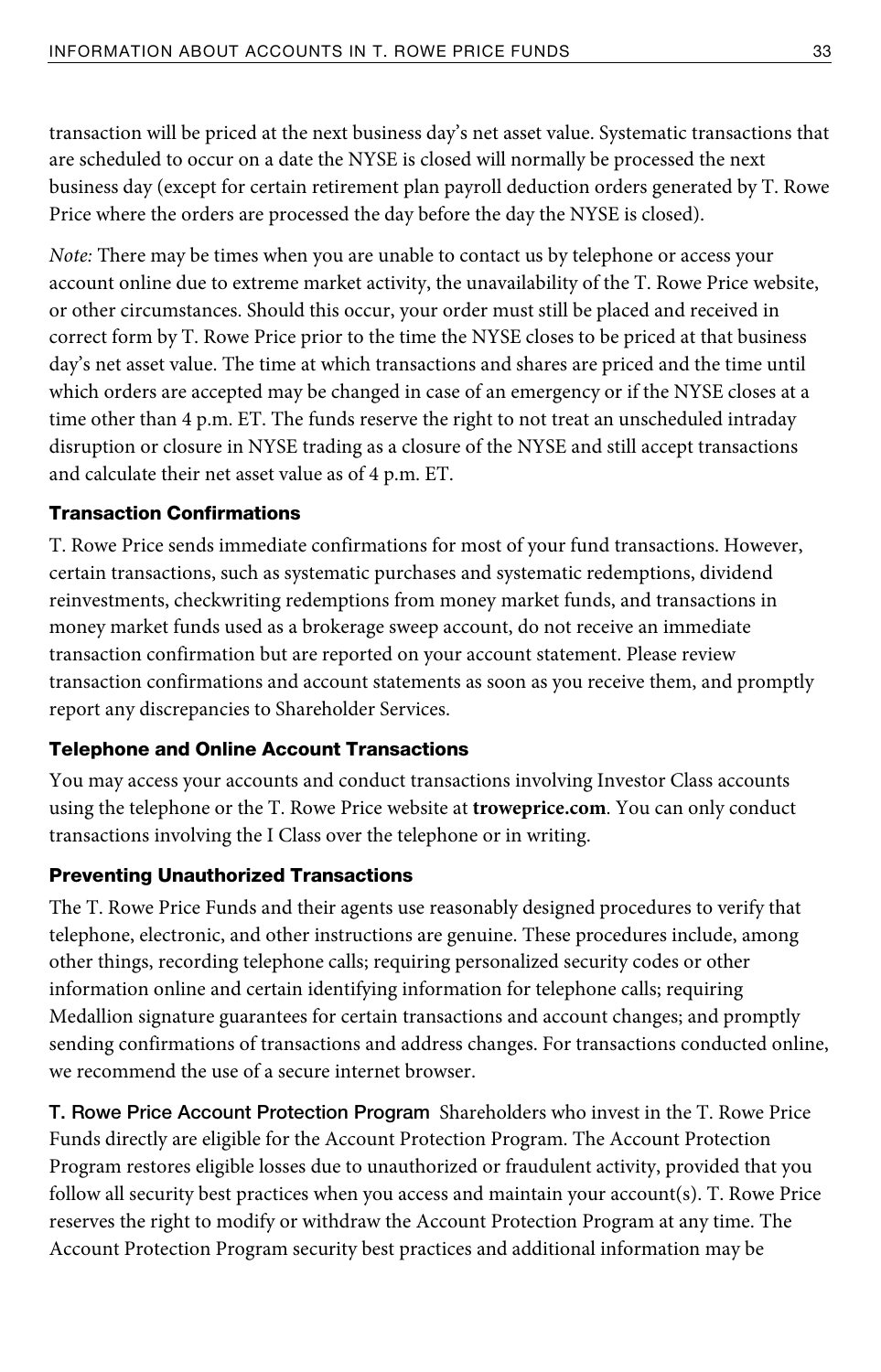# accessed online at **https://www.troweprice.com/personal-investing/help/policies-andsecurity/account-protection-program.html.**

If our verification procedures are followed, and the losses are not eligible to be restored under the Account Protection Program, the funds and their agents are not liable for any losses that may occur from acting on unauthorized instructions.

If you suspect any unauthorized account activity, notice errors or discrepancies in your T. Rowe Price account, or are not receiving your T. Rowe Price account statements, please contact T. Rowe Price immediately. Telephone conversations are recorded.

**Trusted Contacts** Investors who hold shares of a T. Rowe Price Fund directly or through a T. Rowe Price Brokerage account have the option to add one or more trusted contacts to their brokerage and mutual fund accounts. Trusted contacts are intended to be a resource to help protect client assets. Any individuals designated as a trusted contact will be authorized to serve as a primary contact if T. Rowe Price has questions or concerns related to potentially fraudulent account activity, suspected financial exploitation, or to confirm your contact information if we are unable to reach you (but are not authorized to act on your account). For more information or to add trusted contacts to your account, visit **troweprice.com** or call 1-800-225-5132.

If you are age 65 or older, or if you are age 18 or older and we have reason to believe you have a mental or physical impairment that renders you unable to protect your own interest, we may place a temporary hold on the disbursement of redemption proceeds from your account in an effort to protect you if we reasonably believe that you have been or will be the victim of actual or attempted financial exploitation. You will receive notice of this temporary delay, and it will be for no more than 15 business days while we conduct an internal review of the suspected financial exploitation (including contacting your trusted contact if one is on file). We may delay an additional 10 business days if T. Rowe Price reasonably believes that actual or attempted financial exploitation has occurred or will occur. At the expiration of the hold time, if we have not confirmed that exploitation has occurred, the proceeds will be released to you.

# Purchasing Shares

Shares may be purchased in a variety of ways.

**By Check** Please make your check payable to the T. Rowe Price Funds. Include a new account form if establishing a new account, and include either a fund investment slip or a letter indicating the fund and your account number if adding to an existing account. Your transaction will receive the share price for the business day that the request is received by T. Rowe Price or its agent prior to the close of the NYSE (not the day the request is received at the post office box).

**By Electronic Transfer** Shares may be purchased using the Automated Clearing House system if you have established the service on your account, which allows T. Rowe Price to request payment for your shares directly from your bank account or other financial institution account. You may also arrange for a wire to be sent to T. Rowe Price (wire transfer instructions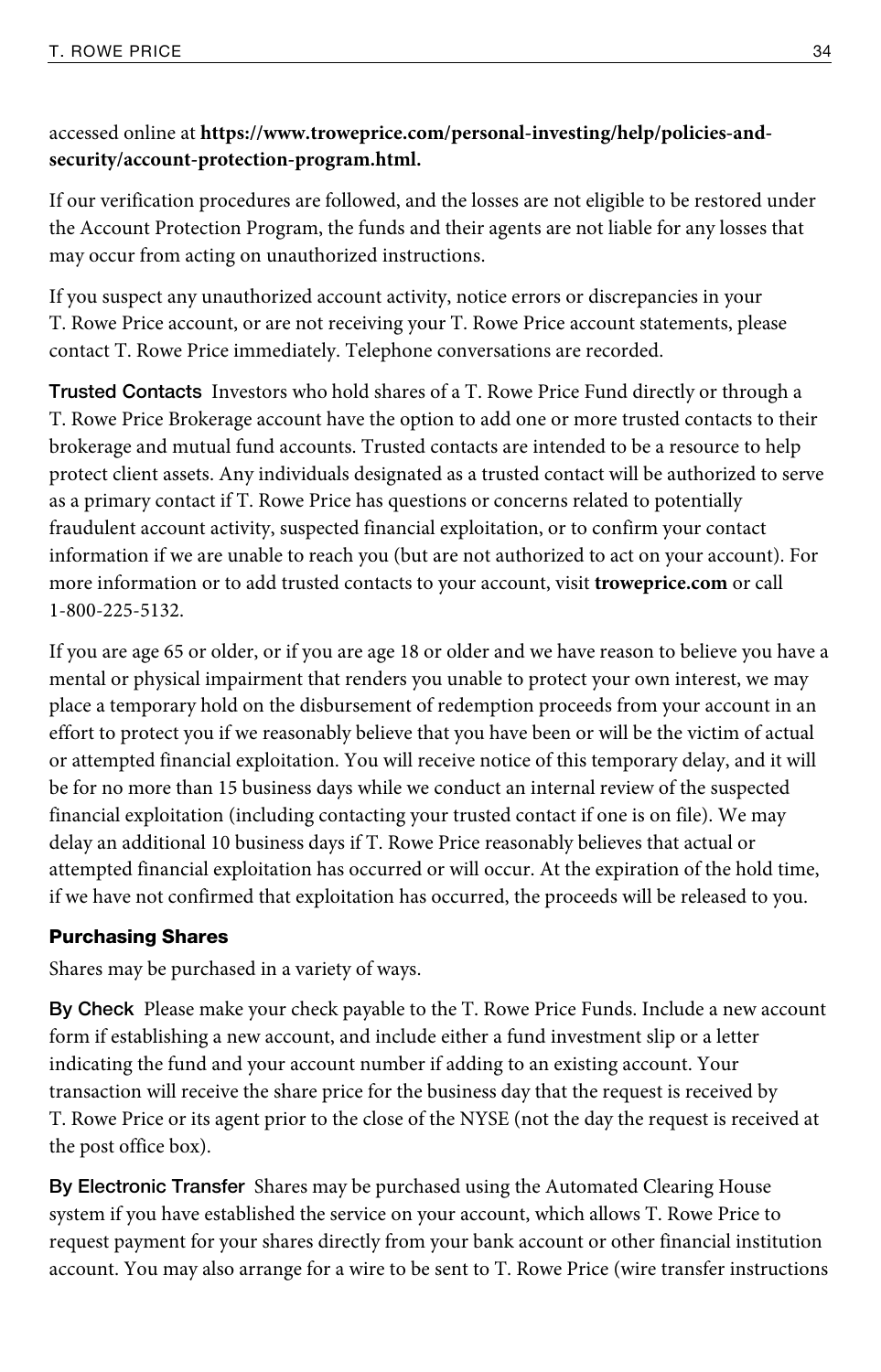can be found at **troweprice.com/wireinstructions** or by calling Shareholder Services). T. Rowe Price must receive the wire by the close of the NYSE to receive that day's share price. There is no assurance that you will receive the share price for the same day you initiated the wire from your financial institution.

**By Exchange** You may purchase shares of a fund using the proceeds from the redemption of shares from another fund. The redemption and purchase will receive the same trade date, and if you are establishing a new account, it will have the same registration as the account from which you are exchanging. The purchase must still generally meet the applicable minimum investment requirement.

**Systematic Purchases (Automatic Asset Builder)** You can instruct T. Rowe Price to automatically transfer money from your account at your bank or other financial institution at least once per month, or you can instruct your employer to send all or a portion of your paycheck to the fund or funds that you designate. Each systematic purchase must be at least \$100 per fund account to be eligible for the Automatic Asset Builder service. To automatically transfer money to your account from a bank account or through payroll deductions, complete the appropriate section of the new account form when opening a new account or complete an Account Services Form to add the service to an existing account. Prior to establishing payroll deductions, you must set up the service with T. Rowe Price so that the appropriate instructions can be provided to your employer.

#### Initial Investment Minimums

Investor Class accounts, other than the Retirement Income 2020 Fund and Summit Funds, require a \$2,500 minimum initial investment (\$1,000 minimum initial investment for IRAs; certain small business retirement accounts; and custodial accounts for minors, known as Uniform Gifts to Minors Act or Uniform Transfer to Minors Act accounts). The Retirement Income 2020 Fund and Summit Funds require a \$25,000 minimum initial investment. I Class accounts require a \$1 million minimum initial investment, although the minimum generally is waived for certain types of accounts. If you request the I Class of a particular fund when you open a new account but the investment amount does not meet the applicable minimum, the purchase will be automatically invested in the Investor Class of the same fund.

#### Additional Investment Minimums

Investor Class accounts, other than Summit Funds, require a \$100 minimum for additional purchases, including those made through Automatic Asset Builder. Summit Funds require a \$100 minimum for additional purchases through Automatic Asset Builder and a \$1,000 minimum for all other additional purchases. I Class accounts require a \$100 minimum for additional purchases through Automatic Asset Builder but do not require a minimum amount for other additional purchases.

# Exchanging and Redeeming Shares

**Exchanges** You can move money from one account to an existing, identically registered account or open a new identically registered account. For taxable accounts, an exchange from one fund to another will be reported to the Internal Revenue Service as a sale for tax purposes.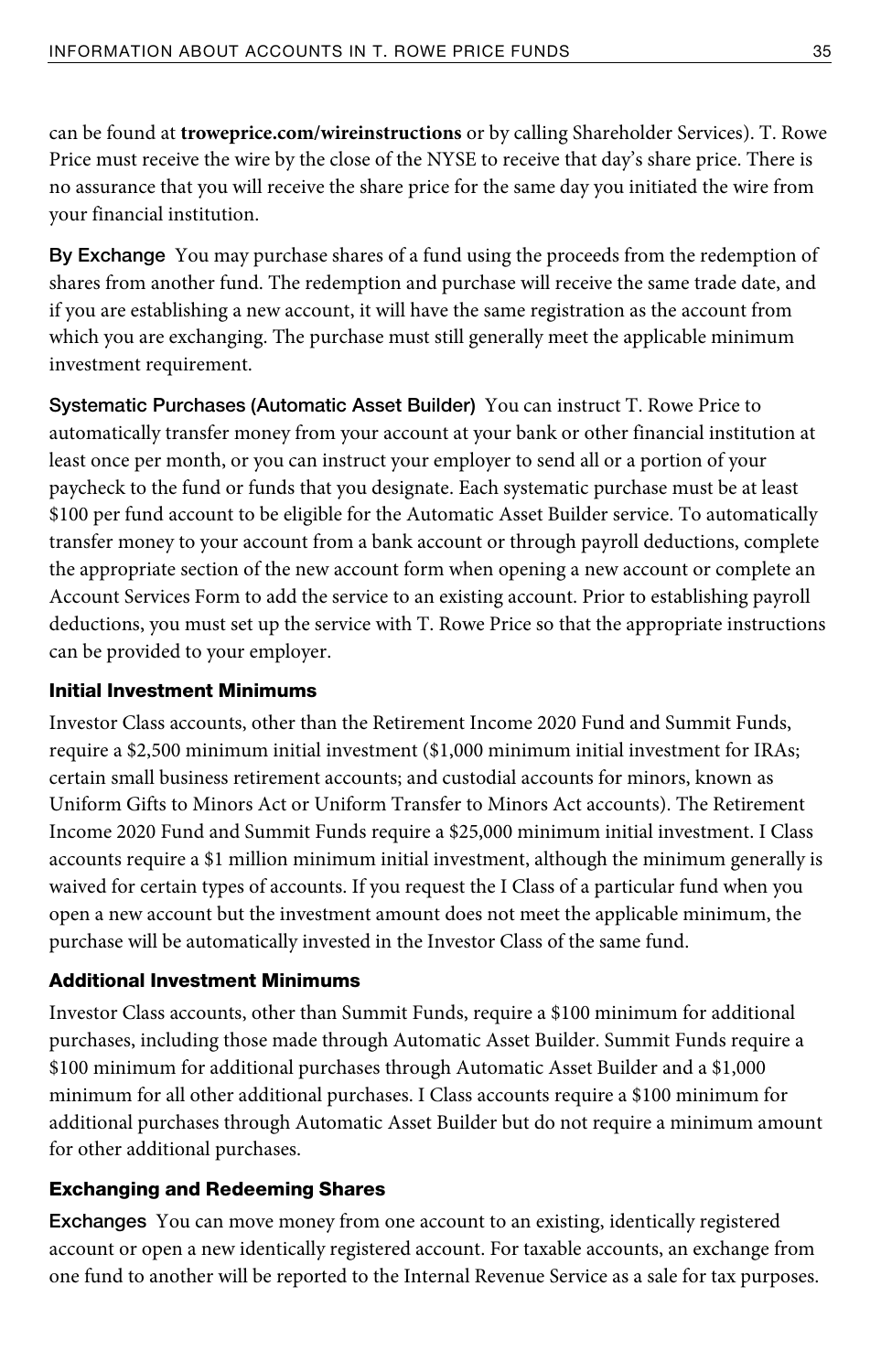(Institutional investors are restricted from exchanging into a fund that operates as a retail money market fund.) You can set up systematic exchanges so that money is automatically moved from one fund account to another on a regular basis.

**Receiving Redemption Proceeds** Redemption proceeds can be mailed to your account address by check or sent electronically to your bank account by Automated Clearing House transfer or bank wire. You can set up systematic redemptions and have the proceeds automatically sent via check or Automated Clearing House on a regular basis. If your request is received in correct form by T. Rowe Price or its agent on a business day prior to the close of the NYSE, proceeds are usually sent on the next business day. However, if you request a redemption from a money market fund on a business day prior to noon ET and request to have proceeds sent via bank wire, proceeds are normally sent later that same day.

Proceeds sent by Automated Clearing House transfer are usually credited to your account the second business day after the sale, and there are typically no fees associated with such payments. Proceeds sent by bank wire are usually credited to your account the next business day after the sale (except for wire redemptions from money market funds received prior to noon ET). A \$5 fee will be charged for an outgoing wire of less than \$5,000, in addition to any fees your financial institution may charge for an incoming wire.

# **If for some reason your request to exchange or redeem shares cannot be processed because it is not received in correct form, we will attempt to contact you.**

If you request to redeem a specific dollar amount and the market value of your account is less than the amount of your request and we are unable to contact you, your redemption will not be processed and you must submit a new redemption request in correct form.

If you change your address on an account, proceeds may not be mailed to the new address for 15 calendar days after the address change, unless we receive a letter of instruction with a Medallion signature guarantee.

Please note that large purchase and redemption requests initiated through the Automated Clearing House may be rejected, and in such instances, the transaction must be placed by calling Shareholder Services.

**Checkwriting** You may write an unlimited number of free checks on any money market fund and certain bond funds, with a minimum of \$500 per check. Keep in mind, however, that a check results in a sale of fund shares; a check written on a bond fund will create a taxable event that must be reported by T. Rowe Price to the Internal Revenue Service as a redemption.

# Converting to Another Share Class

You may convert from one share class of a fund to another share class of the same fund (which may have a higher expense ratio). Although the conversion has no effect on the dollar value of your investment in the fund, the number of shares owned after the conversion may be greater or less than the number of shares owned before the conversion, depending on the net asset values of the two share classes. A conversion between share classes of the same fund is a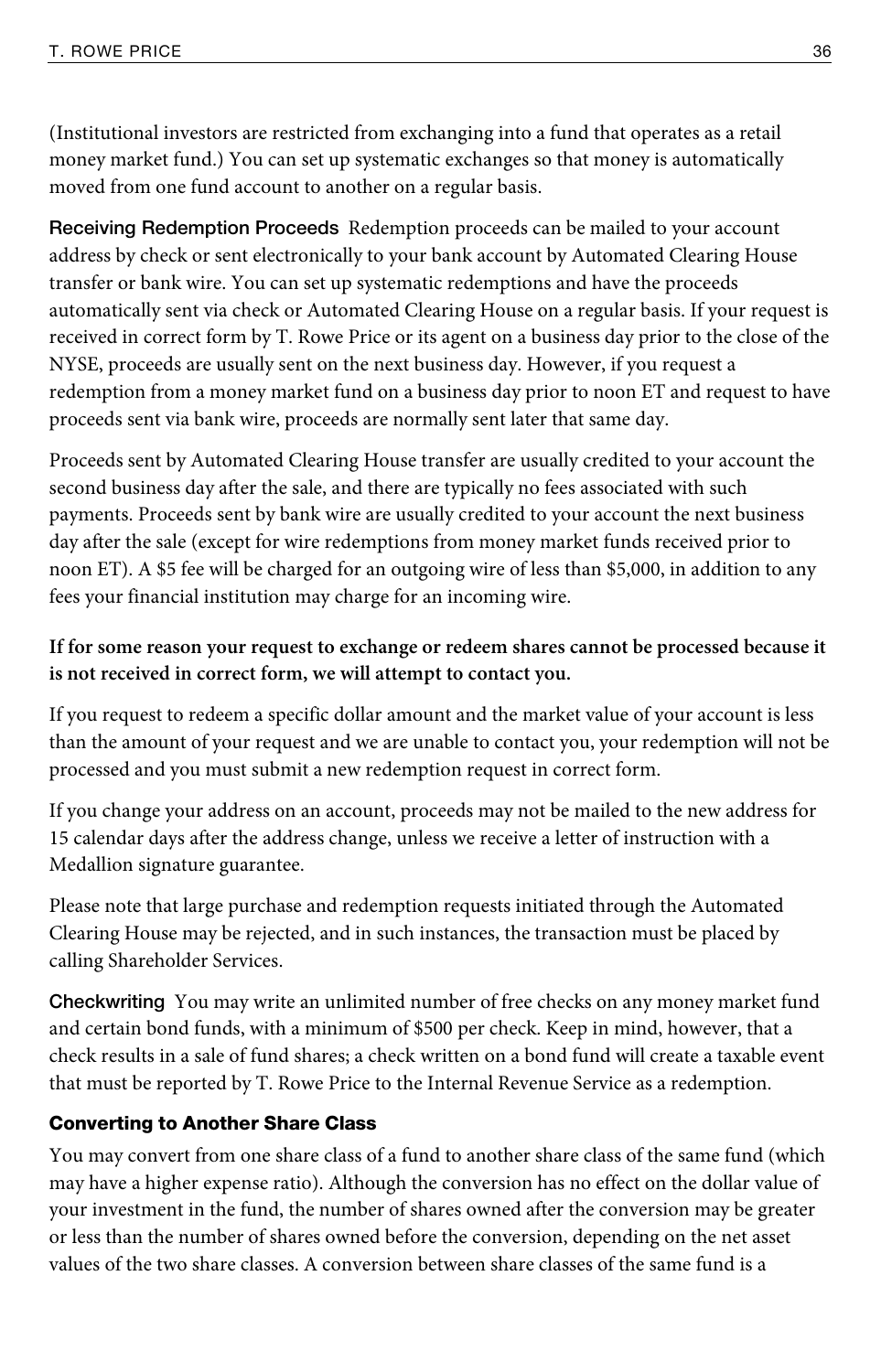nontaxable event. The new account will have the same registration as the account from which you are converting.

T. Rowe Price may conduct periodic reviews of account balances. If your account balance in a fund exceeds the minimum amount required for the I Class, T. Rowe Price may, but is not required to, automatically convert your Investor Class shares to I Class shares with advance notice. However, if T. Rowe Price has investment discretion, T. Rowe Price may convert your shares without advance notice.

# Maintaining Your Account Balance

**Investor Class** Due to the relatively high cost to a fund of maintaining small accounts, we ask that you maintain an account balance of at least \$1,000 (\$10,000 for Summit Funds). If, for any reason, your balance is below this amount for three months or longer, we have the right to redeem your account at the then-current net asset value after giving you 60 days to increase your balance.

**I Class** To keep operating expenses lower, we ask that you maintain an account balance of at least \$1 million. If your investment falls below \$1 million (even if due to market depreciation), we have the right to redeem your account at the then-current net asset value after giving you 60 days to increase your balance or convert your account to a different share class in the same fund (if available) with a higher expense ratio with advance notice. However, if T. Rowe Price has investment discretion, T. Rowe Price may convert your shares without advance notice.

The redemption of your account could result in a taxable gain or loss.

Investors holding the fund through the T. Rowe Price® ActivePlus Portfolios program will be subject to the minimum account balance requirements of the program, which may differ from the minimum account balance requirements listed above.

# INVESTING THROUGH A FINANCIAL INTERMEDIARY

The following policies apply to accounts that are held through a financial intermediary.

Accounts in Investor Class and I Class shares are not required to be held through a financial intermediary, but accounts in Advisor Class and R Class shares must be held through an eligible financial intermediary (except for certain retirement plans held directly with T. Rowe Price). It is important that you contact your retirement plan or financial intermediary to determine the policies, procedures, and transaction deadlines that apply to your account. The financial intermediary may charge a fee, such as transaction fees or brokerage commissions, for its services.

# Opening an Account

The financial intermediary must provide T. Rowe Price with its certified taxpayer identification number. Financial intermediaries should call Financial Institution Services for an account number and wire transfer instructions. In order to obtain an account number, the financial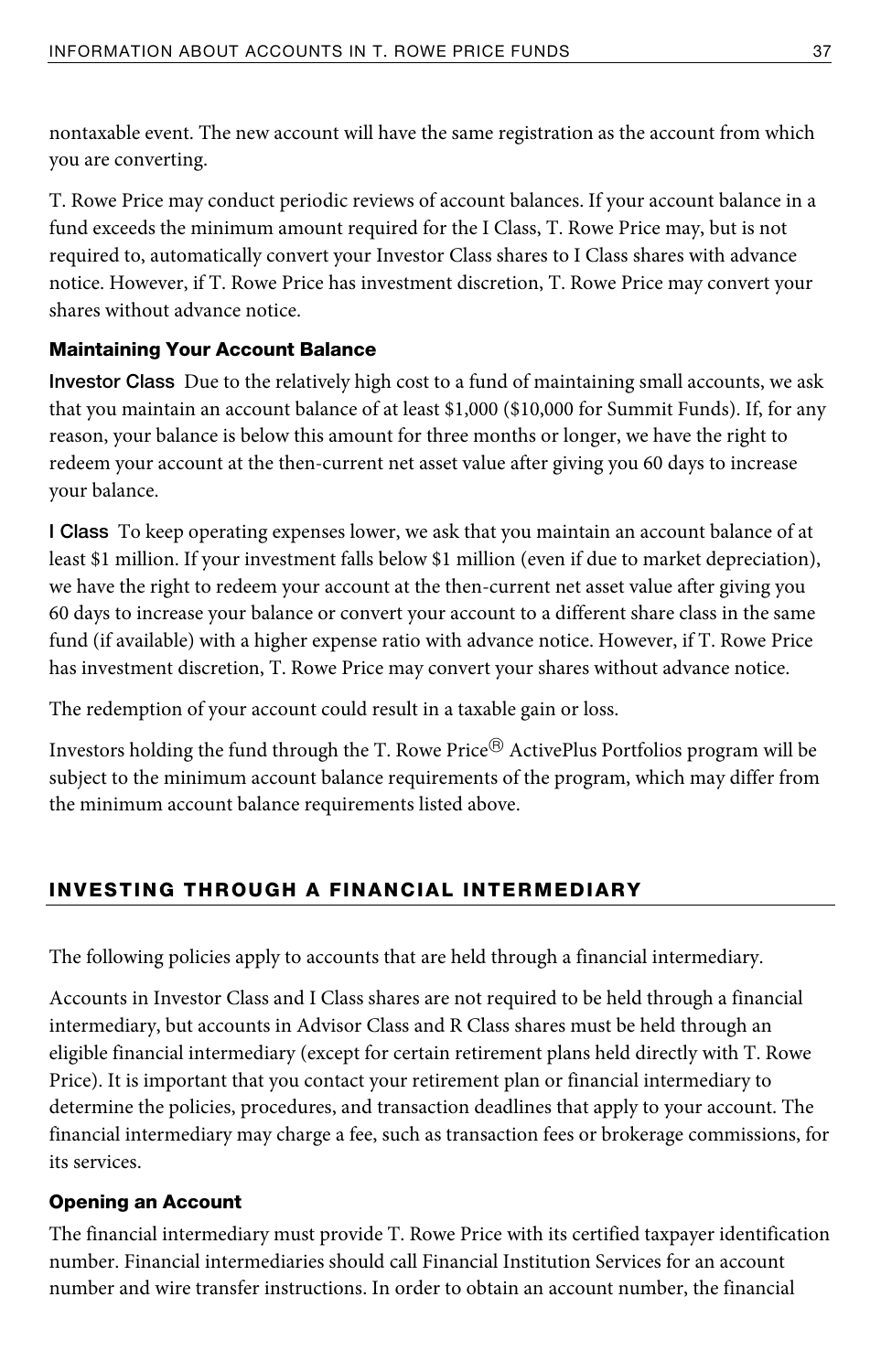intermediary must supply the name, taxpayer identification number, and business street address for the account. (Please refer to "Contacting T. Rowe Price" later in this section for the appropriate telephone number and mailing address.) Financial intermediaries must also enter into a separate agreement with the fund or its agent.

#### How the Trade Date Is Determined

If you invest through a financial intermediary and your transaction request is received by T. Rowe Price or its agent in correct form by the close of the NYSE, your transaction will be priced at that business day's net asset value. If your request is received by T. Rowe Price or its agent in correct form after the close of the NYSE, your transaction will be priced at the next business day's net asset value unless the fund has an agreement with your financial intermediary for orders to be priced at the net asset value next computed after receipt by the financial intermediary.

The funds have authorized certain financial intermediaries or their designees to accept orders to buy or sell fund shares on their behalf. When authorized financial intermediaries receive an order in correct form, the order is considered as being placed with the fund and shares will be bought or sold at the net asset value next calculated after the order is received by the authorized financial intermediary. The financial intermediary must transmit the order to T. Rowe Price and pay for such shares in accordance with the agreement with T. Rowe Price or the order may be canceled and the financial intermediary could be held liable for the losses. If the fund does not have such an agreement in place with your financial intermediary, T. Rowe Price or its agent must receive the request in correct form from your financial intermediary by the close of the NYSE in order for your transaction to be priced at that business day's net asset value.

Note: The time at which transactions and shares are priced and the time until which orders are accepted by the fund or a financial intermediary may be changed in case of an emergency or if the NYSE closes at a time other than 4 p.m. ET. The funds reserve the right to not treat an unscheduled intraday disruption or closure in NYSE trading as a closure of the NYSE and still accept transactions and calculate their net asset value as of 4 p.m. ET. Should this occur, your order must still be placed and received in correct form by T. Rowe Price (or by the financial intermediary in accordance with its agreement with T. Rowe Price) prior to the time the NYSE closes to be priced at that business day's net asset value.

#### Purchasing Shares

All initial and subsequent investments by financial intermediaries should be made by bank wire or electronic payment. There is no assurance that the share price for the purchase will be the same day the wire was initiated. Purchases by financial intermediaries are typically initiated through the National Securities Clearing Corporation or by calling Financial Institution Services.

#### Investment Minimums

You should check with your financial intermediary to determine what minimum applies to your initial and additional investments.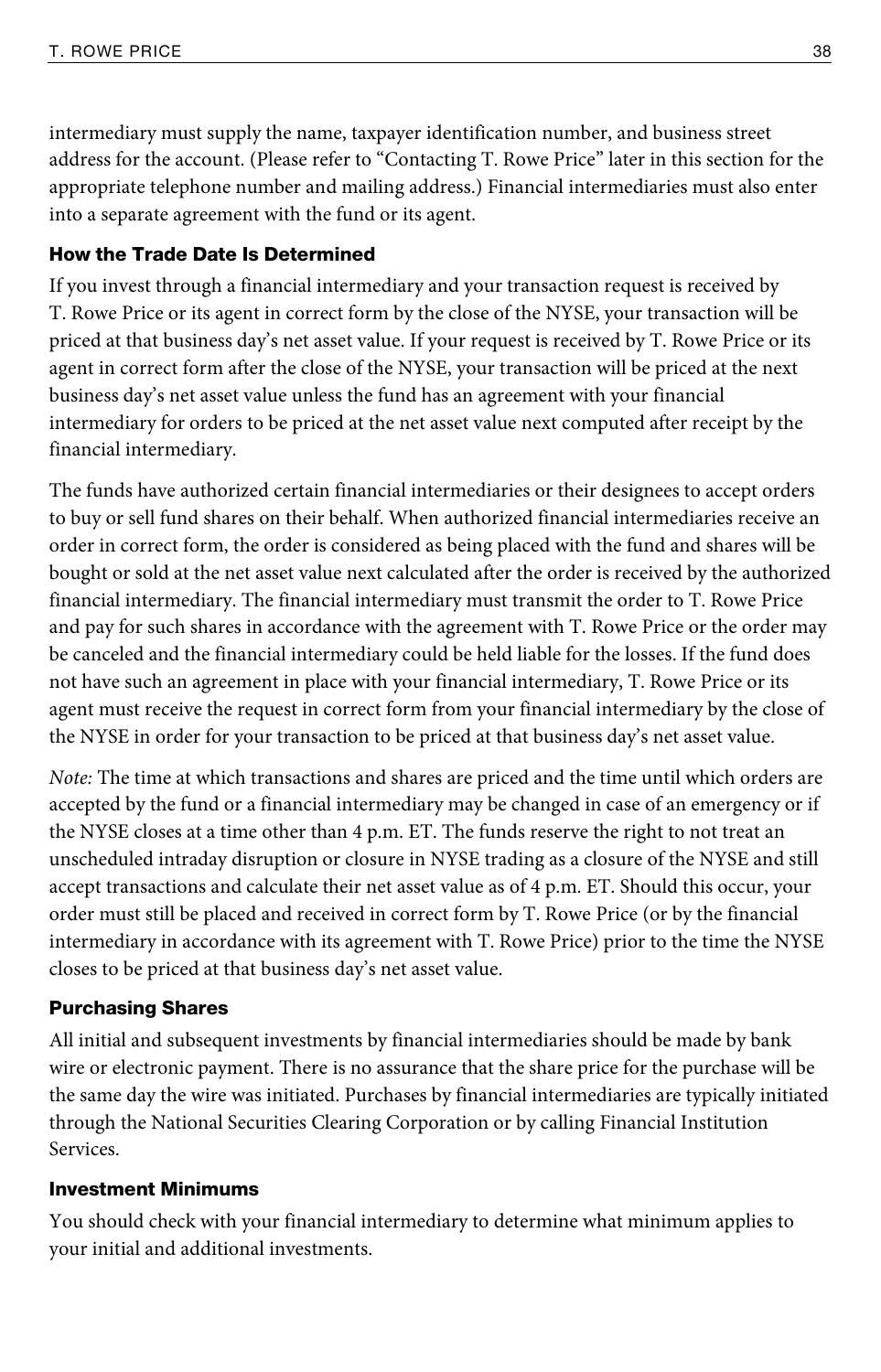The Retirement Income 2020 Fund and Summit Funds require a \$25,000 minimum initial investment, and other funds generally require a \$2,500 minimum initial investment, although the minimum is generally waived or modified for any retirement plans and financial intermediaries establishing accounts in the Investor Class, Advisor Class, or R Class. I Class accounts require a \$1 million minimum initial investment, although the minimum generally is waived for certain types of accounts.

Investments through a financial intermediary generally do not require a minimum amount for additional purchases.

### Redeeming Shares

Unless otherwise indicated, redemption proceeds will be sent via bank wire to the financial intermediary's designated bank. Redemptions by financial intermediaries are typically initiated through the National Securities Clearing Corporation or by calling Financial Institution Services. Normally, the fund transmits proceeds to financial intermediaries for redemption orders received in correct form on either the next business day or second business day after receipt of the order, depending on the arrangement with the financial intermediary. Proceeds for redemption orders received prior to noon ET for a money market fund may be sent via wire the same business day. You must contact your financial intermediary about procedures for receiving your redemption proceeds.

Please note that certain purchase and redemption requests initiated through the National Securities Clearing Corporation may be rejected, and in such instances, the transaction must be placed by contacting Financial Institution Services.

# GENERAL POLICIES RELATING TO TRANSACTIONS

**The following policies and requirements apply generally to accounts in the T. Rowe Price Funds, regardless of whether the account is held directly or indirectly with T. Rowe Price.** 

The funds generally do not accept orders that request a particular day or price for a transaction or any other special conditions. However, when authorized by the fund, certain institutions, financial intermediaries, or retirement plans purchasing fund shares directly with T. Rowe Price may place a purchase order unaccompanied by payment. Payment for these shares must be received by the time designated by the fund (not to exceed the period established for settlement under applicable regulations). If payment is not received by this time, the order may be canceled. The institution, financial intermediary, or retirement plan is responsible for any costs or losses incurred by the fund or T. Rowe Price if payment is delayed or not received.

**U.S. Dollars** All purchases must be paid for in U.S. dollars; checks must be drawn on U.S. banks. In addition, we request that you give us at least three business days' notice for any purchase of \$5 million or more.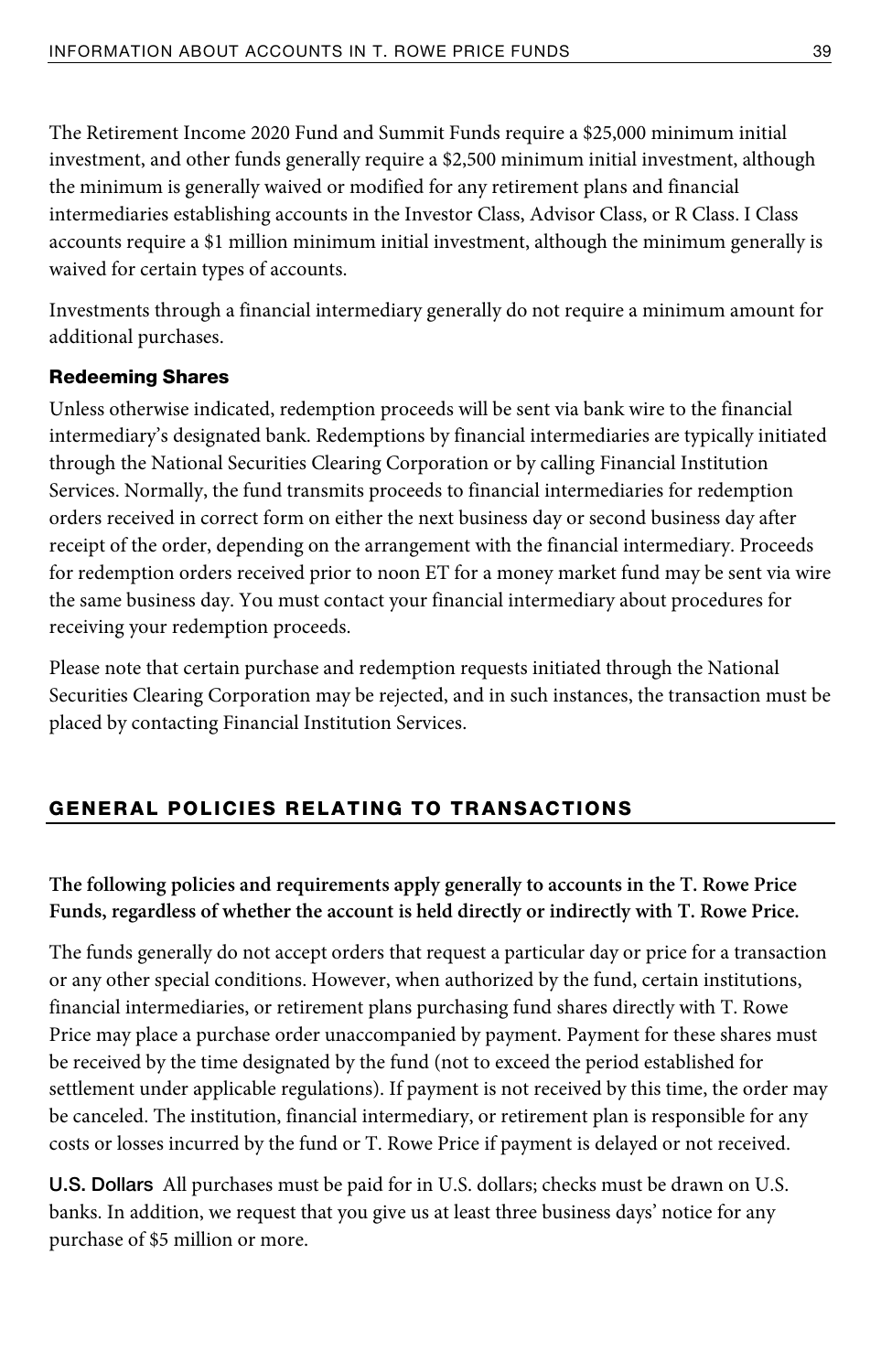**Nonpayment** If a check or Automated Clearing House transfer does not clear or payment for an order is not received in a timely manner, your purchase may be canceled. You (or the financial intermediary) may be responsible for any losses or expenses incurred by the fund or its transfer agent, and the fund can redeem shares in your account or another identically registered T. Rowe Price account as reimbursement. The funds and their agents have the right to reject or cancel any purchase, exchange, or redemption due to nonpayment.

**Retail Money Market Funds** The retail money market funds have implemented policies and procedures designed to limit purchases to accounts beneficially owned by a natural person. Purchases of a retail money market fund may be rejected from an investor who has not demonstrated sufficient eligibility to purchase shares of the fund or from a financial intermediary that has not demonstrated adequate procedures to limit investments to natural persons. In addition, purchases may be prohibited or subject to certain conditions during periods where a liquidity fee or redemption gate is in effect.

# Liquidity Fees and Redemption Gates—Retail Money Market Funds

A money market fund that operates as a retail money market fund pursuant to Rule 2a-7 under the Investment Company Act of 1940 has the ability to impose liquidity fees of up to 2% of the value of the shares redeemed if the fund's weekly liquid assets fall below certain thresholds, as specified in Rule 2a-7. A retail money market fund also has the ability to impose a redemption gate, which enables the fund to temporarily suspend redemptions for up to 10 days within a 90-day period if the fund's weekly liquid assets fall below a certain threshold, as specified in Rule 2a-7. A money market fund's Board has ultimate discretion to determine whether or not a liquidity fee or redemption gate would be in the best interests of the fund's shareholders and should be imposed.

A money market fund that operates as a government money market fund pursuant to Rule 2a-7 is not required to impose a liquidity fee or redemption gate upon the sale of your shares. The Boards of the T. Rowe Price money market funds that operate as government money market funds have determined that the funds do not currently intend to impose liquidity fees and redemption gates. However, the Board of a T. Rowe Price government money market fund reserves the right to impose liquidity fees and redemption gates in the future, at which point shareholders would be provided with at least 60 days' notice prior to such a change.

If a liquidity fee is in place, all exchanges out of the fund will be subject to the liquidity fee, and if a redemption gate is in place, all exchanges out of the fund will be suspended. When a liquidity fee or redemption gate is in place, the fund may elect to not permit the purchase of shares or to subject the purchase of shares to certain conditions, which may include affirmation of the purchaser's knowledge that a liquidity fee or a redemption gate is in effect.

**Omnibus Accounts** If your shares are held through a financial intermediary, T. Rowe Price may rely on the financial intermediary to assess any applicable liquidity fees or impose redemption gates on underlying shareholder accounts. In certain situations, T. Rowe Price enters into agreements with financial intermediaries maintaining omnibus accounts that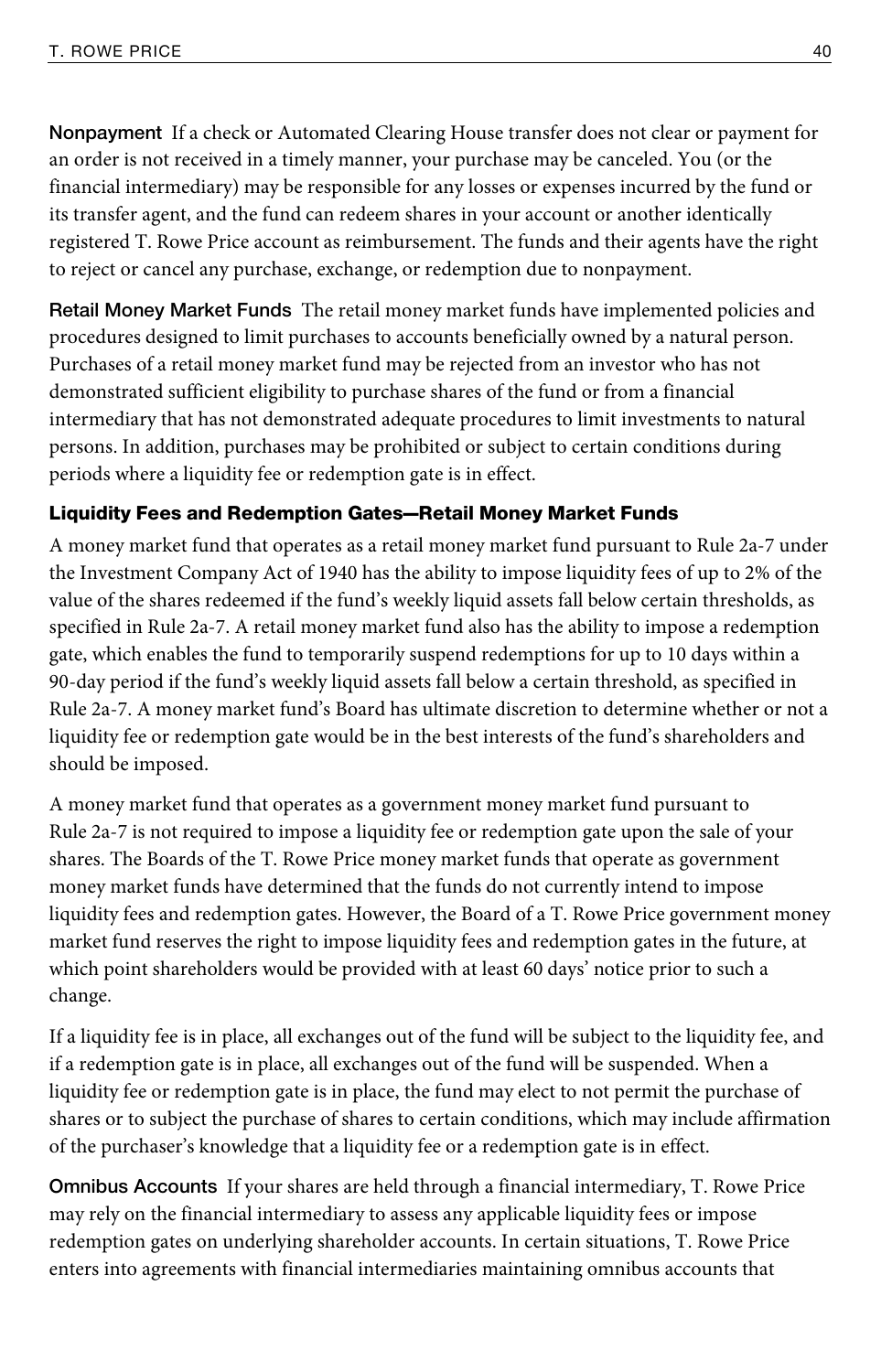require the financial intermediary to assess liquidity fees or redemption gates. There are no assurances that T. Rowe Price will be successful in ensuring that all financial intermediaries will properly assess the fees.

Please refer to Sections 1 and 2 of the retail money market fund prospectuses for more information regarding liquidity fees and redemption gates.

## Large Redemptions

Large redemptions (for example, \$250,000 or more) can adversely affect a portfolio manager's ability to implement a fund's investment strategy by causing the premature sale of securities that would otherwise be held longer. Therefore, the fund reserves the right (without prior notice) to redeem in-kind. In general, any redemptions in-kind will represent a pro-rata distribution of a fund's securities, subject to certain limited exceptions. The redeeming shareholder will be responsible for disposing of the securities, and the shareholder will be subject to the risks that the value of the securities could decline prior to their sale, the securities could be difficult to sell, and brokerage fees could be incurred. If you continue to hold the securities, you may be subject to any ownership restrictions imposed by the issuers. For example, real estate investment trusts (REITs) often impose ownership restrictions on their equity securities. In addition, we request that you give us at least three business days' notice for any redemption of \$5 million or more.

### Delays in Sending Redemption Proceeds

The T. Rowe Price Funds typically expect that redemption requests will be paid out to redeeming shareholders by the business day following the receipt of a redemption request that is in correct form, regardless of the method the fund uses to make such payment (for example, check, wire, or Automated Clearing House transfer). Checks are typically mailed on the business day after the redemption, proceeds sent by wire are typically credited to your financial institution the business day after the redemption, and proceeds sent by Automated Clearing House are typically credited to your financial institution on the second business day after the redemption. However, under certain circumstances, and when deemed to be in a fund's best interests, proceeds may not be sent for up to seven calendar days after receipt of a valid redemption order (for example, during periods of deteriorating or stressed market conditions or during extraordinary or emergency circumstances).

In addition, if shares are sold that were just purchased and paid for by check or Automated Clearing House transfer, the fund will process your redemption but will generally delay sending the proceeds for up to seven calendar days to allow the check or Automated Clearing House transfer to clear. If, during the clearing period, we receive a check drawn against your newly purchased shares, it will be returned and marked "uncollected." (The seven-day hold does not apply to purchases paid for by bank wire or automatic purchases through payroll deduction.)

The Board of a retail money market fund may temporarily suspend redemptions from the fund for up to 10 business days during any 90-day period (i.e., a "redemption gate") and elect to temporarily suspend redemptions for up to 10 business days in a 90-day period if the fund's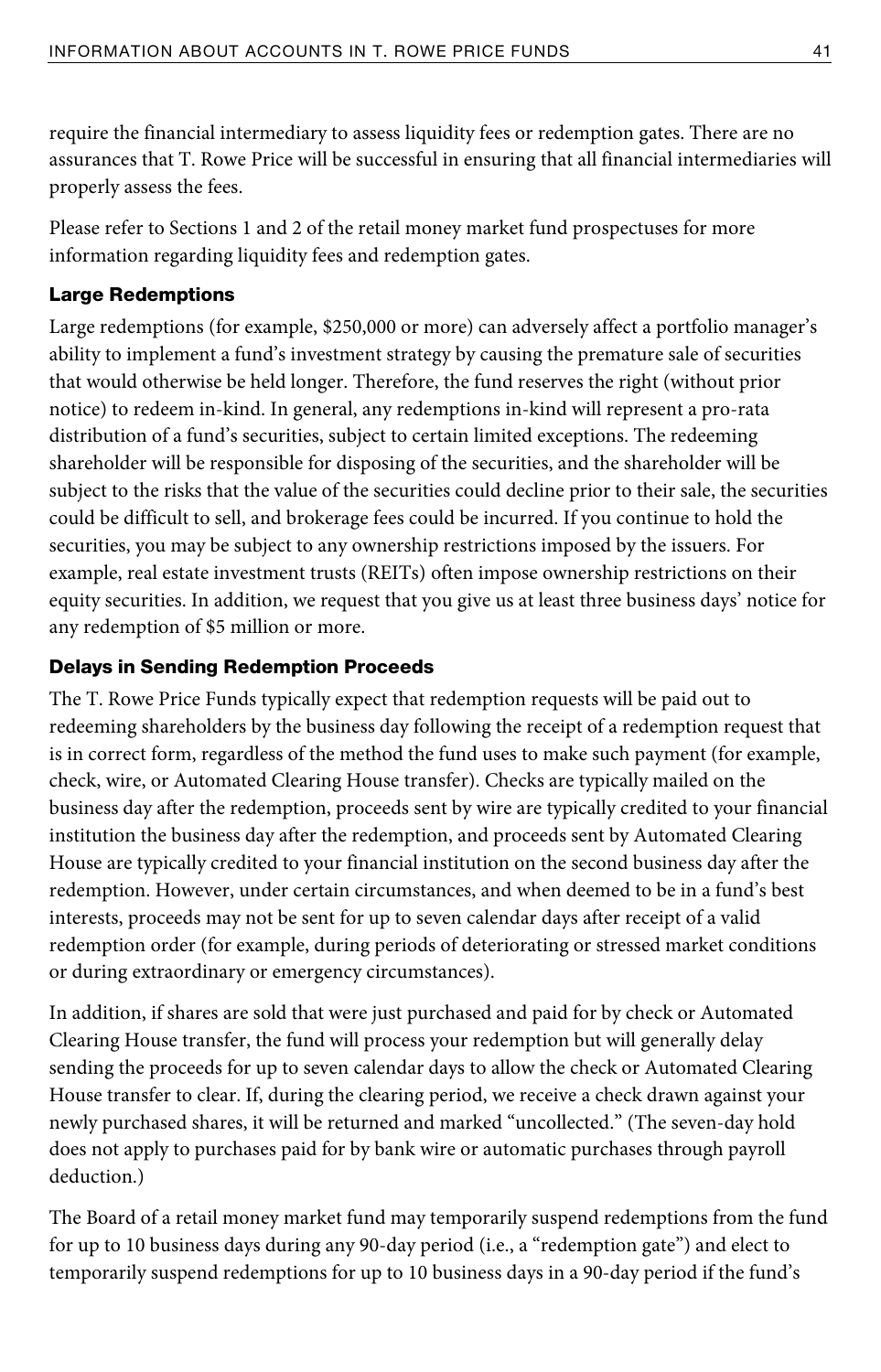weekly liquid assets fall below 30% of its total assets and the fund's Board determines that imposing a redemption gate is in the fund's best interests. In addition, under certain limited circumstances, the Board of a money market fund may elect to permanently suspend redemptions in order to facilitate an orderly liquidation of the fund (subject to any additional liquidation requirements).

#### Involuntary Redemptions and Share Class Conversions

Since nongovernment money market funds that operate as retail money market funds are required to limit their beneficial owners to natural persons, shares held directly by an investor or through a financial intermediary in these funds that are not eligible to invest in a retail money market fund are subject to involuntary redemption at any time without prior notice.

Shares held by any investors or financial intermediaries that are no longer eligible to invest in the I Class or who fail to meet or maintain their account(s) at the investment minimum are subject to involuntary redemption or conversion to the Investor Class of the same fund (which may have a higher expense ratio). Investments in Advisor Class shares that are no longer held through an eligible financial intermediary may be automatically converted by T. Rowe Price to the Investor Class of the same fund following notice to the financial intermediary or shareholder. Investments in R Class shares that are no longer held on behalf of an employersponsored defined contribution retirement plan or other eligible R Class account or that are not held through an eligible financial intermediary may be automatically converted by T. Rowe Price to the Investor Class or Advisor Class of the same fund following notice to the financial intermediary or shareholder.

#### Excessive and Short-Term Trading Policy

Excessive transactions and short-term trading can be harmful to fund shareholders in various ways, such as disrupting a fund's portfolio management strategies, increasing a fund's trading and other costs, and negatively affecting its performance. Short-term traders in funds that invest in foreign securities may seek to take advantage of developments overseas that could lead to an anticipated difference between the price of the funds' shares and price movements in foreign markets. While there is no assurance that T. Rowe Price can prevent all excessive and short-term trading, the Boards of the T. Rowe Price Funds have adopted the following trading limits that are designed to deter such activity and protect the funds' shareholders. The funds may revise their trading limits and procedures at any time as the Boards deem necessary or appropriate to better detect short-term trading that may adversely affect the funds, to comply with applicable regulatory requirements, or to impose additional or alternative restrictions.

Subject to certain exceptions, each T. Rowe Price Fund restricts a shareholder's purchases (including through exchanges) into a fund account for a period of 30 calendar days after the shareholder has redeemed or exchanged out of that same fund account (the "30-Day Purchase Block"). The calendar day after the date of redemption is considered Day 1 for purposes of computing the period before another purchase may be made.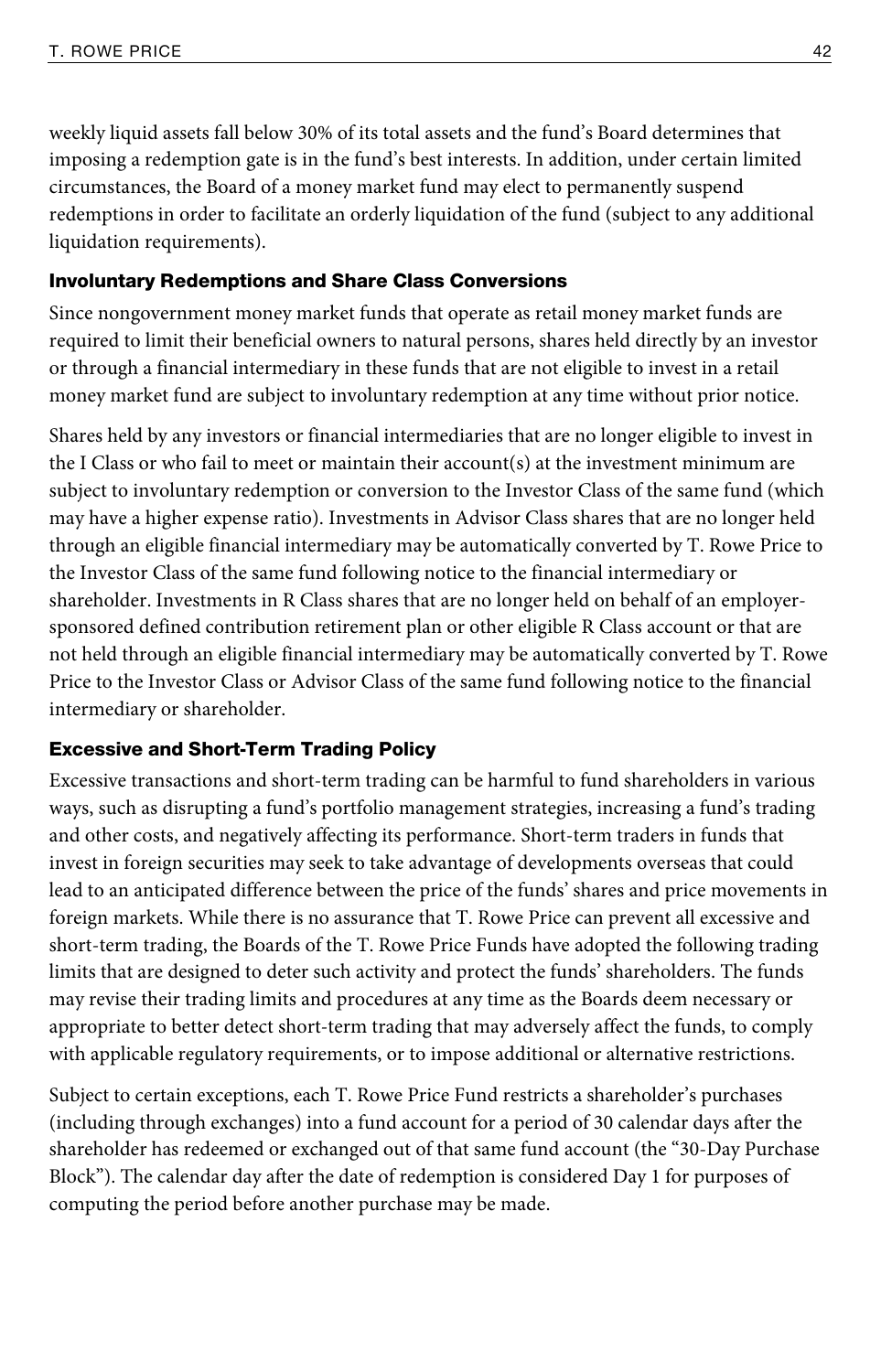**General Exceptions** As of the date of this prospectus, the following types of transactions generally are not subject to the funds' excessive and short-term trading policy:

- Shares purchased or redeemed in money market funds and ultra-short-term bond funds;
- Shares purchased or redeemed through a systematic purchase or withdrawal plan;
- Checkwriting redemptions from bond funds and money market funds;
- Shares purchased through the reinvestment of dividends or capital gain distributions;
- Shares redeemed automatically by a fund to pay fund fees or shareholder account fees;
- Transfers and changes of account registration within the same fund;
- Shares purchased by asset transfer or direct rollover;
- Shares purchased or redeemed through IRA conversions and recharacterizations;
- Shares redeemed to return an excess contribution from a retirement account;
- Transactions in Section 529 college savings plans;
- Certain transactions in defined benefit and nonqualified plans, subject to prior approval by T. Rowe Price;
- Shares converted from one share class to another share class in the same fund;
- Shares of T. Rowe Price Funds that are purchased by another T. Rowe Price Fund, including shares purchased by T. Rowe Price fund-of-funds products, and shares purchased by discretionary accounts managed by T. Rowe Price or one of its affiliates (please note that shareholders of the investing T. Rowe Price Fund are still subject to the policy);
- Transactions initiated by the trustee or adviser to a donor-advised charitable gift fund as approved by T. Rowe Price; and
- Transactions having a value of \$5,000 or less (retirement plans, including those for which T. Rowe Price serves as recordkeeper, and other financial intermediaries may apply the excessive and short-term trading policy to transactions of any amount).

Transactions in certain rebalancing, asset allocation, wrap, and other advisory programs (including the T. Rowe Price® ActivePlus Portfolios program), as well as non-T. Rowe Price fund-of-funds products, may also be exempt from the 30-Day Purchase Block, subject to prior written approval by T. Rowe Price.

In addition to restricting transactions in accordance with the 30-Day Purchase Block, T. Rowe Price may, in its discretion, reject (or instruct a financial intermediary to reject) any purchase or exchange into a fund from a person (which includes individuals and entities) whose trading activity could disrupt the management of the fund or dilute the value of the fund's shares, including trading by persons acting collectively (for example, following the advice of a newsletter). Such persons may be barred, without prior notice, from further purchases of T. Rowe Price Funds for a period longer than 30 calendar days, or permanently.

**Financial Intermediary and Retirement Plan Accounts** If you invest in T. Rowe Price Funds through a financial intermediary, including a retirement plan, you should review the financial intermediary's or retirement plan's materials carefully or consult with the financial intermediary or plan sponsor directly to determine the trading policy that will apply to your trades in the T. Rowe Price Funds as well as any other rules or conditions on transactions that may apply. If T. Rowe Price is unable to identify a transaction placed through a financial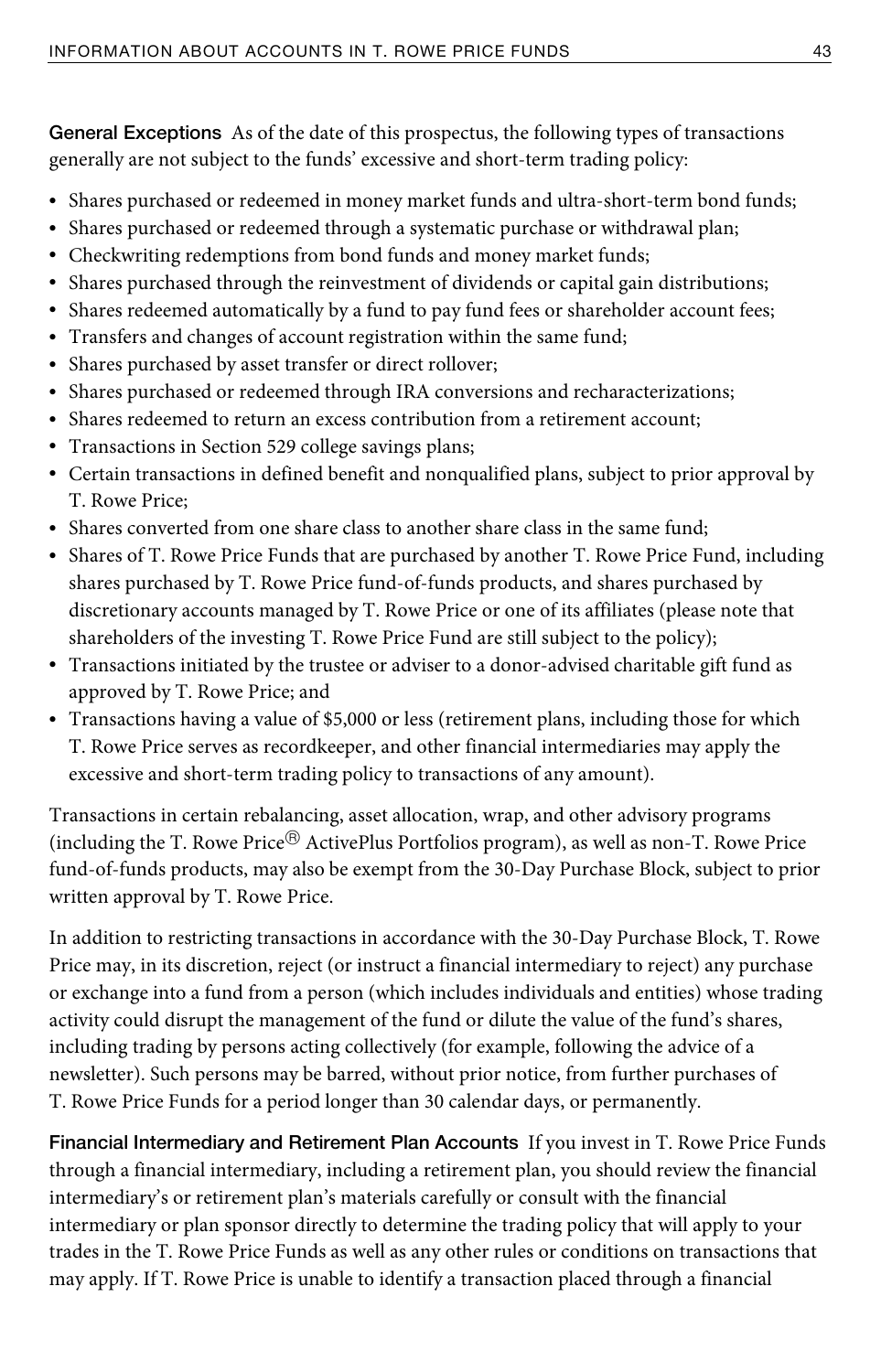intermediary as exempt from the excessive trading policy, the 30-Day Purchase Block may apply.

Financial intermediaries, including retirement plans, may maintain their underlying accounts directly with the fund, although they often establish an omnibus account (one account with the fund that represents multiple underlying shareholder accounts) on behalf of their customers. When financial intermediaries establish omnibus accounts in the T. Rowe Price Funds, T. Rowe Price is not able to monitor the trading activity of the underlying shareholders. However, T. Rowe Price monitors aggregate trading activity at the financial intermediary (omnibus account) level in an attempt to identify activity that indicates potential excessive or short-term trading. If it detects such trading activity, T. Rowe Price may contact the financial intermediary to request personal identifying information and transaction histories for some or all underlying shareholders (including plan participants, if applicable) pursuant to a written agreement that T. Rowe Price has entered into with each financial intermediary. Any nonpublic personal information provided to the fund (for example, a shareholder's taxpayer identification number or transaction records) is subject to the fund's privacy policy. If T. Rowe Price believes that excessive or short-term trading has occurred and there is no exception for such trades under the funds' Excessive and Short-Term Trading Policy as previously described, it will instruct the financial intermediary to impose restrictions to discourage such practices and take appropriate action with respect to the underlying shareholder, including restricting purchases for 30 calendar days or longer. Each financial intermediary has agreed to execute such instructions pursuant to a written agreement. There is no assurance that T. Rowe Price will be able to properly enforce its excessive trading policies for omnibus accounts. Because T. Rowe Price generally relies on financial intermediaries to provide information and impose restrictions for omnibus accounts, its ability to monitor and deter excessive trading will be dependent upon the intermediaries' timely performance of their responsibilities.

For shares that are held in a retirement plan, generally the 30-Day Purchase Block applies only to shares redeemed by a participant-directed exchange to another fund. However, the 30-Day Purchase Block may apply to transactions other than exchanges depending on how shares of the plan are held at T. Rowe Price or the excessive trading policy applied by your plan's recordkeeper.

T. Rowe Price may allow a financial intermediary, including a retirement plan, to maintain restrictions on trading in the T. Rowe Price Funds that differ from the 30-Day Purchase Block. An alternative excessive trading policy would be acceptable to T. Rowe Price if it believes that the policy would provide sufficient protection to the T. Rowe Price Funds and their shareholders that is consistent with the excessive trading policy adopted by the funds' Boards.

**There is no guarantee that T. Rowe Price will be able to identify or prevent all excessive or short-term trades or trading practices.** 

#### Unclaimed Accounts and Uncashed Checks

If your account has no activity for a certain period of time and/or mail sent to you from T. Rowe Price is deemed undeliverable, T. Rowe Price may be required to transfer (i.e., escheat)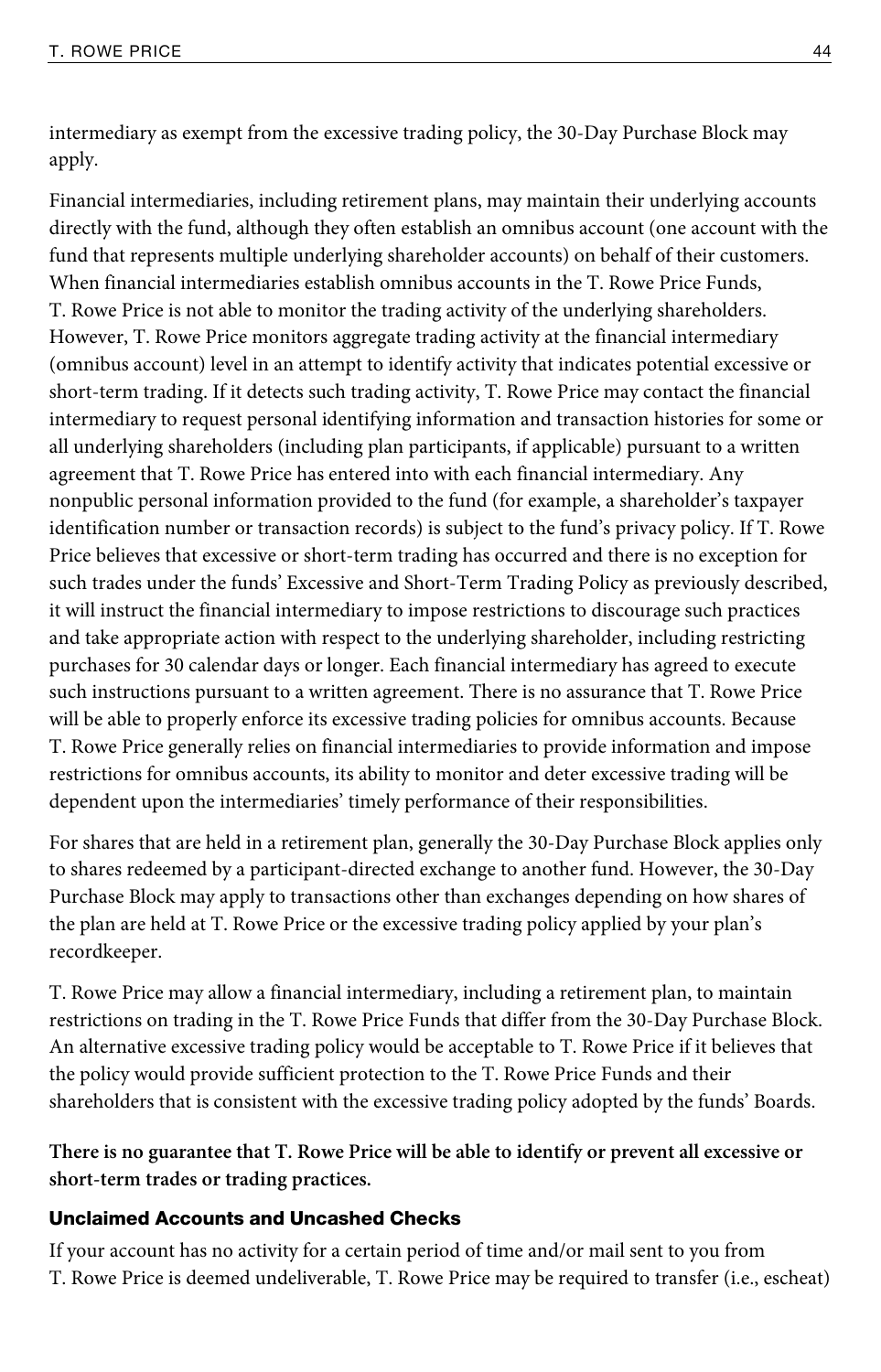your account assets, including any assets related to uncashed checks to the appropriate state under its abandoned property laws. For IRA accounts escheated to a state under these abandoned property laws, the escheatment will be treated as a taxable distribution to you and federal and any applicable state income tax will be withheld. This may also apply to your Roth IRA as well (see the T. Rowe Price Traditional and Roth IRA Disclosure and Custodial Agreement and/or the T. Rowe Price SIMPLE IRA Disclosure Statement and Custodial Agreement for more information). To avoid such action, it is important to keep your account address up to date and periodically communicate with T. Rowe Price by contacting us or logging in to your account at least once every two years.

### Delivery of Shareholder Documents

If two or more accounts own the same fund, share the same address, and T. Rowe Price reasonably believes that the two accounts are part of the same household or institution, we may economize on fund expenses by mailing only one shareholder report and prospectus for the fund. If you need additional copies or do not want your mailings to be "householded," please call Shareholder Services.

T. Rowe Price can deliver account statements, transaction confirmations, prospectuses, tax forms, and shareholder reports electronically. If you are a registered user of **troweprice.com**, you can consent to the electronic delivery of these documents by logging in and changing your mailing preferences. You can revoke your consent at any time through **troweprice.com**, and we will begin to send paper copies of these documents within a reasonable time after receiving your revocation.

#### Signature Guarantees

# **A Medallion signature guarantee is designed to protect you and the T. Rowe Price Funds from fraud by verifying your signature.**

A shareholder or financial intermediary may need to obtain a Medallion signature guarantee in certain situations, such as:

- Requests to wire redemption proceeds when bank account information is not already authorized and on file for an account;
- Remitting redemption proceeds to any person, address, or bank account not on file;
- Establishing certain services after an account is opened; or
- Changing the account registration or broker-dealer of record for an account.

Financial intermediaries should contact T. Rowe Price Financial Institution Services for specific requirements.

The signature guarantee must be obtained from a financial institution that is a participant in a Medallion signature guarantee program. You can obtain a Medallion signature guarantee from certain banks, savings institutions, broker-dealers, and other guarantors acceptable to T. Rowe Price. When obtaining a Medallion signature guarantee, please discuss with the guarantor the dollar amount of your proposed transaction. It is important that the level of coverage provided by the guarantor's stamp covers the dollar amount of the transaction or it may be rejected. We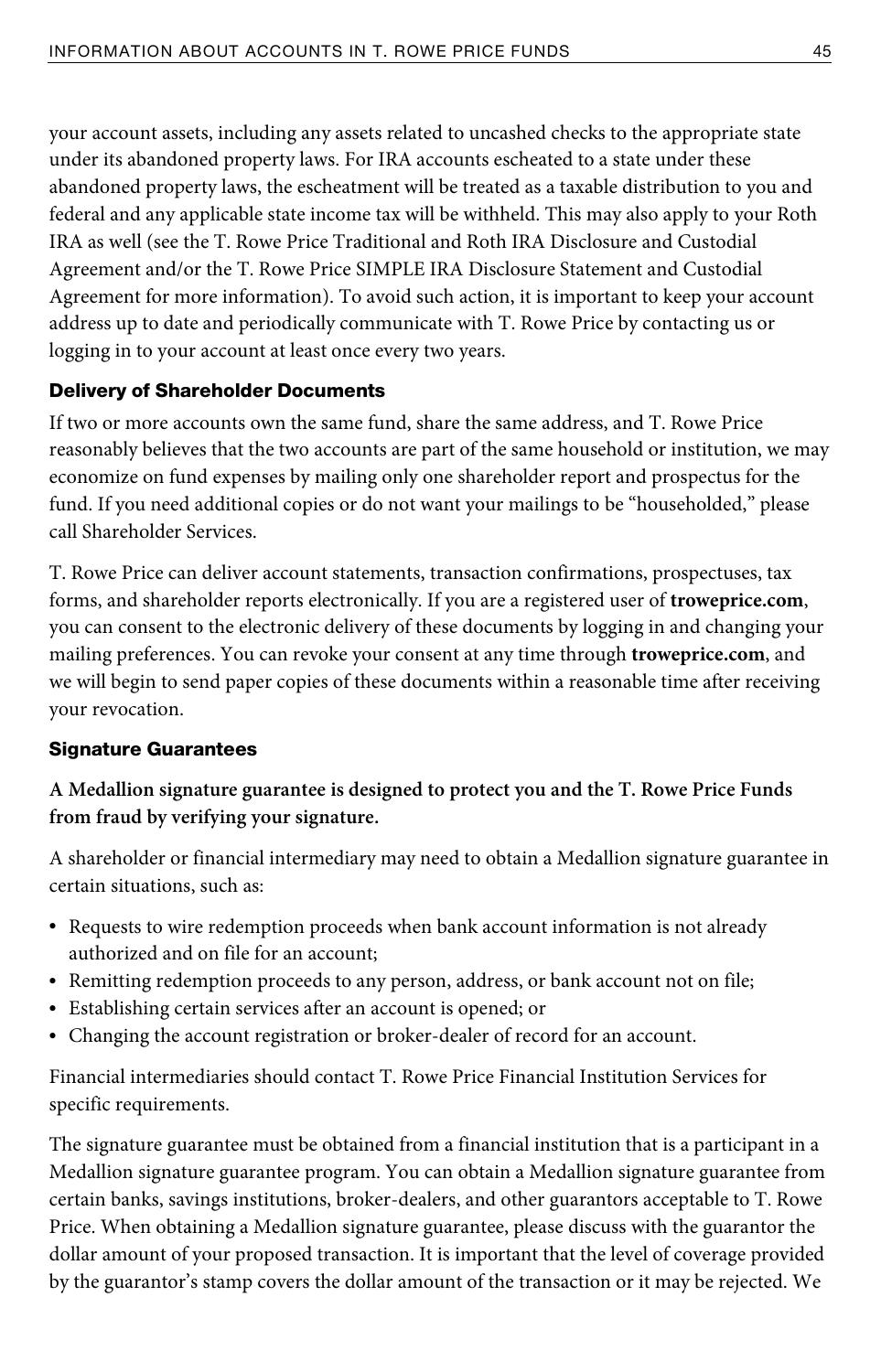cannot accept guarantees from notaries public or organizations that do not provide reimbursement in the case of fraud.

#### Fund Operations and Shareholder Services

T. Rowe Price and The Bank of New York Mellon, subject to the oversight of T. Rowe Price, each provide certain accounting services to the T. Rowe Price Funds. T. Rowe Price Services, Inc., acts as the transfer agent and dividend disbursing agent and provides shareholder and administrative services to the funds. T. Rowe Price Retirement Plan Services, Inc., provides recordkeeping, sub-transfer agency, and administrative services for certain types of retirement plans investing in the funds. These companies receive compensation from the funds for their services. The funds may also pay financial intermediaries for performing shareholder and administrative services for underlying shareholders in omnibus accounts. In addition, certain funds serve as an underlying fund in which some fund-of-funds products, the T. Rowe Price Spectrum and Retirement Funds, invest. Subject to approval by each applicable fund's Board, each underlying fund bears its proportionate share of the direct operating expenses of the T. Rowe Price Spectrum and Retirement Funds. All of the fees previously discussed are included in a fund's financial statements and, except for funds that have an all-inclusive management fee, are also reflected in the "Other expenses" line that appears in the table titled "Fees and Expenses of the Fund" in Section 1.

#### CONTACTING T. ROWE PRICE

If you hold shares of a fund through a financial intermediary, you must contact your financial intermediary to determine the requirements for opening a new account and placing transactions. Otherwise, please contact T. Rowe Price as follows:

| Web                                                      |                                                                                                               |
|----------------------------------------------------------|---------------------------------------------------------------------------------------------------------------|
| troweprice.com                                           | For the most complete source of T. Rowe Price news<br>To open an account<br>For most account transactions     |
| troweprice.com/paperless                                 | To sign-up for e-delivery of your statements, confirmations,<br>prospectuses, reports, or proxies             |
| <b>Phone</b>                                             |                                                                                                               |
| Shareholder Services:<br>1-800-225-5132                  | To make a transaction, or for fund, account, and service<br>information (for IRAs and nonretirement accounts) |
| Investor Services: 1-800-638-5660                        | To open an account (for IRAs and nonretirement accounts)                                                      |
| <b>Financial Institution Services:</b><br>1-800-638-8790 | For information and services for large institutional investors and<br>financial intermediaries                |
| <b>Retirement Client Services:</b><br>1-800-492-7670     | For information and services for small business retirement plans<br>(or consult your plan administrator)      |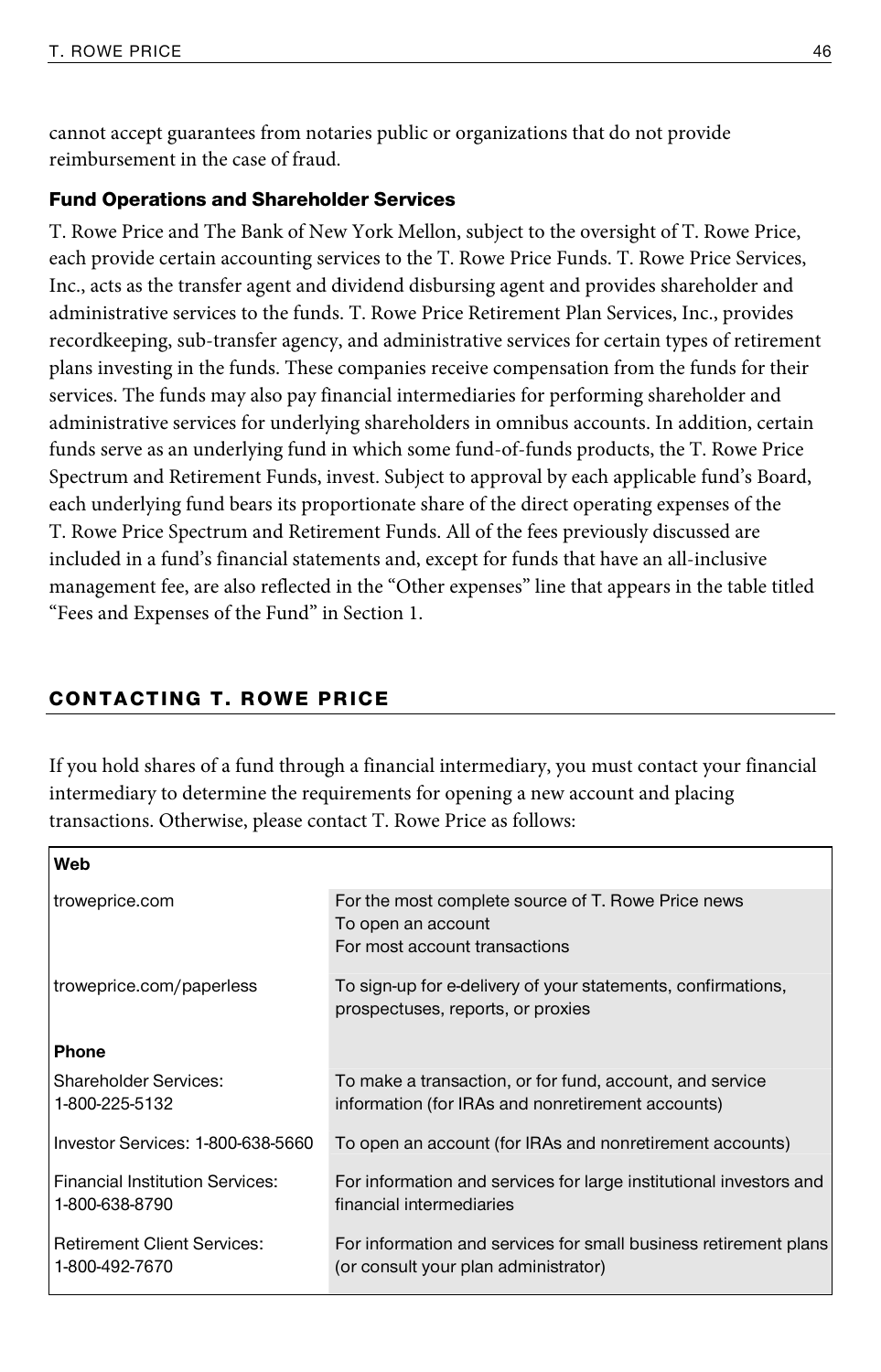| <b>Select Client Services:</b><br>1-800-332-6161 | Complimentary services and resources designed to help<br>investors make informed investment decisions<br>Tiered client benefits based on asset level                                                      |
|--------------------------------------------------|-----------------------------------------------------------------------------------------------------------------------------------------------------------------------------------------------------------|
| Brokerage: 1-800-225-7720                        | If you hold your shares through a T. Rowe Price Brokerage<br>account                                                                                                                                      |
| Tele*Access <sup>®</sup> : 1-800-638-2587        | To access information on fund performance, prices, account<br>balances, and your latest transactions 24 hours a day<br>Please note that transactions cannot be placed through<br>Tele*Access <sup>®</sup> |
| Hearing Impaired                                 | Call the applicable number with a relay operator. Inquires may<br>also be directed to info@troweprice.com.                                                                                                |

#### T. Rowe Price Addresses

Please be sure to use the correct address to avoid a delay in opening your account or processing your transaction. These addresses are subject to change at any time, so please check **troweprice.com/contactus** or call the appropriate telephone number to ensure that you use the correct mailing address.

Investors (IRAs and nonretirement accounts) opening a new account or making additional purchases by check should use the following addresses:

**via U.S. mail**  T. Rowe Price Account Services P.O. Box 17300 Baltimore, MD 21297-1300

#### **via private carriers/overnight services**

T. Rowe Price Account Services Mail Code 17300 4515 Painters Mill Road Owings Mills, MD 21117-4903

Investors (IRAs and nonretirement accounts) requesting an exchange or redemption should use the following addresses:

| via U.S. mail                  | via private carriers/overnight services |
|--------------------------------|-----------------------------------------|
| T. Rowe Price Account Services | T. Rowe Price Account Services          |
| P.O. Box 17468                 | Mail Code 17468                         |
| Baltimore, MD 21298-8275       | 4515 Painters Mill Road                 |
|                                | Owings Mills, MD 21117-4903             |

Investors in a small business retirement plan opening a new account, making a purchase by check, or placing an exchange or redemption should use the following addresses:

**via U.S. mail**  T. Rowe Price Retirement Client Services P.O. Box 17350 Baltimore, MD 21297-1350

#### **via private carriers/overnight services**

T. Rowe Price Attn.: Retirement Operations 4515 Painters Mill Road Owings Mills, MD 21117-4903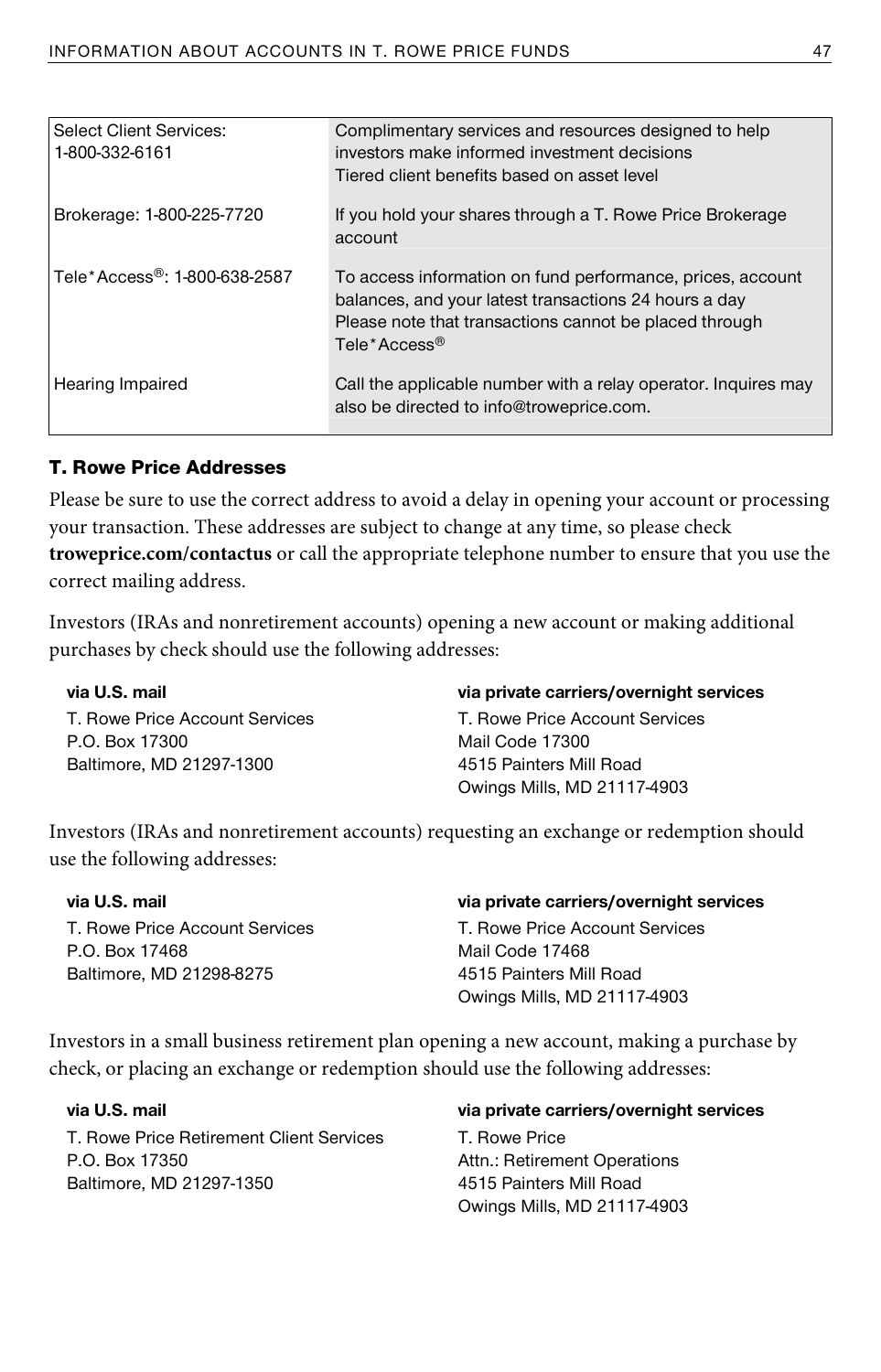Institutional investors (including financial intermediaries) opening a new account, making a purchase by check, or placing an exchange or redemption should use the following addresses:

**via U.S. mail**  T. Rowe Price Financial Institution Services P.O. Box 17300 Baltimore, MD 21297-1603

#### **via private carriers/overnight services**

T. Rowe Price Financial Institution Services Mail Code: OM-4232 4515 Painters Mill Road Owings Mills, MD 21117-4842

Note: Your transaction will receive the share price for the business day that the request is received by T. Rowe Price or its agent prior to the close of the NYSE (normally 4 p.m. ET), which could differ from the day that the request is received at the post office box.

# INFORMATION ON DISTRIBUTIONS AND TAXES

Each fund intends to qualify to be treated each year as a regulated investment company under Subchapter M of the Internal Revenue Code of 1986, as amended. In order to qualify, a fund must satisfy certain income, diversification, and distribution requirements. A regulated investment company is not subject to U.S. federal income tax at the portfolio level on income and gains from investments that are distributed to shareholders. However, if a fund were to fail to qualify as a regulated investment company and was ineligible to or otherwise did not cure such failure, the result would be fund-level taxation and, consequently, a reduction in income available for distribution to the fund's shareholders.

**To the extent possible, all net investment income and realized capital gains are distributed to shareholders.** 

#### Dividends and Other Distributions

Except for the Retirement Income 2020 Fund, dividend and capital gain distributions are reinvested in additional fund shares in your account unless you select another option. For the Retirement Income 2020 Fund, subject to certain exceptions, regularly scheduled monthly dividends may generally not be reinvested. Reinvesting distributions results in compounding, which allows you to receive dividends and capital gain distributions on an increasing number of shares.

Distributions not reinvested may be paid by check or transmitted to your bank account via Automated Clearing House or may be automatically invested into another fund account. For the Retirement Income 2020 Fund, regularly scheduled monthly dividends are generally not paid by check. If the U.S. Postal Service cannot deliver your check or if your check remains uncashed for six months, the fund reserves the right to reinvest your distribution check in your account at the net asset value on the day of the reinvestment and to reinvest all subsequent distributions in additional shares of the fund. Interest will not accrue on amounts represented by uncashed distributions or redemption checks.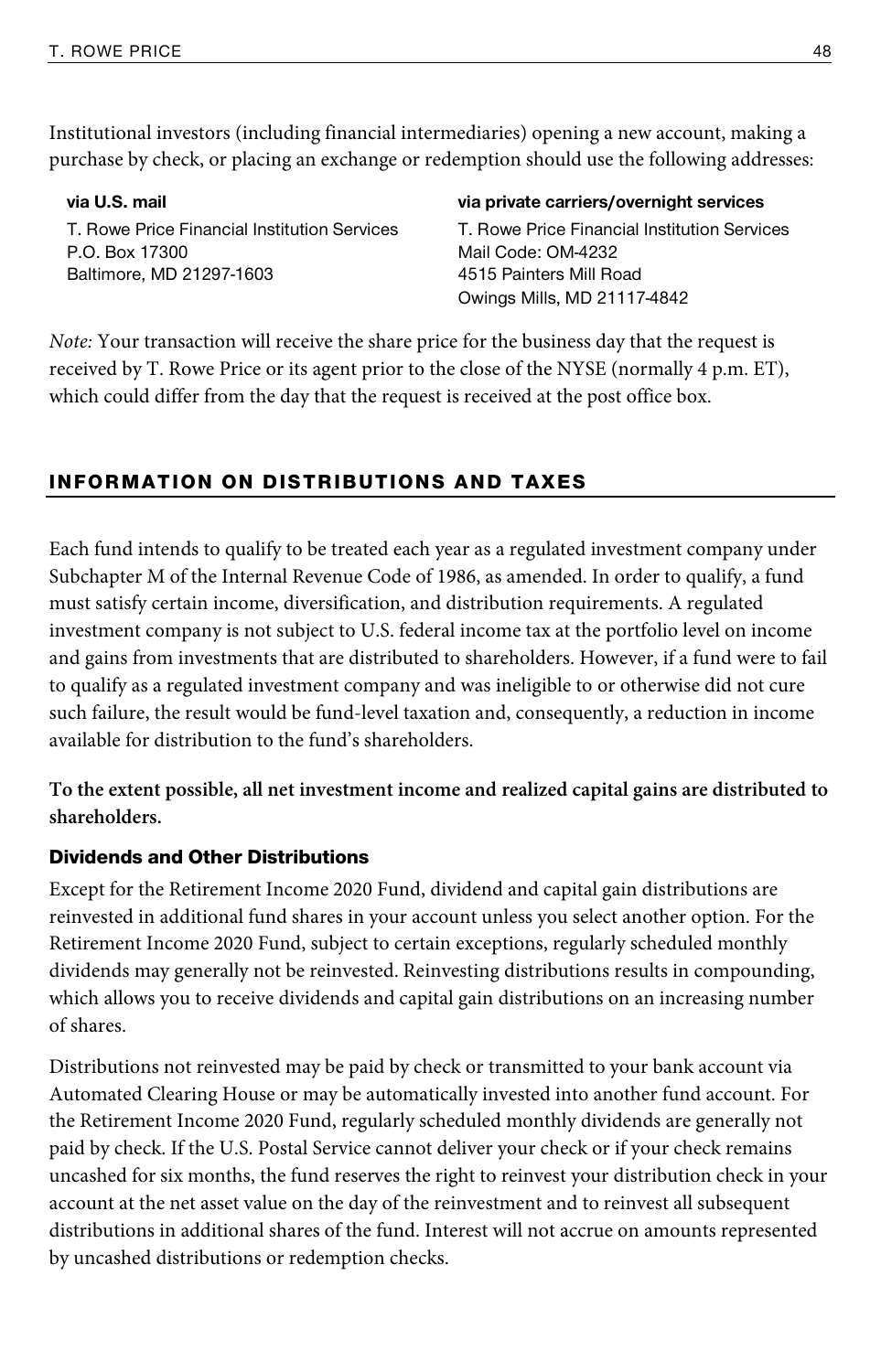The following table provides details on dividend payments:

| <b>Dividend Payment Schedule</b>                                                                                                                                                                                                          |                                                                                                                                                                                                                                                                                                          |
|-------------------------------------------------------------------------------------------------------------------------------------------------------------------------------------------------------------------------------------------|----------------------------------------------------------------------------------------------------------------------------------------------------------------------------------------------------------------------------------------------------------------------------------------------------------|
| Fund                                                                                                                                                                                                                                      | <b>Dividends</b>                                                                                                                                                                                                                                                                                         |
| <b>Money market funds</b>                                                                                                                                                                                                                 | • Shares purchased via wire that are received by T. Rowe Price<br>by noon ET begin to earn dividends on that day. Shares<br>purchased via a wire received after noon ET and through<br>other methods normally begin to earn dividends on the<br>business day after payment is received by T. Rowe Price. |
|                                                                                                                                                                                                                                           | • Dividends are declared daily and paid on the first business<br>day of each month.                                                                                                                                                                                                                      |
| <b>Bond funds</b>                                                                                                                                                                                                                         | • Shares normally begin to earn dividends on the business day<br>after payment is received by T. Rowe Price.<br>• Dividends are declared daily and paid on the first business<br>day of each month.                                                                                                      |
| These stock funds only:<br>• Balanced<br>• Dividend Growth<br>• Equity Income<br>• Equity Index 500<br>• Global Real Estate<br>• Growth & Income<br>• Spectrum Conservative Allocation<br>• Spectrum Moderate Allocation<br>• Real Estate | • Dividends, if any, are declared and paid quarterly, in March,<br>June, September, and December.<br>• Must be a shareholder on the dividend record date.                                                                                                                                                |
| Other stock funds                                                                                                                                                                                                                         | • Dividends, if any, are declared and paid annually, generally in<br>December.<br>• Must be a shareholder on the dividend record date.                                                                                                                                                                   |
| <b>Retirement Income 2020</b>                                                                                                                                                                                                             | • Dividends are declared and normally paid in the middle of<br>each month.                                                                                                                                                                                                                               |
| <b>Retirement Balanced, Retirement</b><br>I Balanced-I Class, and<br><b>Spectrum Income</b>                                                                                                                                               | • Shares normally begin to earn dividends on the business day<br>after payment is received by T. Rowe Price.<br>• Dividends are declared daily and paid on the first business<br>day of each month.                                                                                                      |
| All other Retirement, Retirement I,<br><b>Spectrum, and Target Funds</b>                                                                                                                                                                  | • Dividends, if any, are declared and paid annually, generally in<br>December.<br>• Must be a shareholder on the dividend record date.                                                                                                                                                                   |

For funds that declare dividends daily, shares earn dividends through the date of a redemption (for redemptions from money market funds where the request is received prior to noon ET and proceeds are sent via wire, shares only earn dividends through the calendar day prior to the date of redemption). Shares redeemed on a Friday or prior to a holiday will continue to earn dividends until the next business day. Generally, if you redeem all of your shares at any time during the month, you will also receive all dividends earned through the date of redemption in the same check. When you redeem only a portion of your shares, all dividends accrued on those shares will be reinvested, or paid in cash, on the next dividend payment date. The funds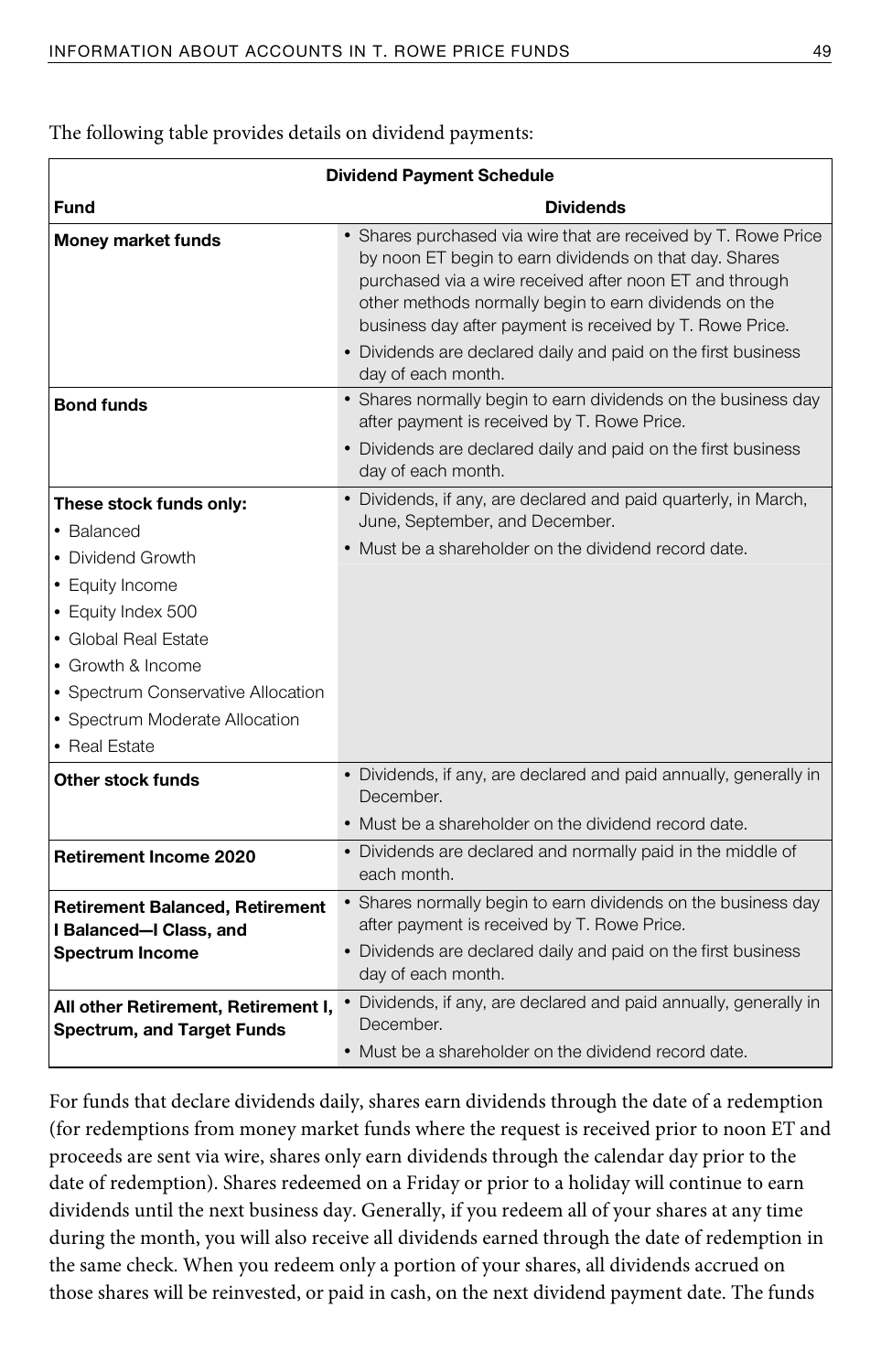do not pay dividends in fractional cents. Any dividend amount earned for a particular day on all shares held that is one-half of one cent or greater (for example, \$0.016) will be rounded up to the next whole cent (\$0.02), and any amount that is less than one-half of one cent (for example, \$0.014) will be rounded down to the nearest whole cent (\$0.01). Please note that if the dividend payable on all shares held is less than one-half of one cent for a particular day, no dividend will be earned for that day.

If you purchase and redeem your shares through a financial intermediary, consult your financial intermediary to determine when your shares begin and stop accruing dividends as the information previously described may vary.

# Capital Gain Payments

A capital gain or loss is the difference between the purchase and sale price of a security. If a fund has net capital gains for the year (after subtracting any capital losses), they are usually declared and paid in December to shareholders of record on a specified date that month. If a second distribution is necessary, it is generally paid the following year. A fund may have to make additional capital gain distributions, if necessary, to comply with the applicable tax law. Capital gains are not expected from government or retail money market funds since they are managed to maintain a stable share price. However, if a money market fund unexpectedly has net capital gains for the year (after subtracting any capital losses), the capital gain may be declared and paid in December to shareholders of record.

# Tax Information

In most cases, you will be provided information for your tax filing needs no later than mid-February.

If you invest in the fund through a tax-deferred account, such as an IRA or employersponsored retirement plan, you will not be subject to tax on dividends and distributions from the fund or the sale of fund shares if those amounts remain in the tax-deferred account. You may receive a Form 1099-R or other Internal Revenue Service forms, as applicable, if any portion of the account is distributed to you.

If you invest in the fund through a taxable account, you generally will be subject to tax when:

- You sell fund shares, including an exchange from one fund to another.
- The fund makes dividend or capital gain distributions.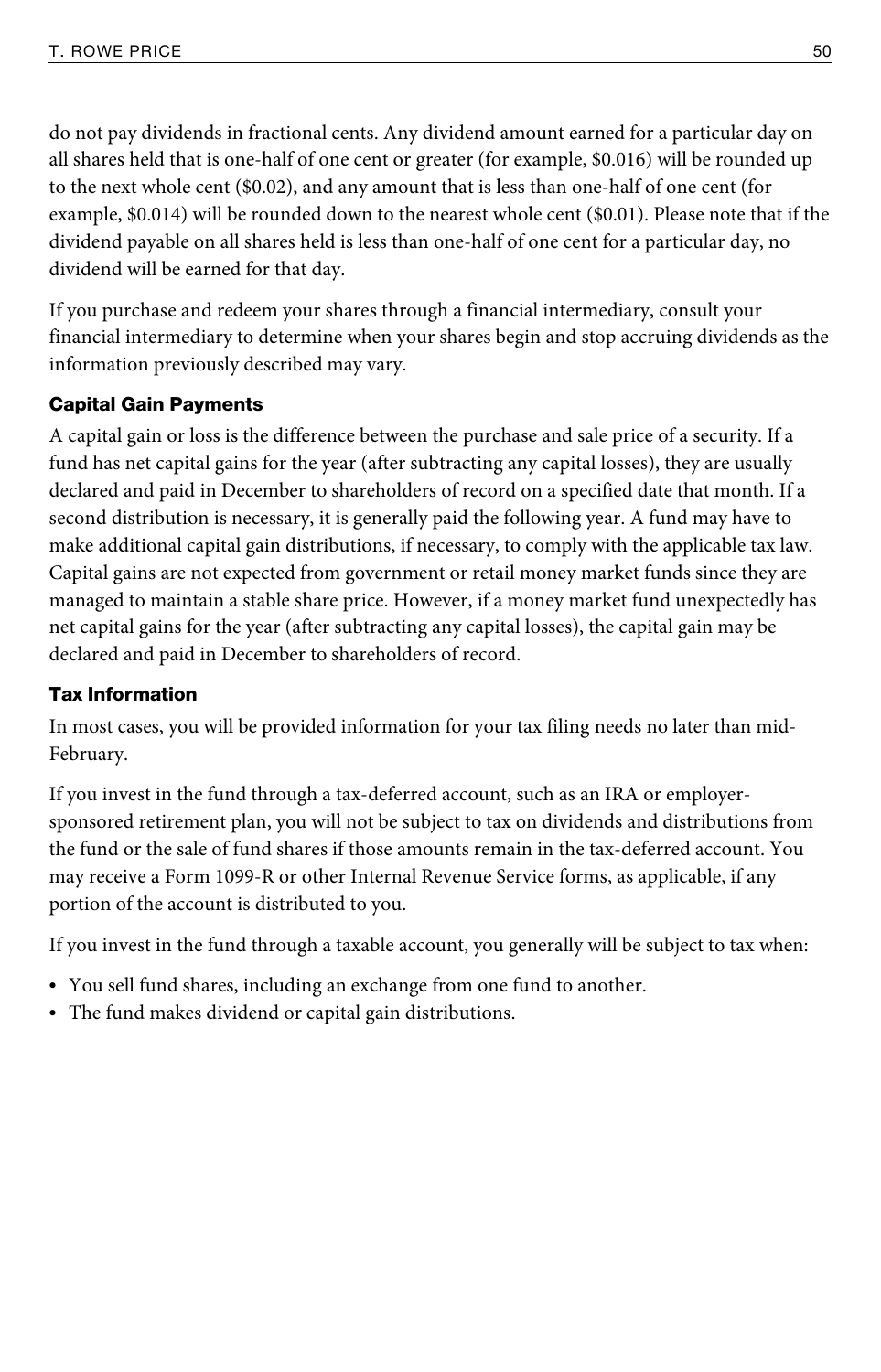Additional information about the taxation of dividends for certain T. Rowe Price Funds is listed below:

#### **Tax-Free and Municipal Funds**

- Regular monthly dividends (including those from the state-specific tax-free funds) are expected to be exempt from federal income taxes.
- Exemption is not guaranteed since the fund has the right under certain conditions to invest in nonexempt securities.
- Tax-exempt dividends paid to Social Security recipients may increase the portion of benefits that is subject to tax.
- For state-specific funds, the monthly dividends you receive are expected to be exempt from state and local income tax of that particular state. For other funds, a small portion of your income dividend may be exempt from state and local income taxes.
- If a fund invests in certain "private activity" bonds that are not exempt from the alternative minimum tax, shareholders who are subject to the alternative minimum tax must include income generated by those bonds in their alternative minimum tax calculation. The portion of a fund's income dividend that should be included in your alternative minimum tax calculation, if any, will be reported to you by mid-February on Form 1099-DIV.

For individual shareholders, a portion of ordinary dividends representing "qualified dividend income" received by the fund may be subject to tax at the lower rates applicable to long-term capital gains rather than ordinary income. You may report it as "qualified dividend income" in computing your taxes, provided you have held the fund shares on which the dividend was paid for more than 60 days during the 121-day period beginning 60 days before the ex-dividend date. Ordinary dividends that do not qualify for this lower rate are generally taxable at the investor's marginal income tax rate. This includes the portion of ordinary dividends derived from interest, short-term capital gains, income and gains from derivatives, distributions from nonqualified foreign corporations, distributions from real estate investment trusts, and dividends received by the fund from stocks that were on loan. For taxable years ending after December 31, 2017 and before January 1, 2026, you are generally allowed a deduction up to 20% on your qualified real estate investment trust (REIT) dividends. You may not take this deduction for a dividend on shares of a fund that have been held for less than 46 days during the 91-day period beginning on the date 45 days before the ex-dividend date. Little, if any, of the ordinary dividends paid by the bond funds or money market funds is expected to qualify for treatment as qualified dividend income or qualified REIT dividends.

For corporate shareholders, a portion of ordinary dividends may be eligible for the deduction for dividends received by corporations to the extent the fund's income consists of dividends paid by U.S. corporations. Little, if any, of the ordinary dividends paid by the international stock funds, bond funds, or money market funds is expected to qualify for this deduction.

A 3.8% net investment income tax is imposed on net investment income, including interest, dividends, and capital gains of U.S. individuals with income exceeding \$200,000 (or \$250,000 if married filing jointly) and of estates and trusts.

If you hold your fund through a financial intermediary, the financial intermediary is responsible for providing you with any necessary tax forms. You should contact your financial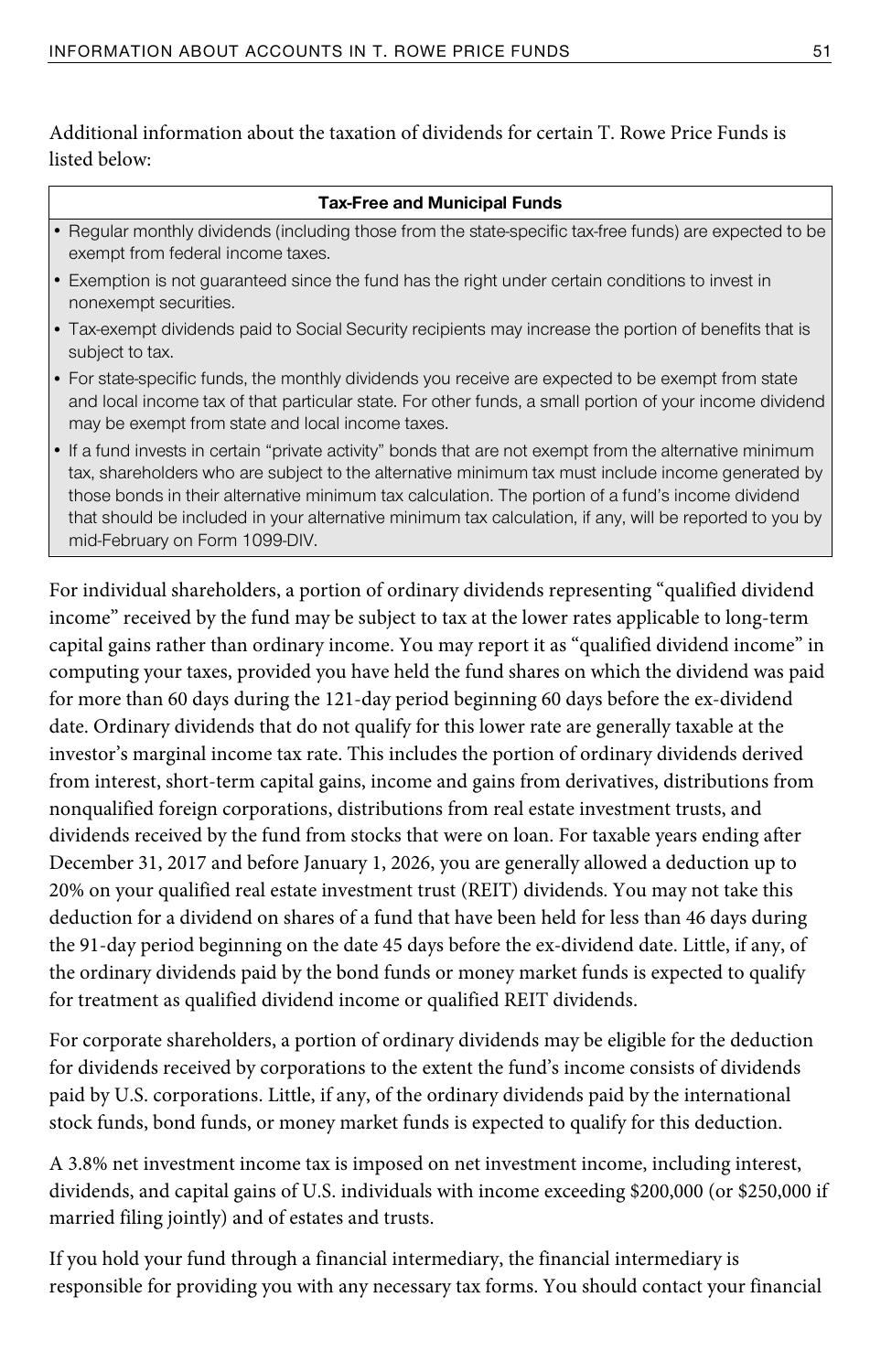intermediary for the tax information that will be sent to you and reported to the Internal Revenue Service.

#### Taxes on Fund Redemptions

When you sell shares in any fund, you may realize a gain or loss. An exchange from one fund to another fund in a taxable account is also a sale for tax purposes. As long as a money market fund maintains a stable share price of \$1.00, a redemption or exchange to another fund will not result in a gain or loss for tax purposes. However, an exchange from one fund into a money market fund may result in a gain or loss on the fund from which shares were redeemed.

All or a portion of the loss realized from a sale or exchange of your fund shares may be disallowed under the "wash sale" rule if you purchase substantially identical shares within a 61-day period beginning 30 days before and ending 30 days after the date on which the shares are sold or exchanged. Shares of the same fund you acquire through dividend reinvestment are shares purchased for the purpose of the wash sale rule and may trigger a disallowance of the loss for shares sold or exchanged within the 61-day period of the dividend reinvestment. Any loss disallowed under the wash sale rule is added to the cost basis of the purchased shares.

T. Rowe Price (or your financial intermediary) will make available to you Form 1099-B, if applicable, no later than mid-February, providing certain information for each sale you made in the fund during the prior year. Unless otherwise indicated on your Form 1099-B, this information will also be reported to the Internal Revenue Service. For mutual fund shares acquired prior to 2012 in most accounts established or opened by exchange in 1984 or later, our Form 1099-B will provide you with the gain or loss on the shares you sold during the year based on the average cost single category method. This information on average cost and gain or loss from sale is not reported to the Internal Revenue Service. For these mutual fund shares acquired prior to 2012, you may calculate the cost basis using other methods acceptable to the Internal Revenue Service, such as specific identification.

For mutual fund shares acquired after 2011, federal income tax regulations require us to report the cost basis information on Form 1099-B using a cost basis method selected by the shareholder in compliance with such regulations or, in the absence of such selected method, our default method if you acquire your shares directly from T. Rowe Price. Our default method is average cost. For any fund shares acquired through a financial intermediary after 2011, you should check with your financial intermediary regarding the applicable cost basis method. You should note that the cost basis information reported to you may not always be the same as what you should report on your tax return because the rules applicable to the determination of cost basis on Form 1099-B may be different from the rules applicable to the determination of cost basis for reporting on your tax return. Therefore, you should save your transaction records to make sure the information reported on your tax return is accurate. T. Rowe Price and financial intermediaries are not required to issue a Form 1099-B to report sales of money market fund shares.

To help you maintain accurate records, T. Rowe Price will make available to you a confirmation promptly following each transaction you make (except for systematic purchases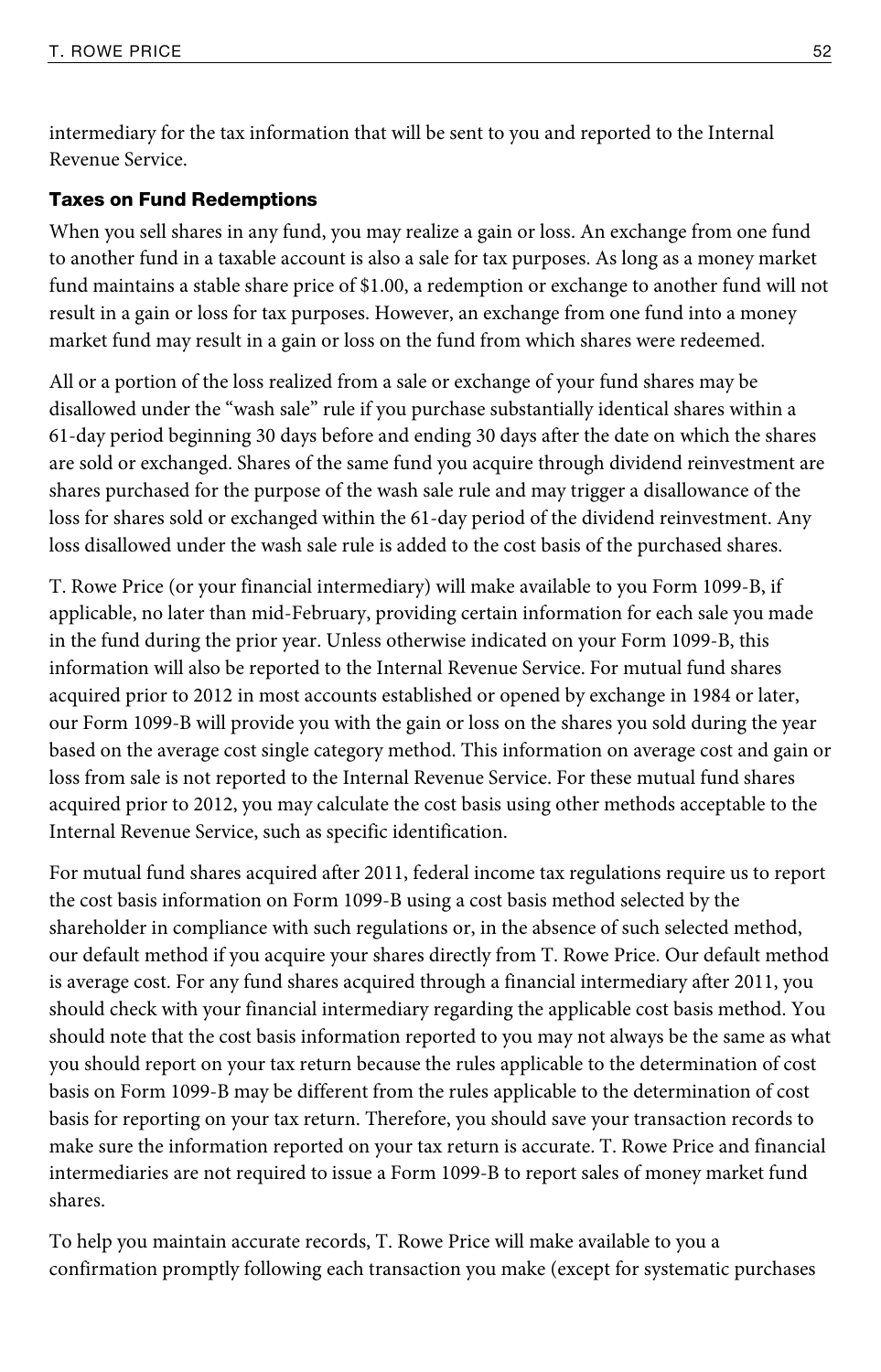and systematic redemptions) and a year-end statement detailing all of your transactions in each fund account during the year. If you hold your fund through a financial intermediary, the financial intermediary is responsible for providing you with transaction confirmations and statements.

#### Taxes on Fund Distributions

T. Rowe Price (or your financial intermediary) will make available to you, as applicable, generally no later than mid-February, a Form 1099-DIV, or other Internal Revenue Service forms, as required, indicating the tax status of any income dividends, dividends exempt from federal income taxes, and capital gain distributions made to you. This information will be reported to the Internal Revenue Service. Taxable distributions are generally taxable to you in the year in which they are paid. A dividend declared in October, November, or December and paid in the following January is generally treated as taxable to you as if you received the distribution in December. Dividends from tax-free funds are generally expected to be taxexempt for federal income tax purposes. Your bond fund and money market fund dividends for each calendar year will include dividends accrued up to the first business day of the next calendar year. Ordinary dividends and capital gain dividends may also be subject to state and local taxes. You will be sent any additional information you need to determine your taxes on fund distributions, such as the portion of your dividends, if any, that may be exempt from state and local income taxes.

# **Taxable distributions are subject to tax whether reinvested in additional shares or received in cash.**

The tax treatment of a capital gain distribution is determined by how long the fund held the portfolio securities, not how long you held the shares in the fund. Short-term (one year or less) capital gain distributions are taxable at the same rate as ordinary income, and gains on securities held for more than one year are taxed at the lower rates applicable to long-term capital gains. If you realized a loss on the sale or exchange of fund shares that you held for six months or less, your short-term capital loss must be reclassified as a long-term capital loss to the extent of any long-term capital gain distributions received during the period you held the shares. For funds investing in foreign instruments, distributions resulting from the sale of certain foreign currencies, currency contracts, and the foreign currency portion of gains on debt instruments are taxed as ordinary income. Net foreign currency losses may cause monthly or quarterly dividends to be reclassified as returns of capital.

A fund's distributions that have exceeded the fund's earnings and profits for the relevant tax year may be treated as a return of capital to its shareholders. A return of capital distribution is generally nontaxable but reduces the shareholder's cost basis in the fund, and any return of capital in excess of the cost basis will result in a capital gain.

The tax status of certain distributions may be recharacterized on year-end tax forms, such as your Form 1099-DIV. Distributions made by a fund may later be recharacterized for federal income tax purposes—for example, from taxable ordinary income dividends to returns of capital. A recharacterization of distributions may occur for a number of reasons, including the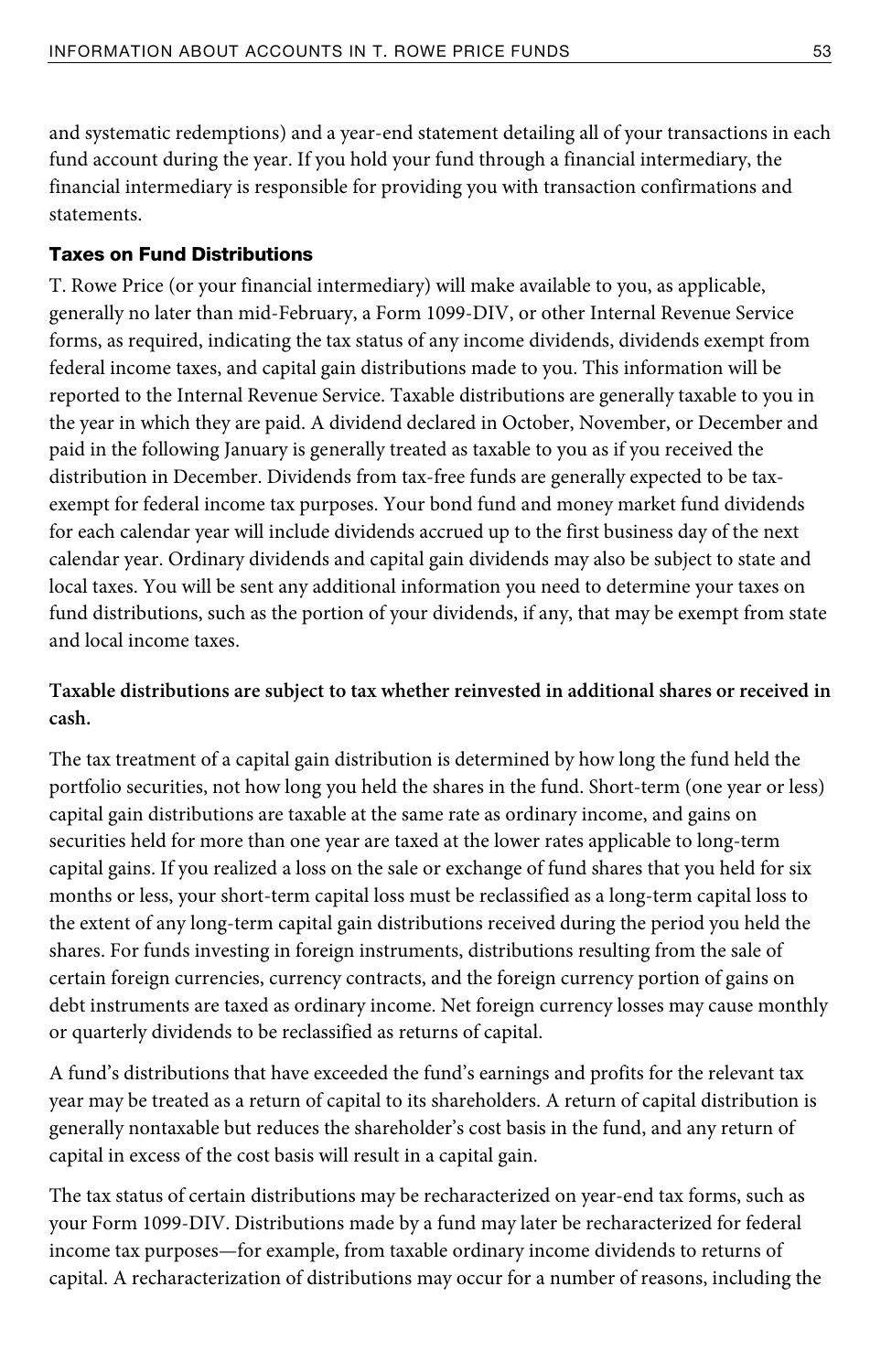recharacterization of income received from underlying investments, such as REITs, and distributions that exceed taxable income due to losses from foreign currency transactions or other investment transactions. Certain funds, including international bond funds and funds that invest significantly in REITs, are more likely to recharacterize a portion of their distributions as a result of their investments. The Retirement Income 2020 Fund is also more likely to have some or all of its distributions recharacterized as returns of capital because of the predetermined monthly distribution amount.

If the fund qualifies and elects to pass through nonrefundable foreign income taxes paid to foreign governments during the year, your portion of such taxes will be reported to you as taxable income. However, you may be able to claim an offsetting credit or deduction on your tax return for those amounts. There can be no assurance that a fund will meet the requirements to pass through foreign income taxes paid.

If you are subject to backup withholding, we will have to withhold a 24% backup withholding tax on distributions and, in some cases, redemption payments. You may be subject to backup withholding if we are notified by the Internal Revenue Service to withhold, you have failed one or more tax certification requirements, or our records indicate that your tax identification number is missing or incorrect. Backup withholding is not an additional tax and is generally available to credit against your federal income tax liability with any excess refunded to you by the Internal Revenue Service.

The following table provides additional details on distributions for certain funds:

#### **Taxes on Fund Distributions**

#### **Tax-Free and Municipal Funds**

- Gains realized on the sale of market discount bonds with maturities beyond one year may be treated as ordinary income and cannot be offset by other capital losses.
- Payments received or gains realized on certain derivative transactions may result in taxable ordinary income or capital gains.
- To the extent the fund makes such investments, the likelihood of a taxable distribution will be increased.

#### **Limited Duration Inflation Focused Bond and Inflation Protected Bond Funds**

- Inflation adjustments on Treasury inflation protected securities that exceed deflation adjustments for the year will be distributed as a short-term capital gain, resulting in ordinary income.
- In computing the distribution amount, the funds cannot reduce inflation adjustments by short- or long-term capital losses from the sales of securities.
- Net deflation adjustments for a year may result in all or a portion of dividends paid earlier in the year being treated as a return of capital.

#### **Retirement, Retirement I, Spectrum, and Target Funds**

• Distributions by the underlying funds and changes in asset allocations may result in taxable distributions of ordinary income or capital gains.

#### Tax Consequences of Liquidity Fees

It is currently anticipated that shareholders of retail money market funds that impose a liquidity fee may generally treat the liquidity fee as offsetting the shareholder's amount realized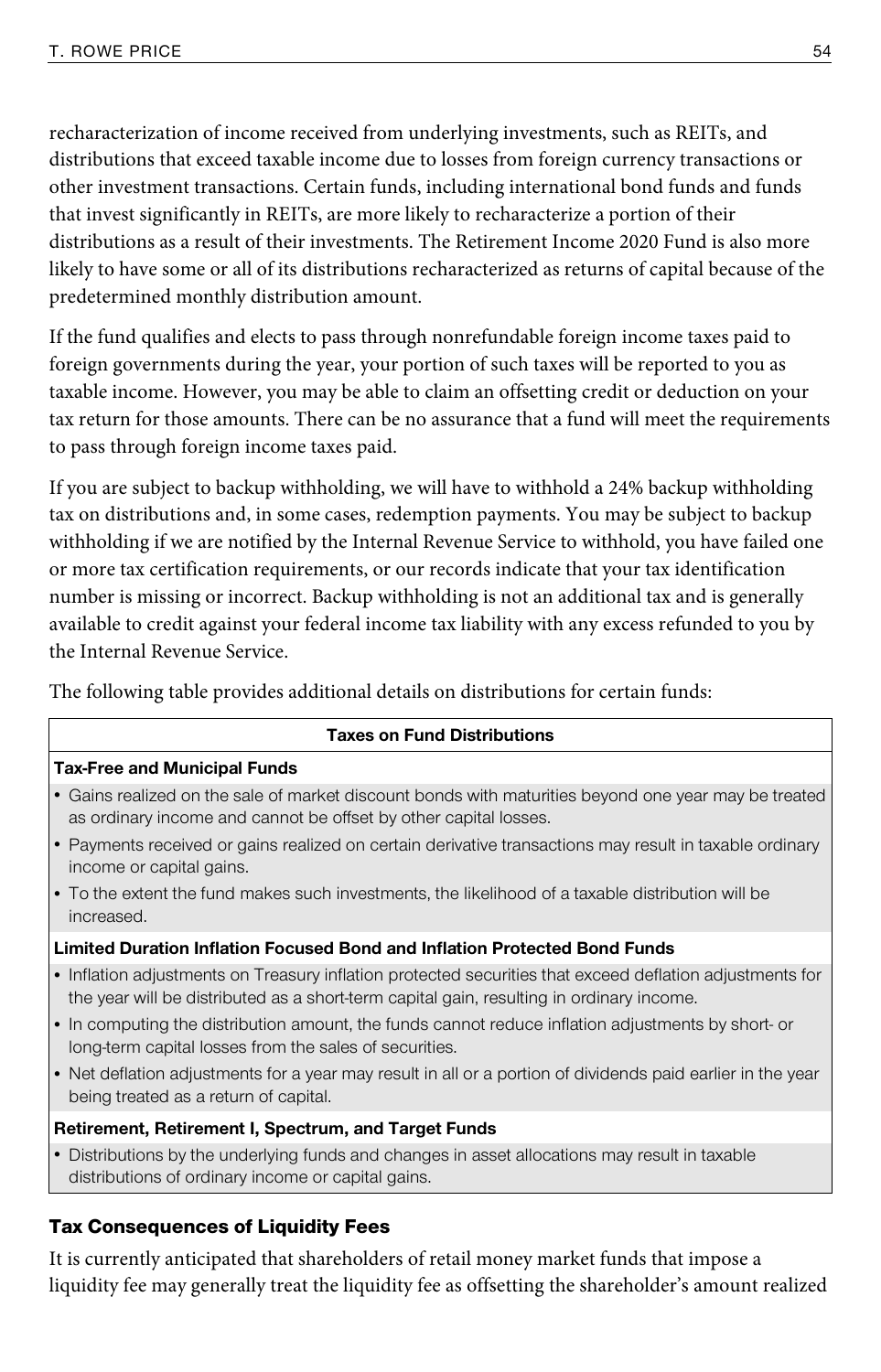on the redemption (thereby decreasing the shareholder's gain, or increasing the shareholder's loss, on the redeemed amount). A fund that imposes a liquidity fee anticipates using 100% of the fee to help repair a market-based net asset value per share that was below \$1.00.

Because the retail money market funds use amortized cost to maintain a stable share price of \$1.00, in the event that a liquidity fee is imposed, a fund may need to distribute to its remaining shareholders sufficient value to prevent the fund from breaking the buck on the upside (i.e., by rounding up to \$1.01 in pricing its shares) if the imposition of a liquidity fee causes the fund's market-based net asset value to reach \$1.0050. To the extent that a fund has sufficient earnings and profits to support the distribution, the additional dividends would be taxable as ordinary income to shareholders and would be eligible for deduction by the fund. Any distribution in excess of the fund's earnings and profits would be treated as a return of capital, which would reduce your cost basis in the fund shares.

#### Tax Consequences of Hedging

Entering into certain transactions involving options, futures, swaps, and forward currency exchange contracts may result in the application of the mark-to-market and straddle provisions of the Internal Revenue Code. These provisions could result in a fund being required to distribute gains on such transactions even though it did not close the contracts during the year or receive cash to pay such distributions. The fund may not be able to reduce its distributions for losses on such transactions to the extent of unrealized gains in offsetting positions.

# Tax Effect of Buying Shares Before an Income Dividend or Capital Gain **Distribution**

If you buy shares shortly before or on the record date—the date that establishes you as the person to receive the upcoming distribution—you may receive a portion of the money you just invested in the form of a taxable distribution. Therefore, you may wish to find out a fund's record date before investing. In addition, a fund's share price may, at any time, reflect undistributed capital gains or income and unrealized appreciation, which may result in future taxable distributions. Such distributions can occur even in a year when the fund has a negative return.

# RIGHTS RESERVED BY THE FUNDS

T. Rowe Price Funds and their agents, in their sole discretion, reserve the following rights: (1) to waive or lower investment minimums; (2) to accept initial purchases by telephone; (3) to refuse any purchase or exchange order; (4) to cancel or rescind any purchase or exchange order placed through a financial intermediary no later than the business day after the order is received by the financial intermediary (including, but not limited to, orders deemed to result in excessive trading, market timing, or 5% ownership); (5) to cease offering fund shares at any time to all or certain groups of investors; (6) to freeze any account and suspend account services when notice has been received of a dispute regarding the ownership of the account, or a legal claim against an account, upon initial notification to T. Rowe Price of a shareholder's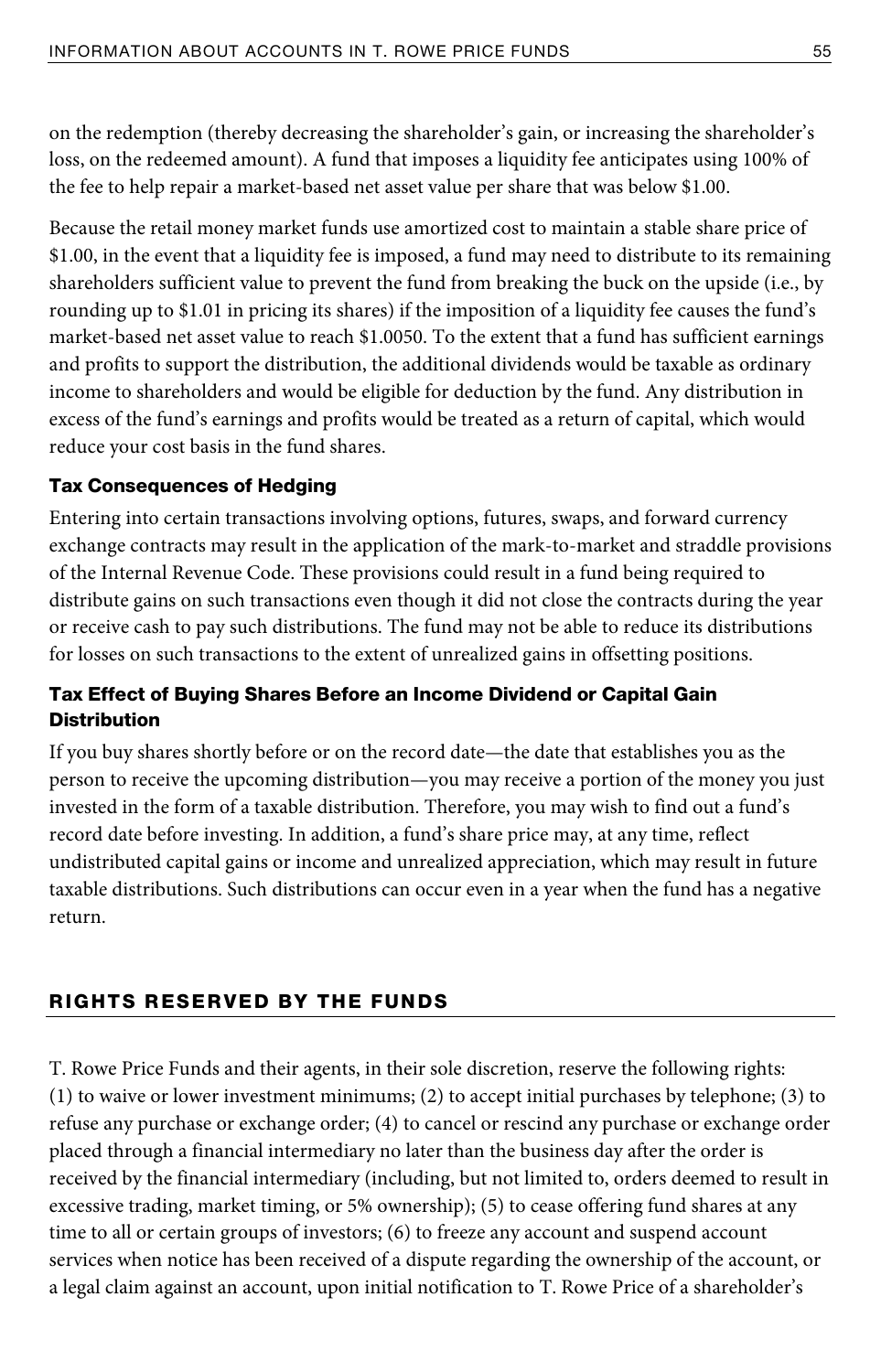death until T. Rowe Price receives required documentation in correct form, or if there is reason to believe a fraudulent transaction may occur; (7) to otherwise modify the conditions of purchase and modify or terminate any services at any time; (8) to waive any wire, small account, maintenance, or fiduciary fees charged to a group of shareholders; (9) to act on instructions reasonably believed to be genuine; (10) to involuntarily redeem an account at the net asset value calculated the day the account is redeemed when permitted by law, including in cases of threatening conduct, or suspected fraudulent or illegal activity, or if the fund or its agent is unable, through its procedures, to verify the identity of the person(s) or entity opening an account; and (11) for money market funds, to suspend redemptions to facilitate an orderly liquidation.